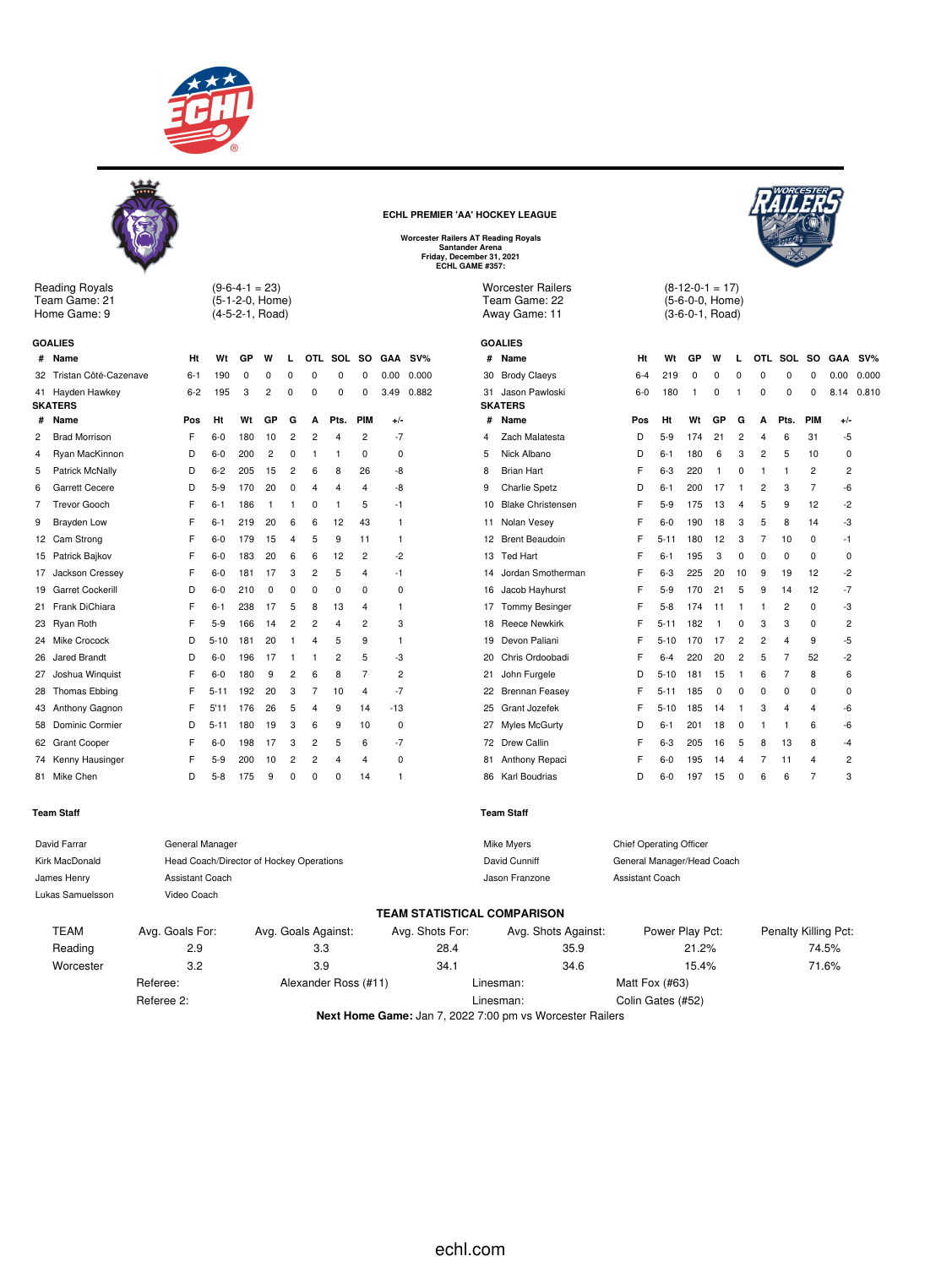## **Standings**

| Eastern<br><b>North</b> |                                                           |           |    |    |                |                |                |            |            |     |     |            |                |                |         |                  |                 |                 |                  |
|-------------------------|-----------------------------------------------------------|-----------|----|----|----------------|----------------|----------------|------------|------------|-----|-----|------------|----------------|----------------|---------|------------------|-----------------|-----------------|------------------|
| Rank                    | Team                                                      | GP        | GR | W  | L.             |                | OTL SOL PTS    |            | <b>PCT</b> | GF  | GA  | <b>PIM</b> |                | <b>RW ROW</b>  | S/O     | Home             | Away            | P10             | <b>STK</b>       |
| $\mathbf{1}$            | Newfoundland Growlers                                     | 21        | 50 | 15 | 5              | $\overline{1}$ | 0              | 31         | 0.738      | 78  | 53  | 290        | 13             | 14             | $1 - 0$ | $6 - 5 - 1 - 0$  | $9 - 0 - 0 - 0$ | $6 - 3 - 1 - 0$ | $1 - 0 - 1 - 0$  |
| $\overline{c}$          | Trois-Rivières Lions                                      | 23        | 48 | 14 | 8              | $\mathbf 0$    | $\mathbf{1}$   | 29         | 0.630      | 87  | 73  |            | 319 10         | 13             | $1 - 1$ | $6 - 5 - 0 - 1$  | $8 - 3 - 0 - 0$ | $8 - 1 - 0 - 1$ | $3 - 0 - 0 - 1$  |
| 3                       | Adirondack Thunder                                        | 21        | 49 | 11 | 9              | $\mathbf{1}$   | 0              | 23         | 0.548      | 64  | 67  |            | 294 11         | 11             | $0 - 0$ | $5 - 4 - 1 - 0$  | $6 - 5 - 0 - 0$ | $7 - 3 - 0 - 0$ | $0 - 1 - 0 - 0$  |
| 4                       | Reading Royals                                            | 20        | 47 | 9  | 6              | 4              | $\mathbf{1}$   | 23         | 0.575      | 57  | 66  | 192 8      |                | 9              | $0 - 1$ | $5 - 1 - 2 - 0$  | $4 - 5 - 2 - 1$ | $4 - 4 - 2 - 0$ | $1 - 0 - 0 - 0$  |
| 5                       | <b>Maine Mariners</b>                                     | 24        | 47 | 9  | 11             | 3              | $\mathbf{1}$   | 22         | 0.458      | 78  | 90  | 307        | 8              | 8              | $1 - 1$ | $6 - 5 - 1 - 0$  | $3 - 6 - 2 - 1$ | $3 - 5 - 1 - 1$ | $1 - 0 - 0 - 0$  |
| 6                       | <b>Worcester Railers</b>                                  | 21        | 47 | 8  | 12             | $\mathbf 0$    | $\mathbf{1}$   | 17         | 0.405      | 67  | 81  | 2516       |                | $\overline{7}$ | $1 - 1$ | $5 - 6 - 0 - 0$  | $3 - 6 - 0 - 1$ | $4 - 6 - 0 - 0$ | $0 - 2 - 0 - 0$  |
| South                   |                                                           |           |    |    |                |                |                |            |            |     |     |            |                |                |         |                  |                 |                 |                  |
| Rank                    | Team                                                      | <b>GP</b> | GR | W  | L              | OTL SOL PTS    |                |            | <b>PCT</b> | GF  | GΑ  | <b>PIM</b> |                | <b>RW ROW</b>  | S/O     | Home             | Away            | P10             | <b>STK</b>       |
| 1                       | Jacksonville Icemen                                       | 28        | 44 | 18 | 8              | $\mathbf{1}$   | $\mathbf{1}$   | 38         | 0.679      | 90  | 68  | 384        | 13             | 15             | $3 - 1$ | $11 - 4 - 0 - 0$ | $7 - 4 - 1 - 1$ | $9 - 1 - 0 - 0$ | $9 - 0 - 0 - 0$  |
| 2                       | Florida Everblades                                        | 27        | 45 | 14 | 8              | $\overline{2}$ | 3              | 33         | 0.611      | 90  | 70  | 412        | 14             | 14             | $0 - 3$ | $4 - 8 - 0 - 2$  | $10-0-2-1$      | $6 - 4 - 0 - 0$ | $0 - 1 - 0 - 0$  |
| 3                       | Orlando Solar Bears                                       | 27        | 44 | 14 | 12             | $\overline{1}$ | $\mathbf 0$    | 29         | 0.537      | 79  | 89  | 280        | 11             | 13             | $1 - 0$ | $8 - 3 - 0 - 0$  | $6 - 9 - 1 - 0$ | $4 - 6 - 0 - 0$ | $1 - 0 - 0 - 0$  |
| $\overline{4}$          | Atlanta Gladiators                                        | 26        | 46 | 12 | 11             | $\overline{2}$ | $\mathbf{1}$   | 27         | 0.519      | 70  | 73  | 413 11     |                | 12             | $0 - 1$ | $8 - 4 - 1 - 0$  | $4 - 7 - 1 - 1$ | $4 - 5 - 0 - 1$ | $1 - 0 - 0 - 1$  |
| 5                       | Norfolk Admirals                                          | 27 45     |    | 11 | 15             | $^{\circ}$     | $\overline{1}$ | 23         | 0.426      | 69  | 97  | 466        | 6              | 9              | $2 - 1$ | $6 - 7 - 0 - 0$  | $5 - 8 - 0 - 1$ | $2 - 8 - 0 - 0$ | $1 - 0 - 0 - 0$  |
| 6                       | Greenville Swamp Rabbits                                  | 24        | 48 | 9  | 11             | 3              | $\overline{1}$ | 22         | 0.458      | 67  | 78  | 273        | $\overline{7}$ | 9              | $0 - 1$ | $6 - 3 - 3 - 0$  | $3 - 8 - 0 - 1$ | $2 - 4 - 3 - 1$ | $0 - 2 - 2 - 0$  |
| $\overline{7}$          | South Carolina Stingrays                                  | 25 47     |    | 9  | 14             | $\overline{2}$ | $\Omega$       | 20         | 0.400      | 58  | 80  | 367 5      |                | $\overline{7}$ | $2 - 0$ | $6 - 6 - 2 - 0$  | $3 - 8 - 0 - 0$ | $2 - 8 - 0 - 0$ | $0 - 8 - 0 - 0$  |
| Western<br>Central      |                                                           |           |    |    |                |                |                |            |            |     |     |            |                |                |         |                  |                 |                 |                  |
| Rank                    | Team                                                      | <b>GP</b> | GR | W  | L.             |                | OTL SOL PTS    |            | <b>PCT</b> | GF  | GA  |            |                | PIM RW ROW     | S/O     | Home             | Away            | P10             | <b>STK</b>       |
| $\mathbf{1}$            | <b>Toledo Walleye</b>                                     | 24        | 48 | 16 | 6              | $\mathbf 0$    | 2              | 34         | 0.708      | 89  | 63  |            | 227 11         | 16             | $0 - 2$ | $7 - 2 - 0 - 1$  | $9 - 4 - 0 - 1$ | $7 - 1 - 0 - 2$ | $3 - 0 - 0 - 1$  |
| $\overline{c}$          | Fort Wayne Komets                                         | 25        | 47 | 15 | $\overline{7}$ | 3              | 0              | 33         | 0.660      | 83  | 68  | 355        | 14             | 15             | $0-0$   | $9 - 3 - 2 - 0$  | $6 - 4 - 1 - 0$ | $6 - 3 - 1 - 0$ | $2 - 0 - 0 - 0$  |
| 3                       | Cincinnati Cyclones                                       | 28        | 44 | 16 | 11             | $\overline{1}$ | 0              | 33         | 0.589      | 100 | 84  | 479        | 14             | 15             | $1 - 0$ | $8 - 4 - 0 - 0$  | $8 - 7 - 1 - 0$ | $7 - 2 - 1 - 0$ | $4 - 0 - 1 - 0$  |
| 4                       | <b>Wheeling Nailers</b>                                   | 24        | 48 | 14 | 9              | $\overline{1}$ | $\mathbf 0$    | 29         | 0.604      | 91  | 79  |            | 469 11         | 14             | $0-0$   | $6 - 4 - 0 - 0$  | $8 - 5 - 1 - 0$ | $6 - 3 - 1 - 0$ | $0 - 1 - 0 - 0$  |
| 5                       | Kalamazoo Wings                                           | 23        | 49 | 13 | 10             | 0              | $\mathbf 0$    | 26         | 0.565      | 78  | 82  |            | 307 11         | 12             | $1 - 0$ | $7 - 4 - 0 - 0$  | $6 - 6 - 0 - 0$ | $5 - 5 - 0 - 0$ | $2 - 0 - 0 - 0$  |
| 6                       | Indy Fuel                                                 | 26        | 46 | 9  | 13             | $\overline{c}$ | $\overline{c}$ | 22         | 0.423      | 89  | 94  | 465        | - 9            | 9              | $0 - 2$ | $7 - 4 - 0 - 1$  | $2 - 9 - 2 - 1$ | $4 - 4 - 1 - 1$ | $1 - 0 - 0 - 1$  |
| $\overline{7}$          | Iowa Heartlanders                                         | 27        | 45 | 9  | 14             | 3              | $\mathbf{1}$   | 22         | 0.407      | 71  | 109 | 394 8      |                | 8              | $1 - 1$ | $6 - 6 - 3 - 1$  | $3 - 8 - 0 - 0$ | $5 - 4 - 1 - 0$ | $0 - 1 - 0 - 0$  |
| <b>Mountain</b>         |                                                           |           |    |    |                |                |                |            |            |     |     |            |                |                |         |                  |                 |                 |                  |
| Rank                    | Team                                                      | GP        | GR | W  | $\mathbf{I}$   |                | OTL SOL        | <b>PTS</b> | <b>PCT</b> | GF  | GA  | <b>PIM</b> |                | <b>RW ROW</b>  | S/O     | Home             | Away            | P10             | <b>STK</b>       |
| $\mathbf{1}$            | <b>Utah Grizzlies</b>                                     | 28        | 44 | 18 | 9              | $\overline{1}$ | $\mathbf 0$    | 37         | 0.661      | 99  | 79  | 428        | 15             | 18             | $0 - 0$ | $10-4-0-0$       | $8 - 5 - 1 - 0$ | $8 - 2 - 0 - 0$ | $1 - 0 - 0 - 0$  |
| $\overline{c}$          | Idaho Steelheads                                          | 25        | 47 | 16 | 8              | 0              | $\mathbf{1}$   | 33         | 0.660      | 75  | 50  | 280        | 14             | 16             | $0 - 1$ | $11 - 4 - 0 - 0$ | $5 - 4 - 0 - 1$ | $7 - 2 - 0 - 1$ | $2 - 0 - 0 - 0$  |
| 3                       | <b>Tulsa Oilers</b>                                       | 24        | 48 | 14 | 9              | $\mathbf 0$    | $\mathbf{1}$   | 29         | 0.604      | 77  | 68  | 234        | 12             | 14             | $0 - 1$ | $8 - 6 - 0 - 1$  | $6 - 3 - 0 - 0$ | $6 - 4 - 0 - 0$ | $3 - 0 - 0 - 0$  |
| $\overline{4}$          | Rapid City Rush                                           | 28        | 44 | 12 | 12             | $\overline{c}$ | $\overline{2}$ | 28         | 0.500      | 85  | 86  |            | 372 10         | 12             | $0 - 2$ | $6 - 5 - 1 - 1$  | $6 - 7 - 1 - 1$ | $5 - 4 - 1 - 0$ | $1 - 0 - 1 - 0$  |
| 5                       | Kansas City Mavericks                                     | 26        | 46 | 11 | 14             | $\overline{1}$ | 0              | 23         | 0.442      | 76  | 90  | 619 9      |                | 10             | $1 - 0$ | $6 - 5 - 1 - 0$  | $5 - 9 - 0 - 0$ | $5 - 5 - 0 - 0$ | $0 - 1 - 0 - 0$  |
| 6                       | Wichita Thunder                                           | 27        | 45 | 10 | 15             | $\overline{c}$ | 0              | 22         | 0.407      | 78  | 89  | 355 7      |                | 7              | $3-0$   | $6 - 7 - 2 - 0$  | $4 - 8 - 0 - 0$ | $0 - 9 - 1 - 0$ | $0 - 10 - 1 - 0$ |
| $\overline{7}$          | <b>Allen Americans</b><br>$x =$ Clinched Playoff Position | 21        | 50 | 9  | 9              | 3              | $\Omega$       | 21         | 0.500      | 70  | 89  | 356 8      |                | 8              | $1 - 0$ | $2 - 5 - 2 - 0$  | $7 - 4 - 1 - 0$ | $6 - 3 - 1 - 0$ | $1 - 0 - 0 - 0$  |

x = Clinched Playoff Position y = Clinched Division z = Regular Season Champion

#### **Wednesday, December 29 2021**

Greenville 1 at Cincinnati 6 Final Orlando 4 at Florida 3 Final Norfolk 3 at Indy 2 Final SO Tulsa 5 at Iowa 2 Final South Carolina 2 at Jacksonville 6 Final Worcester 7 at Maine 9 Final Utah 4 at Rapid City 3 Final OT1 Adirondack 4 at Reading 5 Final Allen 5 at Wichita 3 Final

#### **Friday, December 31 2021**

South Carolina at Orlando 12:00 pm EST Worcester at Reading 3:00 pm EST Newfoundland at Adirondack 5:00 pm EST Trois-Rivières at Maine 5:00 pm EST Indy at Toledo 6:00 pm EST Tulsa at Kalamazoo 6:00 pm EST Greenville at Cincinnati 6:05 pm EST Norfolk at Wheeling 6:10 pm EST Florida at Atlanta 7:30 pm EST Iowa at Fort Wayne 8:00 pm EST Idaho at Allen 6:05 pm CST Wichita at Kansas City 7:05 pm CST Utah at Rapid City 7:05 pm MST

#### **Saturday, January 1 2022**

Adirondack at Maine 6:00 pm EST South Carolina at Jacksonville 7:00 pm EST Orlando at Greenville 7:05 pm EST Norfolk at Wheeling 7:10 pm EST Florida at Atlanta 7:30 pm EST Idaho at Allen 7:05 pm CST Kansas City at Wichita 7:05 pm CST Utah at Rapid City 7:05 pm MST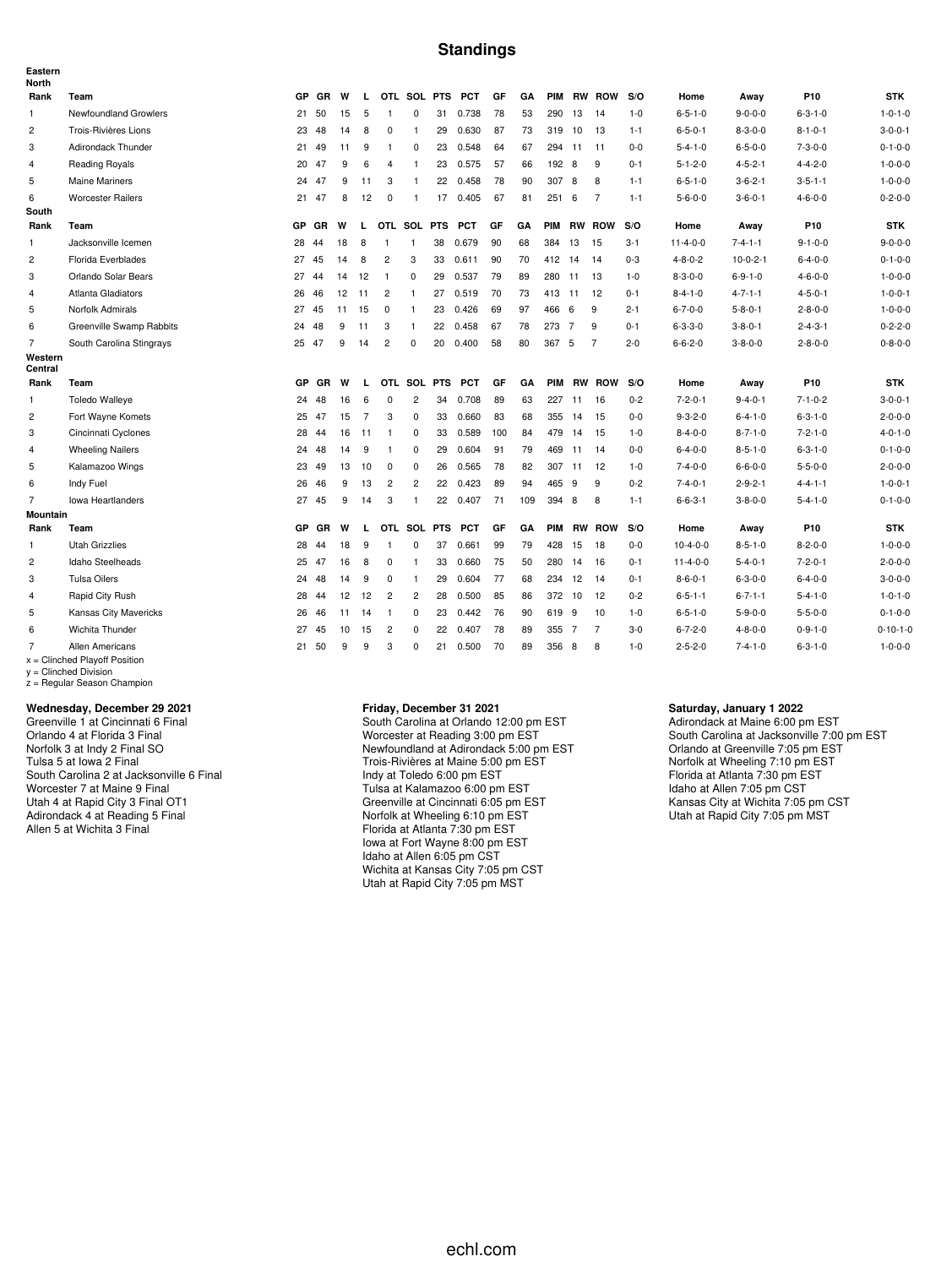# **Conference Standings**

| Eastern        |                           |           |           |       |                |                |                |             |                 |     |     |             |            |                |                  |                 |                 |                  |
|----------------|---------------------------|-----------|-----------|-------|----------------|----------------|----------------|-------------|-----------------|-----|-----|-------------|------------|----------------|------------------|-----------------|-----------------|------------------|
| Rank           | Team                      |           | GP GR W   |       | L.             |                |                |             | OTL SOL PTS PCT | GF  |     |             |            | GA S/O RW ROW  | Home             | Away            | P <sub>10</sub> | <b>STK</b>       |
| $\mathbf{1}$   | Jacksonville Icemen       |           | 28 44     | 18    | 8              | $\mathbf{1}$   | $\mathbf{1}$   | 38          | 0.679           | 90  | 68  | $3 - 1$     | 13         | 15             | $11 - 4 - 0 - 0$ | $7 - 4 - 1 - 1$ | $9 - 1 - 0 - 0$ | $9 - 0 - 0 - 0$  |
| $\overline{c}$ | <b>Florida Everblades</b> | 27        | 45        | 14    | 8              | $\overline{c}$ | 3              | 33          | 0.611           | 90  | 70  | $0-3$ 14    |            | 14             | $4 - 8 - 0 - 2$  | $10-0-2-1$      | $6 - 4 - 0 - 0$ | $0 - 1 - 0 - 0$  |
| 3              | Newfoundland Growlers     | 21        | 50        | 15    | 5              | $\mathbf{1}$   | 0              | 31          | 0.738           | 78  | 53  | $1 - 0$     | 13         | 14             | $6 - 5 - 1 - 0$  | $9 - 0 - 0 - 0$ | $6 - 3 - 1 - 0$ | $1 - 0 - 1 - 0$  |
| $\overline{4}$ | Orlando Solar Bears       | 27        | 44        | 14 12 |                | $\mathbf{1}$   | 0              | 29          | 0.537           | 79  | 89  | $1-0$ 11    |            | -13            | $8 - 3 - 0 - 0$  | $6 - 9 - 1 - 0$ | $4 - 6 - 0 - 0$ | $1 - 0 - 0 - 0$  |
| 5              | Trois-Rivières Lions      | 23        | 48        | 14    | 8              | $\mathbf 0$    | $\mathbf{1}$   | 29          | 0.630           | 87  | 73  | $1 - 1$ 10  |            | -13            | $6 - 5 - 0 - 1$  | $8 - 3 - 0 - 0$ | $8 - 1 - 0 - 1$ | $3 - 0 - 0 - 1$  |
| 6              | <b>Atlanta Gladiators</b> | 26        | 46        | 12 11 |                | $\overline{c}$ | $\mathbf{1}$   | 27          | 0.519           | 70  | 73  | $0-1$ 11    |            | 12             | $8 - 4 - 1 - 0$  | $4 - 7 - 1 - 1$ | $4 - 5 - 0 - 1$ | $1 - 0 - 0 - 1$  |
| $\overline{7}$ | <b>Adirondack Thunder</b> | 21        | 49        | 11    | -9             |                | 0              | 23          | 0.548           | 64  | 67  | $0 - 0$ 11  |            | 11             | $5 - 4 - 1 - 0$  | $6 - 5 - 0 - 0$ | $7 - 3 - 0 - 0$ | $0 - 1 - 0 - 0$  |
| 8              | Reading Royals            | 20        | 47        | 9     | 6              | 4              | $\mathbf{1}$   | 23          | 0.575           | 57  | 66  | $0 - 1$     | 8          | 9              | $5 - 1 - 2 - 0$  | $4 - 5 - 2 - 1$ | $4 - 4 - 2 - 0$ | $1 - 0 - 0 - 0$  |
| 9              | Norfolk Admirals          | 27        | 45        | 11    | 15             | $\mathbf 0$    | $\mathbf{1}$   | 23          | 0.426           | 69  | 97  | $2 - 1 = 6$ |            | 9              | $6 - 7 - 0 - 0$  | $5 - 8 - 0 - 1$ | $2 - 8 - 0 - 0$ | $1 - 0 - 0 - 0$  |
| 10             | Greenville Swamp Rabbits  |           | 24 48     | 9     | 11             | 3              | $\mathbf{1}$   | 22          | 0.458           | 67  | 78  | $0-1$ 7     |            | 9              | $6 - 3 - 3 - 0$  | $3 - 8 - 0 - 1$ | $2 - 4 - 3 - 1$ | $0 - 2 - 2 - 0$  |
| 11             | <b>Maine Mariners</b>     |           | 24 47     | 9     | 11             | 3              | $\mathbf{1}$   | 22          | 0.458           | 78  | 90  | $1 - 18$    |            | 8              | $6 - 5 - 1 - 0$  | $3 - 6 - 2 - 1$ | $3 - 5 - 1 - 1$ | $1 - 0 - 0 - 0$  |
| 12             | South Carolina Stingrays  | 25        | 47        | 9     | 14             | $\overline{c}$ | 0              | 20          | 0.400           | 58  | 80  | $2 - 0$ 5   |            | $\overline{7}$ | $6 - 6 - 2 - 0$  | $3 - 8 - 0 - 0$ | $2 - 8 - 0 - 0$ | $0 - 8 - 0 - 0$  |
| 13             | <b>Worcester Railers</b>  | 21        | 47        | 8     | 12             | $\mathbf 0$    | $\mathbf{1}$   | 17          | 0.405           | 67  | 81  | $1 - 1$     | 6          | $\overline{7}$ | $5 - 6 - 0 - 0$  | $3 - 6 - 0 - 1$ | $4 - 6 - 0 - 0$ | $0 - 2 - 0 - 0$  |
| Western        |                           |           |           |       |                |                |                |             |                 |     |     |             |            |                |                  |                 |                 |                  |
| Rank           | Team                      | <b>GP</b> | <b>GR</b> | W     | L.             |                |                | OTL SOL PTS | <b>PCT</b>      | GF  | GA  |             |            | S/O RW ROW     | Home             | Away            | P <sub>10</sub> | <b>STK</b>       |
| $\mathbf{1}$   | <b>Utah Grizzlies</b>     | 28        | 44        | 18    | -9             |                | 0              | 37          | 0.661           | 99  | 79  |             | $0 - 0$ 15 | -18            | $10-4-0-0$       | $8 - 5 - 1 - 0$ | $8 - 2 - 0 - 0$ | $1 - 0 - 0 - 0$  |
| 2              | <b>Toledo Walleye</b>     | 24        | 48        | 16    | 6              | $\mathbf 0$    | $\overline{c}$ | 34          | 0.708           | 89  | 63  |             | $0 - 2$ 11 | 16             | $7 - 2 - 0 - 1$  | $9 - 4 - 0 - 1$ | $7 - 1 - 0 - 2$ | $3 - 0 - 0 - 1$  |
| 3              | Idaho Steelheads          | 25        | 47        | 16    | 8              | $\Omega$       | 1              | 33          | 0.660           | 75  | 50  |             | $0-1$ 14   | 16             | $11 - 4 - 0 - 0$ | $5 - 4 - 0 - 1$ | $7 - 2 - 0 - 1$ | $2 - 0 - 0 - 0$  |
| $\overline{4}$ | Fort Wayne Komets         | 25        | 47        | 15    | $\overline{7}$ | 3              | 0              | 33          | 0.660           | 83  | 68  | $0-0$       | 14         | 15             | $9 - 3 - 2 - 0$  | $6 - 4 - 1 - 0$ | $6 - 3 - 1 - 0$ | $2 - 0 - 0 - 0$  |
| 5              | Cincinnati Cyclones       | 28        | 44        | 16    | 11             | $\mathbf{1}$   | 0              | 33          | 0.589           | 100 | 84  |             | $1-0$ 14   | -15            | $8 - 4 - 0 - 0$  | $8 - 7 - 1 - 0$ | $7 - 2 - 1 - 0$ | $4 - 0 - 1 - 0$  |
| 6              | <b>Tulsa Oilers</b>       |           | 24 48     | 14    | -9             | 0              | $\mathbf{1}$   | 29          | 0.604           | 77  | 68  | $0 - 1$     | 12         | 14             | $8 - 6 - 0 - 1$  | $6 - 3 - 0 - 0$ | $6 - 4 - 0 - 0$ | $3 - 0 - 0 - 0$  |
| $\overline{7}$ | <b>Wheeling Nailers</b>   |           | 24 48     | 14    | -9             | $\mathbf{1}$   | 0              | 29          | 0.604           | 91  | 79  | $0-0$       | 11         | 14             | $6 - 4 - 0 - 0$  | $8 - 5 - 1 - 0$ | $6 - 3 - 1 - 0$ | $0 - 1 - 0 - 0$  |
| 8              | Rapid City Rush           | 28        | 44        | 12    | 12             | $\overline{c}$ | $\overline{c}$ | 28          | 0.500           | 85  | 86  |             | $0 - 2$ 10 | -12            | $6 - 5 - 1 - 1$  | $6 - 7 - 1 - 1$ | $5 - 4 - 1 - 0$ | $1 - 0 - 1 - 0$  |
| 9              | Kalamazoo Wings           | 23        | 49        | 13    | 10             | $\mathbf 0$    | 0              | 26          | 0.565           | 78  | 82  |             | $1-0$ 11   | 12             | $7 - 4 - 0 - 0$  | $6 - 6 - 0 - 0$ | $5 - 5 - 0 - 0$ | $2 - 0 - 0 - 0$  |
| 10             | Kansas City Mavericks     | 26        | 46        | 11    | 14             | -1             | 0              | 23          | 0.442           | 76  | 90  | $1 - 0.9$   |            | 10             | $6 - 5 - 1 - 0$  | $5 - 9 - 0 - 0$ | $5 - 5 - 0 - 0$ | $0 - 1 - 0 - 0$  |
| 11             | Indy Fuel                 | 26        | 46        | 9     | 13             | $\overline{2}$ | 2              | 22          | 0.423           | 89  | 94  | $0 - 2$ 9   |            | 9              | $7 - 4 - 0 - 1$  | $2 - 9 - 2 - 1$ | $4 - 4 - 1 - 1$ | $1 - 0 - 0 - 1$  |
| 12             | <b>Iowa Heartlanders</b>  | 27        | 45        | 9     | 14             | 3              | $\mathbf{1}$   | 22          | 0.407           | 71  | 109 | $1 - 18$    |            | 8              | $6 - 6 - 3 - 1$  | $3 - 8 - 0 - 0$ | $5 - 4 - 1 - 0$ | $0 - 1 - 0 - 0$  |
| 13             | <b>Wichita Thunder</b>    | 27        | 45        | 10    | 15             | $\overline{2}$ | 0              | 22          | 0.407           | 78  | 89  | $3-0$ 7     |            | $\overline{7}$ | $6 - 7 - 2 - 0$  | $4 - 8 - 0 - 0$ | $0 - 9 - 1 - 0$ | $0 - 10 - 1 - 0$ |
| 14             | <b>Allen Americans</b>    | 21        | 50        | 9     | 9              | 3              | $\Omega$       | 21          | 0.500           | 70  | 89  | $1 - 0$     | 8          | 8              | $2 - 5 - 2 - 0$  | $7 - 4 - 1 - 0$ | $6 - 3 - 1 - 0$ | $1 - 0 - 0 - 0$  |
|                | * Division Leader         |           |           |       |                |                |                |             |                 |     |     |             |            |                |                  |                 |                 |                  |

x = Clinched Playoff Position

y = Clinched Division

z = Regular Season Champion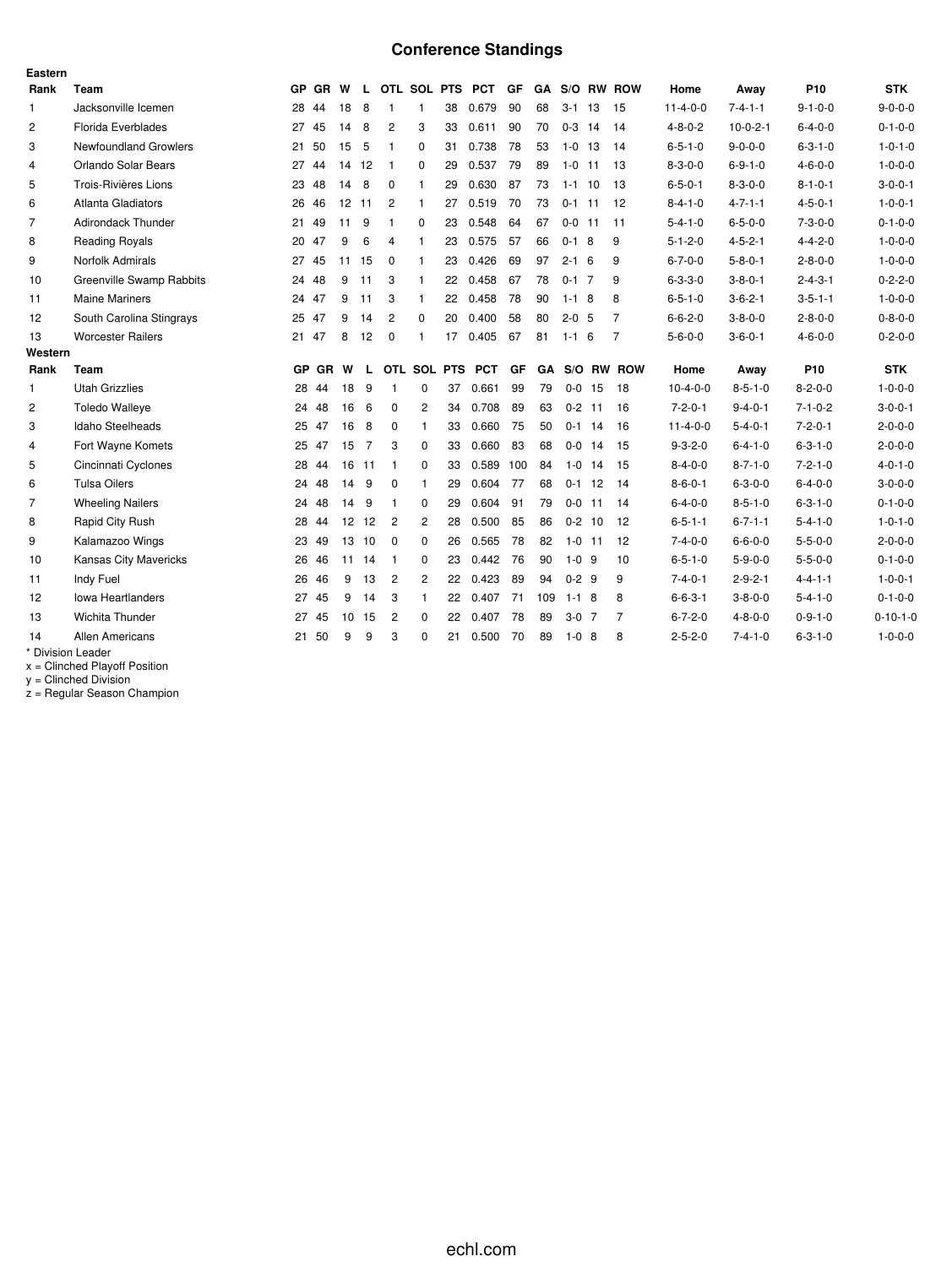## **Attendance Report**

| Team                  | Yesterday | <b>Total</b> | Games | Average |
|-----------------------|-----------|--------------|-------|---------|
| Toledo                |           | 74614        | 10    | 7461    |
| Fort Wayne            |           | 90983        | 14    | 6499    |
| Jacksonville          | 6176      | 87760        | 15    | 5851    |
| Tulsa                 |           | 80144        | 15    | 5343    |
| Cincinnati            | 8020      | 61062        | 12    | 5089    |
| Orlando               |           | 55857        | 11    | 5078    |
| Idaho                 |           | 73700        | 15    | 4913    |
| Florida               | 6988      | 64695        | 14    | 4621    |
| Worcester             |           | 47025        | 11    | 4275    |
| Utah                  |           | 48852        | 14    | 3489    |
| Adirondack            |           | 33818        | 10    | 3382    |
| Indy                  | 3285      | 40340        | 12    | 3362    |
| Kalamazoo             |           | 36560        | 11    | 3324    |
| Wichita               | 2700      | 47764        | 15    | 3184    |
| South Carolina        |           | 44117        | 14    | 3151    |
| Allen                 |           | 28341        | 9     | 3149    |
| <b>Trois-Rivières</b> |           | 37734        | 12    | 3145    |
| Reading               | 2518      | 25086        | 8     | 3136    |
| Atlanta               |           | 39506        | 13    | 3039    |
| Rapid City            | 2678      | 39451        | 13    | 3035    |
| Norfolk               |           | 36062        | 13    | 2774    |
| Maine                 | 2812      | 32792        | 12    | 2733    |
| Greenville            |           | 32189        | 12    | 2682    |
| Kansas City           |           | 31210        | 12    | 2601    |
| lowa                  | 1538      | 29236        | 16    | 1827    |
| Newfoundland          |           | 20745        | 12    | 1729    |
| Wheeling              |           | 15392        | 10    | 1539    |
| League                | 36715     | 1255035      | 335   | 3746    |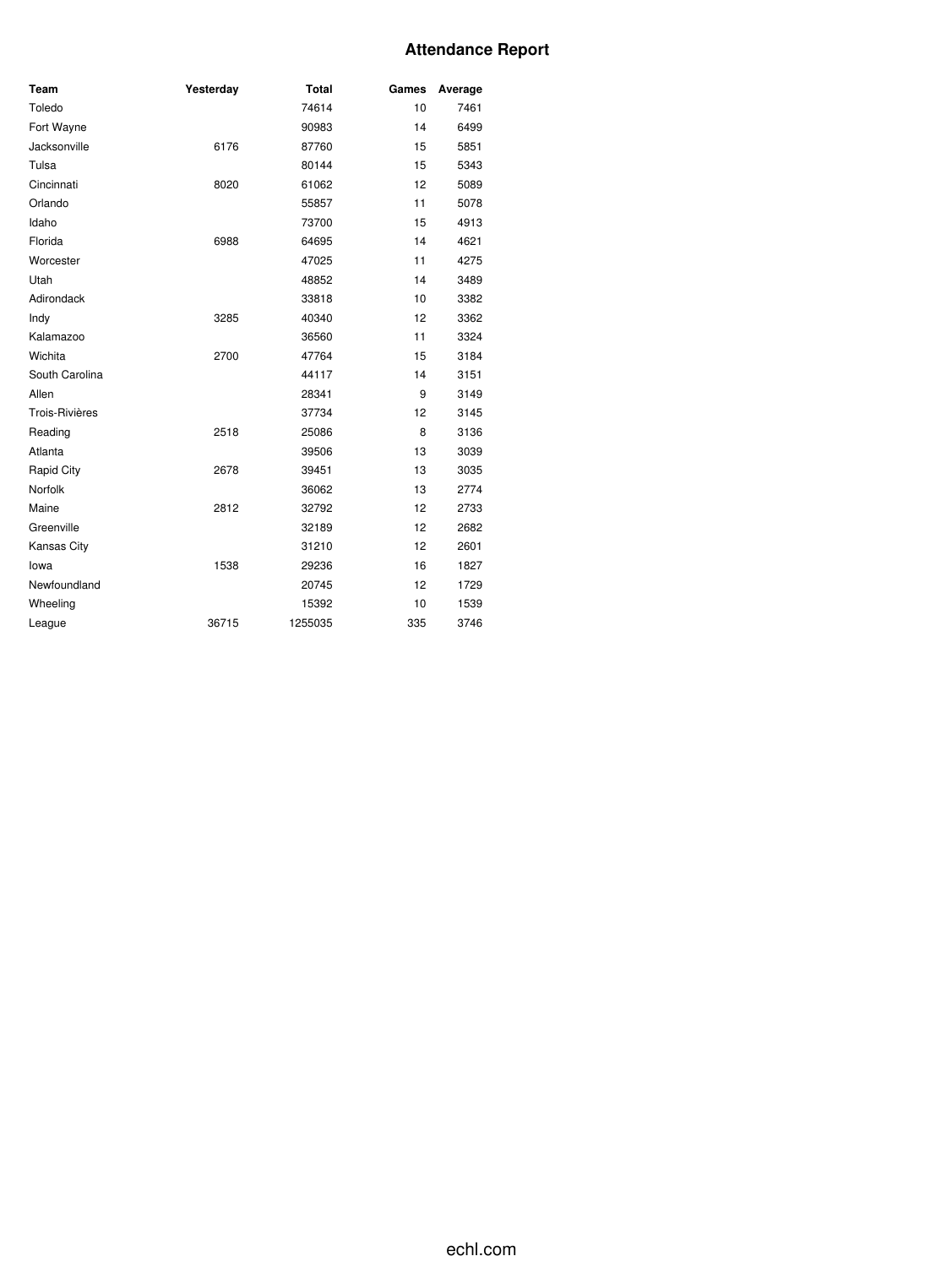**Rank Player Team GP PIM** KC 14 133 IND 24 109 WIC 23 77 KC 23 77 5 Several Players Tied 75

**Rank Player Team GP MajPen** KC 14 7 WOR 20 6 ATL 25 6

**Rank Player Team GP SHG** ATL 17 3 KAL 23 3  $UTA$  23 3

**Rank Player Team GP +/-** TUL 20 20 WHL 18 19 FW 25 18 TOL 24 17 FLA 25 17

**Rank Player Team SOG SOA SO%**

1 Several Players Tied 100.0

**Rank Player Team GP Goals Shots PCT** WHL 6 9 21 42.9 ALN 6 6 18 33.3 MNE 7 7 23 30.4 ALN 3 4 14 28.6 5 John Albert TOL 18 12 47 25.5

| Rank<br>1<br>$\overline{c}$                                                  | Player                    | Team GP     |                         | G             | А  |            |                                                                |         |                 |                |
|------------------------------------------------------------------------------|---------------------------|-------------|-------------------------|---------------|----|------------|----------------------------------------------------------------|---------|-----------------|----------------|
|                                                                              |                           |             |                         |               |    | <b>PTS</b> | Rank<br>Player                                                 | Team GP |                 | G              |
|                                                                              | <b>TJ Hensick</b>         | <b>TOL</b>  | 24                      | 15            | 18 | 33         | 1<br>Yushiroh Hirano<br>CIN                                    |         | 24              | 16             |
|                                                                              | <b>Blake Winiecki</b>     | <b>FLA</b>  | 26                      | 14            | 18 | 32         | 2<br><b>TOL</b><br><b>TJ Hensick</b>                           |         | 24              | 15             |
| 3                                                                            | Logan Nelson              | RC          | 27                      | 10            | 22 | 32         | 3<br><b>Blake Winiecki</b><br><b>FLA</b>                       |         | 26              | 14             |
| $\overline{\mathbf{4}}$                                                      | Yushiroh Hirano           | <b>CIN</b>  | 24                      | 16            | 13 | 29         | 4<br><b>TUL</b><br>Dylan Sadowy                                |         | 24              | 14             |
| 5                                                                            | Zach O'Brien              | <b>NFL</b>  | 21                      | 10            | 18 | 28         | 5<br>RC<br>Stephen Baylis                                      |         | 28              | 14             |
| 6                                                                            | <b>Brent Gates</b>        | <b>IND</b>  | 22                      | 9             | 19 | 28         | <b>Assists</b>                                                 |         |                 |                |
| 7                                                                            | Aaron Luchuk              | ORL         | 21                      | 12            | 15 | 27         | Rank<br>Player<br>Team                                         |         | GP              | A              |
| 8                                                                            | Craig Martin              | <b>JAX</b>  | 28                      | 12            | 15 | 27         | 1<br>RC<br>Logan Nelson                                        |         | 27              | 22             |
| 9                                                                            | <b>Brandon Cutler</b>     | <b>UTA</b>  | 23                      | 10            | 17 | 27         | 2<br><b>IND</b><br>Mike Lee                                    |         | 25              | 20             |
| 10                                                                           | Joe Pendenza              | <b>FLA</b>  | 27                      | 11            | 15 | 26         | 3<br><b>Brent Gates</b><br><b>IND</b>                          |         | 22              | 19             |
| 11                                                                           | Josh Dickinson            | <b>TOL</b>  | 18                      | 9             | 17 | 26         | 4<br><b>WIC</b><br><b>Brayden Watts</b>                        |         | 27              | 19             |
| 12                                                                           | Olivier Archambault       | <b>TR</b>   | 22                      | 9             | 17 | 26         | 5<br>Several Players Tied                                      |         |                 | 18             |
| 13                                                                           | Dylan Sadowy              | <b>TUL</b>  | 24                      | 14            | 11 | 25         |                                                                |         |                 |                |
| 14                                                                           | Stephen Baylis            | <b>RC</b>   | 28                      | 14            | 11 | 25         | <b>Penalty Minutes</b>                                         |         |                 |                |
| 15                                                                           | Peter Abbandonato         | TR          | 18                      | 12            | 13 | 25         | Rank<br>Player<br>Team                                         |         | GP              | PI             |
| 16                                                                           | John McCarron             | <b>FLA</b>  | 25                      | 10            | 15 | 25         | KC<br>1<br>Mikael Robidoux                                     |         | 14              | 13             |
| 17                                                                           | Nick Hutchison            | WHL         | 18                      | 9             | 16 | 25         | $\overline{c}$<br><b>Riley McKay</b><br>IND                    |         | 24              | 1 <sup>1</sup> |
| 18                                                                           | Darik Angeli              | KC          | 22                      | 9             | 16 | 25         | 3<br><b>WIC</b><br>Sean Allen                                  |         | 23              | 7              |
| 19                                                                           | <b>Brayden Watts</b>      | <b>WIC</b>  | 27                      | 6             | 19 | 25         | 4<br>КC<br>Loren Ulett                                         |         | 23              | 7              |
| 20                                                                           | Mike Lee                  | <b>IND</b>  | 25                      | 5             | 20 | 25         | 5<br>Several Players Tied                                      |         |                 | $\overline{7}$ |
|                                                                              | <b>Minor Penalties</b>    |             |                         |               |    |            | <b>Major Penalties</b>                                         |         |                 |                |
| Rank                                                                         | Player                    | Team GP     |                         | <b>MinPen</b> |    |            | Rank<br>Player<br>Team                                         |         | GP Ma           |                |
| 1                                                                            | Andrew Nielsen            | <b>UTA</b>  | 27                      | 24            |    |            | KC<br>1<br>Mikael Robidoux                                     |         | 14 7            |                |
| $\overline{c}$                                                               | Marcus Crawford           | KC          | 26                      | 23            |    |            | $\overline{c}$<br>Chris Ordoobadi<br><b>WOR</b>                |         | 20 <sub>6</sub> |                |
| 3                                                                            | Riley McKay               | <b>IND</b>  | 24                      | 22            |    |            | 3<br>ATL<br>Michael Turner                                     |         | 256             |                |
| 4                                                                            | Sam Thibault              | <b>NOR</b>  | 27                      | 21            |    |            | 4<br>Several Players Tied                                      |         |                 | 5              |
| 5                                                                            | Several Players Tied      |             |                         | 19            |    |            |                                                                |         |                 |                |
|                                                                              | <b>Power Play Goals</b>   |             |                         |               |    |            | <b>Short Handed Goals</b>                                      |         |                 |                |
| Rank                                                                         | Player                    | Team GP     |                         | <b>PPG</b>    |    |            | Rank<br>Player<br>Team                                         |         | GP SH           |                |
| 1                                                                            | Peter Abbandonato         | TR          | 18 7                    |               |    |            | 1<br>Hugo Roy<br>ATL                                           |         | 17 <sub>3</sub> |                |
| $\overline{c}$                                                               | Yushiroh Hirano           | <b>CIN</b>  | 24 7                    |               |    |            | $\overline{c}$<br>KAL<br>Erik Bradford                         |         | 23 3            |                |
| 3                                                                            | Justin Taylor             | KAL         | 23 6                    |               |    |            | 3<br><b>Brandon Cutler</b><br>UTA                              |         | 23 3            |                |
| $\overline{4}$                                                               | Darien Craighead          | <b>IND</b>  | 28 6                    |               |    |            | 4<br>Several Players Tied                                      |         |                 | $\overline{c}$ |
| 5                                                                            | Several Players Tied      |             |                         | 5             |    |            |                                                                |         |                 |                |
| <b>Shots</b>                                                                 |                           |             |                         |               |    |            | <b>Shooting Percentage</b>                                     |         |                 |                |
| Rank                                                                         | Player                    | Team GP     |                         | <b>Shots</b>  |    |            | Rank<br>Player<br>Team                                         |         | GP Go           |                |
| 1                                                                            | Logan Nelson              | RC          | 27 128                  |               |    |            | Justin Almeida<br>WHL<br>1                                     |         | 6               |                |
| $\overline{c}$                                                               | Spencer Watson            | <b>IND</b>  | 24                      | 99            |    |            | 2<br><b>ALN</b><br>Ryan Lohin                                  |         | 6               |                |
| 3                                                                            | Chase Lang                | <b>NOR</b>  | 25                      | 98            |    |            | 3<br>Lewis Zerter-Gossage<br>MNE                               |         | 7               |                |
| 4                                                                            | Several Players Tied      |             |                         | 94            |    |            | 4<br>Luke Henman<br>ALN                                        |         | 3               |                |
|                                                                              |                           |             |                         |               |    |            | 5<br><b>TOL</b><br>John Albert                                 |         | 18              |                |
|                                                                              | <b>Game Winning Goals</b> |             |                         |               |    |            | <b>Plus/Minus</b>                                              |         |                 |                |
| Rank                                                                         | Player<br>Cody Sylvester  | Team GP GWG |                         |               |    |            | Player<br>Team GP<br>Rank<br>1<br>Mike McKee                   |         |                 |                |
| 1                                                                            | Alexis D'aoust            | ATL<br>TR   | 26 5<br>17 <sub>4</sub> |               |    |            | TUL<br>$\overline{c}$<br>Josh Maniscalco<br><b>WHL</b>         |         | 20<br>18        |                |
|                                                                              | Max Zimmer                | GRN         | 19 4                    |               |    |            | 3<br>Kellen Jones<br>FW                                        |         | 25              |                |
|                                                                              |                           |             |                         |               |    |            |                                                                |         |                 |                |
|                                                                              |                           |             |                         |               |    |            |                                                                |         |                 |                |
|                                                                              | Stephen Baylis            | RC          | 28 4                    |               |    |            | 4<br><b>TJ Hensick</b><br><b>TOL</b>                           |         | 24              |                |
| $\overline{\mathbf{c}}$<br>3<br>$\overline{4}$<br>5<br><b>Shootout Goals</b> | Craig Martin              | <b>JAX</b>  | 28 4                    |               |    |            | 5<br>John McCarron<br><b>FLA</b><br><b>Shootout Percentage</b> |         | 25              |                |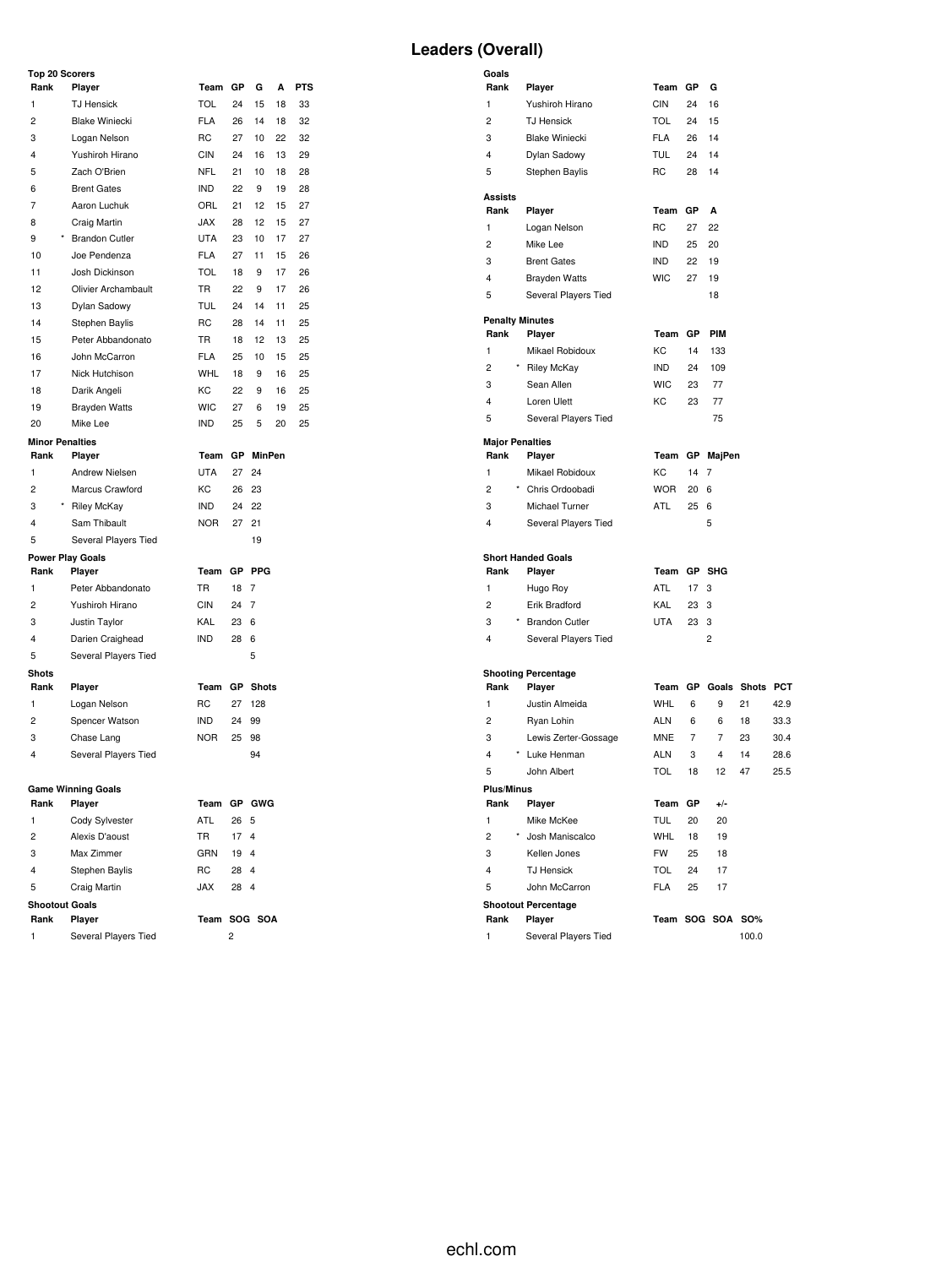# **Leading Goalies**

|                              | Top 15 Goalies (by GAA)    |                  |                |      |                |                |                |                |                         |    |                |                         |                |                        |                            |               |         |        |            |                    |            |        |
|------------------------------|----------------------------|------------------|----------------|------|----------------|----------------|----------------|----------------|-------------------------|----|----------------|-------------------------|----------------|------------------------|----------------------------|---------------|---------|--------|------------|--------------------|------------|--------|
| Rank                         | Player                     | Team GP          |                | Mins | W              | L              |                | OTL SOL        | <b>SO</b>               | GA |                | <b>GAA SOW</b>          |                |                        | SOL SOGA SOA               | <b>SO%</b>    |         | SA SVS | $SV\%$     |                    |            |        |
| 1                            | Jake Kupsky                | <b>IDH</b>       | 10             | 509  | $\overline{7}$ | $\overline{c}$ | 0              | 0              | 2                       | 14 | 1.65           | $\overline{\mathbf{0}}$ | 0              | $\mathbf 0$            | 0                          | 0.000         | 193 179 |        | 0.927      |                    |            |        |
| $\overline{c}$<br>$^{\star}$ | Matt Jurusik               | IDH              | 10             | 576  | 6              | $\overline{c}$ | 0              | 1              | $\overline{c}$          | 16 | 1.66           | $\overline{\mathbf{0}}$ | 1              | $\overline{2}$         | 3                          | 0.333 247     |         | 231    | 0.935      |                    |            |        |
| 3                            | <b>Tyler Parks</b>         | ATL              | 17             | 1006 | 11             | 3              | 2              | 1              | $\overline{\mathbf{c}}$ | 35 | $2.09$ 0       |                         | 1              | $\mathbf{1}$           | 3                          | 0.667 499     |         | 464    | 0.930      |                    |            |        |
| 4                            | Cam Johnson                | <b>FLA</b>       | 9              | 536  | 5              | 3              | 1              | 0              | $\mathbf{1}$            | 19 | $2.13 \quad 0$ |                         | 0              | $\mathbf 0$            | 0                          | 0.000 206     |         | 187    | 0.908      |                    |            |        |
| 5                            | * Trent Miner              | <b>UTA</b>       | 11             | 621  | $\overline{7}$ | 4              | 0              | 0              | 4                       | 22 | $2.13 \quad 0$ |                         | 0              | $\mathbf 0$            | 0                          | 0.000 314     |         | 292    | 0.930      |                    |            |        |
| 6                            | <b>Charles Williams</b>    | <b>JAX</b>       | 13             | 784  | 8              | 4              | 0              | 1              | $\mathbf{1}$            | 28 | $2.14 \quad 0$ |                         | $\mathbf{1}$   | $\overline{c}$         | 3                          | 0.333 333 305 |         |        | 0.916      |                    |            |        |
| $\overline{7}$               | * Daniel Mannella          | <b>TUL</b>       | 13             | 750  | 9              | 2              | 0              | 1              | $\mathbf 0$             | 27 | $2.16 \quad 0$ |                         | $\mathbf{1}$   | 3                      | 6                          | 0.500 354     |         | 327    | 0.924      |                    |            |        |
| 8                            | Lukas Parik                | <b>RC</b>        | 14             | 849  | 8              | 3              | 2              | 1              | 1                       | 31 | 2.19           | $\overline{\mathbf{0}}$ | 1              | $\overline{c}$         | $\overline{c}$             | 0.000         | 464     | 433    | 0.933      |                    |            |        |
| 9<br>$\star$                 | Samuel Harvey              | <b>FW</b>        | 11             | 669  | 8              | $\mathbf{1}$   | $\overline{c}$ | 0              | $\mathbf{1}$            | 26 | $2.33$ 0       |                         | 0              | $\mathbf 0$            | 0                          | 0.000 388 362 |         |        | 0.933      |                    |            |        |
| 10                           | <b>Brad Barone</b>         | ORL              | 14             | 740  | 8              | 4              | 0              | 0              | $\mathbf{1}$            | 29 | $2.35$ 1       |                         | $\pmb{0}$      | $\mathbf{1}$           | 3                          | 0.667 452 423 |         |        | 0.936      |                    |            |        |
| *<br>11                      | <b>Tyler Wall</b>          | <b>JAX</b>       | 8              | 497  | 5              | 3              | 0              | 0              | $\mathbf{1}$            | 20 | $2.41$ 2       |                         | 0              | $\mathbf 0$            | 5                          | 1.000 200     |         | 180    | 0.900      |                    |            |        |
| 12                           | Evan Fitzpatrick           | GRN              | 9              | 532  | 2              | 5              | 1              | 0              | 0                       | 22 | $2.48$ 0       |                         | 0              | 0                      | 0                          | 0.000 255     |         | 233    | 0.914      |                    |            |        |
| 13                           | Ryan Bednard               | SC               | 11             | 673  | 5              | 6              | 0              | 0              | $\mathbf{1}$            | 28 | $2.50$ 2       |                         | 0              | $\mathbf{1}$           | 5                          | 0.800 344 316 |         |        | 0.919      |                    |            |        |
| 14                           | Mat Robson                 | <b>CIN</b>       | 17             | 1028 | 10             | 6              | 1              | 0              | $\mathbf{1}$            | 43 | $2.51 \quad 1$ |                         | 0              | $\mathbf 0$            | 3                          | 1.000         | 438     | 395    | 0.902      |                    |            |        |
| 15                           | <b>Billy Christopoulos</b> | <b>TOL</b>       | 14             | 824  | 10             | $\overline{c}$ | 0              | $\overline{c}$ | 0                       | 35 | 2.550          |                         | 2              | 4                      | $\overline{7}$             | 0.429         | 420     | 385    | 0.917      |                    |            |        |
| Wins                         |                            |                  |                |      |                |                |                |                |                         |    |                |                         | <b>Saves</b>   |                        |                            |               |         |        |            |                    |            |        |
| Rank                         | Player                     | Team             | W              |      |                |                |                |                |                         |    |                |                         | Rank           |                        | Player                     |               |         |        | Team SVS   |                    |            |        |
| 1                            | <b>Philippe Desrosiers</b> | <b>TR</b>        | 12             |      |                |                |                |                |                         |    |                |                         | 1              |                        | Evan Buitenhuis            |               |         |        | <b>WIC</b> | 723                |            |        |
| $\overline{c}$               | <b>Tyler Parks</b>         | ATL              | 11             |      |                |                |                |                |                         |    |                |                         | $\overline{c}$ |                        | Jeremy Brodeur             |               |         |        | <b>MNE</b> | 480                |            |        |
| 3                            | Evan Cormier               | <b>NFL</b>       | 10             |      |                |                |                |                |                         |    |                |                         | 3              |                        | <b>Tyler Parks</b>         |               |         |        | ATL        | 464                |            |        |
| 4                            | <b>Billy Christopoulos</b> | <b>TOL</b>       | 10             |      |                |                |                |                |                         |    |                |                         | 4              |                        | <b>Beck Warm</b>           |               |         |        | <b>NOR</b> | 451                |            |        |
| 5                            | Mat Robson                 | <b>CIN</b>       | 10             |      |                |                |                |                |                         |    |                |                         | 5              |                        | Philippe Desrosiers        |               |         |        | TR         | 438                |            |        |
|                              |                            |                  |                |      |                |                |                |                |                         |    |                |                         |                |                        |                            |               |         |        |            |                    |            |        |
| Losses                       |                            |                  |                |      |                |                |                |                |                         |    |                |                         | Rank           | <b>Save Percentage</b> | Player                     |               |         |        | Team       | GΑ                 | <b>SVS</b> | $SV\%$ |
| Rank                         | Player                     | Team             | $\mathbf{L}$   |      |                |                |                |                |                         |    |                |                         | 1              |                        | <b>Brad Barone</b>         |               |         |        | ORL        | 29                 | 423        | 0.936  |
| 1                            | Evan Buitenhuis            | <b>WIC</b>       | 12             |      |                |                |                |                |                         |    |                |                         | 2              |                        | Matt Jurusik               |               |         |        | IDH        | 16                 | 231        | 0.935  |
| $\overline{c}$               | <b>Beck Warm</b>           | <b>NOR</b>       | 9              |      |                |                |                |                |                         |    |                |                         | 3              | $^{\star}$             | Lukas Parik                |               |         |        | RC         | 31                 | 433        | 0.933  |
| 3                            | David Tendeck              | <b>RC</b>        | 9              |      |                |                |                |                |                         |    |                |                         | 4              |                        | Samuel Harvey              |               |         |        | <b>FW</b>  | 26                 | 362        | 0.933  |
| 4                            | Several Goaltenders Tied   |                  | 6              |      |                |                |                |                |                         |    |                |                         | 5              |                        | <b>Trent Miner</b>         |               |         |        | <b>UTA</b> | 22                 | 292        | 0.930  |
|                              |                            |                  |                |      |                |                |                |                |                         |    |                |                         |                |                        |                            |               |         |        |            |                    |            |        |
| Mins                         |                            |                  |                |      |                |                |                |                |                         |    |                |                         |                | <b>Shootout Wins</b>   |                            |               |         |        |            |                    |            |        |
| Rank                         | Player                     | <b>Team Mins</b> |                |      |                |                |                |                |                         |    |                |                         | Rank           |                        | Player                     |               |         |        | Team SOW   |                    |            |        |
| 1                            | Evan Buitenhuis            | <b>WIC</b>       | 1336           |      |                |                |                |                |                         |    |                |                         | 1              |                        | Evan Buitenhuis            |               |         |        | <b>WIC</b> | $\overline{c}$     |            |        |
| $\overline{c}$               | Mat Robson                 | <b>CIN</b>       | 1028           |      |                |                |                |                |                         |    |                |                         | $\overline{c}$ |                        | Ryan Bednard               |               |         |        | SC         | $\overline{c}$     |            |        |
| 3                            | <b>Tyler Parks</b>         | ATL              | 1006           |      |                |                |                |                |                         |    |                |                         | 3              |                        | <b>Tyler Wall</b>          |               |         |        | <b>JAX</b> | $\overline{2}$     |            |        |
| 4                            | <b>Beck Warm</b>           | <b>NOR</b>       | 902            |      |                |                |                |                |                         |    |                |                         | 4              |                        | Dylan Wells                |               |         |        | <b>NOR</b> | $\overline{c}$     |            |        |
| 5                            | Jeremy Brodeur             | <b>MNE</b>       | 890            |      |                |                |                |                |                         |    |                |                         | 5              |                        | Several Goaltenders Tied   |               |         |        |            | $\mathbf{1}$       |            |        |
| <b>Shutouts</b>              |                            |                  |                |      |                |                |                |                |                         |    |                |                         |                |                        |                            |               |         |        |            |                    |            |        |
| Rank                         | Player                     | Team             | <b>SO</b>      |      |                |                |                |                |                         |    |                |                         |                |                        | <b>Shootout Percentage</b> |               |         |        |            |                    |            |        |
| 1<br>$^{\star}$              | <b>Trent Miner</b>         | <b>UTA</b>       | 4              |      |                |                |                |                |                         |    |                |                         | Rank           |                        | Player                     |               |         |        |            | Team Saves Att SO% |            |        |
| $\overline{c}$               | Several Goaltenders Tied   |                  | $\overline{c}$ |      |                |                |                |                |                         |    |                |                         | 1              |                        | Several Goaltenders Tied   |               |         |        |            |                    |            | 1.000  |
|                              |                            |                  |                |      |                |                |                |                |                         |    |                |                         |                |                        |                            |               |         |        |            |                    |            |        |

*\* indicates rookie*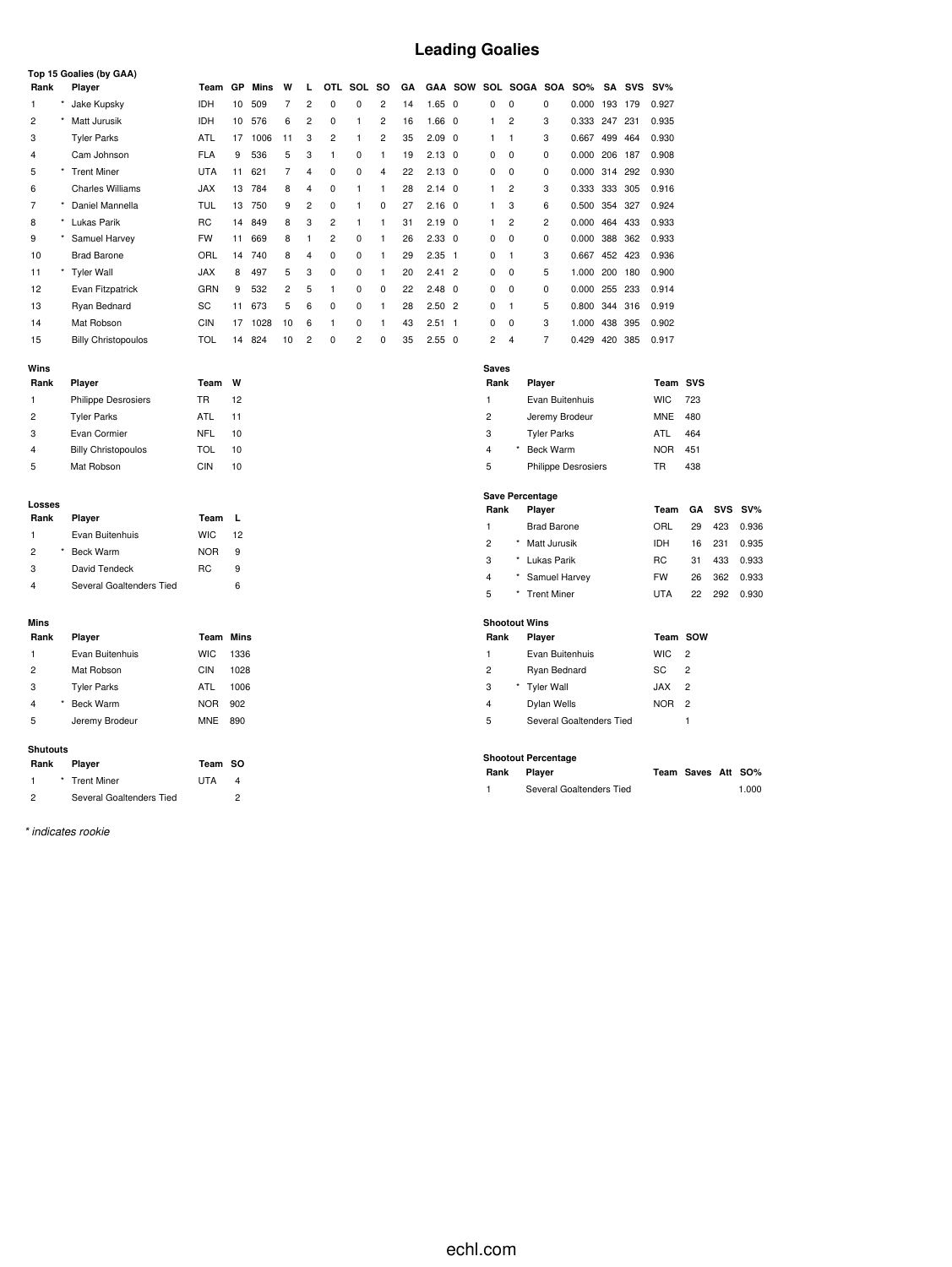## **Top 20 Scorers**

| Rank           |            | Player                | Team       | GP | G  | A  | <b>PTS</b> |
|----------------|------------|-----------------------|------------|----|----|----|------------|
| 1              | $\star$    | <b>Brandon Cutler</b> | <b>UTA</b> | 23 | 10 | 17 | 27         |
| 2              | $^{\star}$ | Kris Bennett          | IA         | 18 | 12 | 12 | 24         |
| 3              | $^{\star}$ | Jack Doremus          | <b>TUL</b> | 21 | 13 | 8  | 21         |
| $\overline{4}$ | $\star$    | Carter Johnson        | <b>WIC</b> | 25 | 9  | 12 | 21         |
| 5              | $^{\star}$ | Mason Mannek          | <b>UTA</b> | 28 | 9  | 11 | 20         |
| 6              | $^{\star}$ | Cam Hausinger         | <b>WHL</b> | 23 | 7  | 13 | 20         |
| 7              | $\star$    | Jake Jaremko          | <b>FLA</b> | 26 | 8  | 11 | 19         |
| 8              | $^{\star}$ | Gavin Gould           | <b>ALN</b> | 17 | 5  | 14 | 19         |
| 9              | ×          | Patrick Polino        | <b>CIN</b> | 21 | 5  | 14 | 19         |
| 10             | ×          | Logan Coomes          | TUL        | 23 | 7  | 11 | 18         |
| 11             | $^{\star}$ | Chad Yetman           | <b>IND</b> | 19 | 6  | 12 | 18         |
| 12             | $^{\star}$ | Patrick Grasso        | <b>ADK</b> | 21 | 9  | 8  | 17         |
| 13             | $\star$    | Alex Gilmour          | TUL        | 24 | 8  | 9  | 17         |
| 14             | $^{\star}$ | Luc Brown             | IDH        | 25 | 8  | 9  | 17         |
| 15             |            | Several Players Tied  |            |    |    |    | 16         |

# **Minor Penalties**

| Rank                    |            | Player                    | Team       |           | GP MinPen    |
|-------------------------|------------|---------------------------|------------|-----------|--------------|
| 1                       | $^{\star}$ | <b>Riley McKay</b>        | <b>IND</b> | 24        | 22           |
| $\overline{c}$          | $^{\star}$ | Luke Lynch                | JAX        | 24        | 16           |
| 3                       | $\star$    | Gabe Guertler             | ATL        | 25        | 15           |
| 4                       |            | Several Players Tied      |            |           | 12           |
|                         |            | <b>Power Play Goals</b>   |            |           |              |
| Rank                    |            | Player                    | Team       | <b>GP</b> | <b>PPG</b>   |
| 1                       | *          | Kris Bennett              | IA         | 18        | 5            |
| $\overline{2}$          | $\star$    | <b>Bryce Misley</b>       | IA         | 24        | 5            |
| 3                       | $\star$    | Dominic Franco            | <b>CIN</b> | 11        | 4            |
| 4                       |            | Several Players Tied      |            |           | 3            |
| <b>Shots</b>            |            |                           |            |           |              |
|                         |            |                           |            |           |              |
| Rank                    |            | Player                    | Team       | <b>GP</b> | <b>Shots</b> |
| 1                       | $\star$    | Jack Doremus              | <b>TUL</b> | 21        | 94           |
| 2                       |            | * Brandon Cutler          | <b>UTA</b> | 23        | 89           |
| 3                       |            | * Luc Brown               | IDH        | 25        | 80           |
| $\overline{\mathbf{4}}$ | $^{\star}$ | Luka Burzan               | UTA        | 14        | 74           |
| 5                       | *          | Connor Corcoran           | <b>FW</b>  | 18        | 73           |
|                         |            | <b>Game Winning Goals</b> |            |           |              |
| Rank                    |            | Player                    | Team       | <b>GP</b> | GWG          |
| 1                       | *          | Isaac Johnson             | <b>NFL</b> | 18        | 3            |
| 2                       | $\star$    | Logan Coomes              | <b>TUL</b> | 23        | 3            |
| 3                       |            | Several Players Tied      |            |           | 2            |

### **Shootout Goals**

| Rank Player |                      | Team SOG SOA |  |
|-------------|----------------------|--------------|--|
|             | Several Players Tied |              |  |

| <b>Leaders (Rookies)</b> |  |
|--------------------------|--|
|--------------------------|--|

| Goals                  |            |                                      |            |    |                         |            |      |
|------------------------|------------|--------------------------------------|------------|----|-------------------------|------------|------|
| Rank                   |            | Player                               | Team       | GP | G                       |            |      |
| 1                      | $\star$    | Jack Doremus                         | <b>TUL</b> | 21 | 13                      |            |      |
| $\overline{c}$         | $\star$    | Kris Bennett                         | IA         | 18 | 12                      |            |      |
| 3                      | ×          | <b>Brandon Cutler</b>                | <b>UTA</b> | 23 | 10                      |            |      |
| 4                      |            | Several Players Tied                 |            |    | 9                       |            |      |
| <b>Assists</b>         |            |                                      |            |    |                         |            |      |
| Rank                   |            | Player                               | Team       | GP | A                       |            |      |
| $\mathbf{1}$           | $\star$    | <b>Brandon Cutler</b>                | <b>UTA</b> | 23 | 17                      |            |      |
| $\overline{c}$         | $\star$    | Kaid Oliver                          | IA         | 26 | 15                      |            |      |
| 3                      | $\star$    | Gavin Gould                          | <b>ALN</b> | 17 | 14                      |            |      |
| 4                      | $\star$    | Patrick Polino                       | <b>CIN</b> | 21 | 14                      |            |      |
| 5                      |            | Cam Hausinger                        | WHL        | 23 | 13                      |            |      |
|                        |            | <b>Penalty Minutes</b>               |            |    |                         |            |      |
| Rank                   |            | Player                               | Team       | GP | PIM                     |            |      |
| $\mathbf{1}$           |            | <b>Riley McKay</b>                   | <b>IND</b> | 24 | 109                     |            |      |
| $\overline{c}$         |            | Jordan Schneider                     | <b>IND</b> | 22 | 67                      |            |      |
| 3                      | $\star$    | Jack Van Boekel                      | <b>CIN</b> | 16 | 54                      |            |      |
| 4                      | ×          | Noah Corson                          | <b>NOR</b> | 23 | 53                      |            |      |
| 5                      |            | Chris Ordoobadi                      | <b>WOR</b> | 20 | 52                      |            |      |
| <b>Major Penalties</b> |            |                                      |            |    |                         |            |      |
| Rank                   |            | Player                               | Team       | GР | MajPen                  |            |      |
| 1                      |            | Chris Ordoobadi                      | <b>WOR</b> | 20 | 6                       |            |      |
| $\overline{2}$         | $\star$    | Riley McKay                          | <b>IND</b> | 24 | 5                       |            |      |
| 3                      |            | Jacob Friend                         | <b>JAX</b> | 24 | 5                       |            |      |
| 4                      |            | Several Players Tied                 |            |    | 4                       |            |      |
| Rank                   |            | <b>Short Handed Goals</b><br>Player  | Team       | GP | <b>SHG</b>              |            |      |
| $\mathbf{1}$           | $\star$    | <b>Brandon Cutler</b>                | <b>UTA</b> | 23 | 3                       |            |      |
| $\overline{2}$         |            |                                      | <b>NFL</b> | 3  | $\overline{c}$          |            |      |
| 3                      |            | <b>Todd Burgess</b>                  |            |    | 1                       |            |      |
|                        |            | Several Players Tied                 |            |    |                         |            |      |
|                        |            | <b>Shooting Percentage</b>           |            |    |                         |            |      |
| Rank                   |            | Player                               | Team       | GP | Goals                   | Shots PCT  |      |
| $\mathbf{1}$           | $^{\star}$ | Luke Henman                          | <b>ALN</b> | 3  | $\overline{\mathbf{4}}$ | 14         | 28.6 |
| $\overline{c}$         | $^{\star}$ | Carter Cowlthorp                     | SC         | 20 | 6                       | 26         | 23.1 |
| 3                      | $^{\star}$ | Brett Van Os                         | <b>CIN</b> | 16 | 3                       | 13         | 23.1 |
| 4                      | $^{\star}$ | Logan Lambdin                        | KAL        | 17 | 8                       | 36         | 22.2 |
| 5                      | $^{\star}$ | Yauheni Aksiantsiuk                  | <b>IDH</b> | 17 | 9                       | 43         | 20.9 |
| <b>Plus/Minus</b>      |            |                                      |            |    |                         |            |      |
| Rank                   |            | Player                               | Team       | GP | $+/-$                   |            |      |
| 1                      |            | Josh Maniscalco                      | <b>WHL</b> | 18 | 19                      |            |      |
| $\overline{c}$         | ×          | Casey Johnson                        | <b>IDH</b> | 24 | 16                      |            |      |
| 3                      | $\star$    | <b>Brandon Cutler</b>                | <b>UTA</b> | 23 | 15                      |            |      |
| 4                      |            | Xavier Bouchard                      | <b>FLA</b> | 26 | 15                      |            |      |
| 5                      |            | Several Players Tied                 |            |    | 14                      |            |      |
| Rank                   |            | <b>Shootout Percentage</b><br>Player |            |    | Team SOG SOA            | <b>SO%</b> |      |
| 1                      |            | Several Players Tied                 |            |    |                         | 100.0      |      |
|                        |            |                                      |            |    |                         |            |      |

echl.com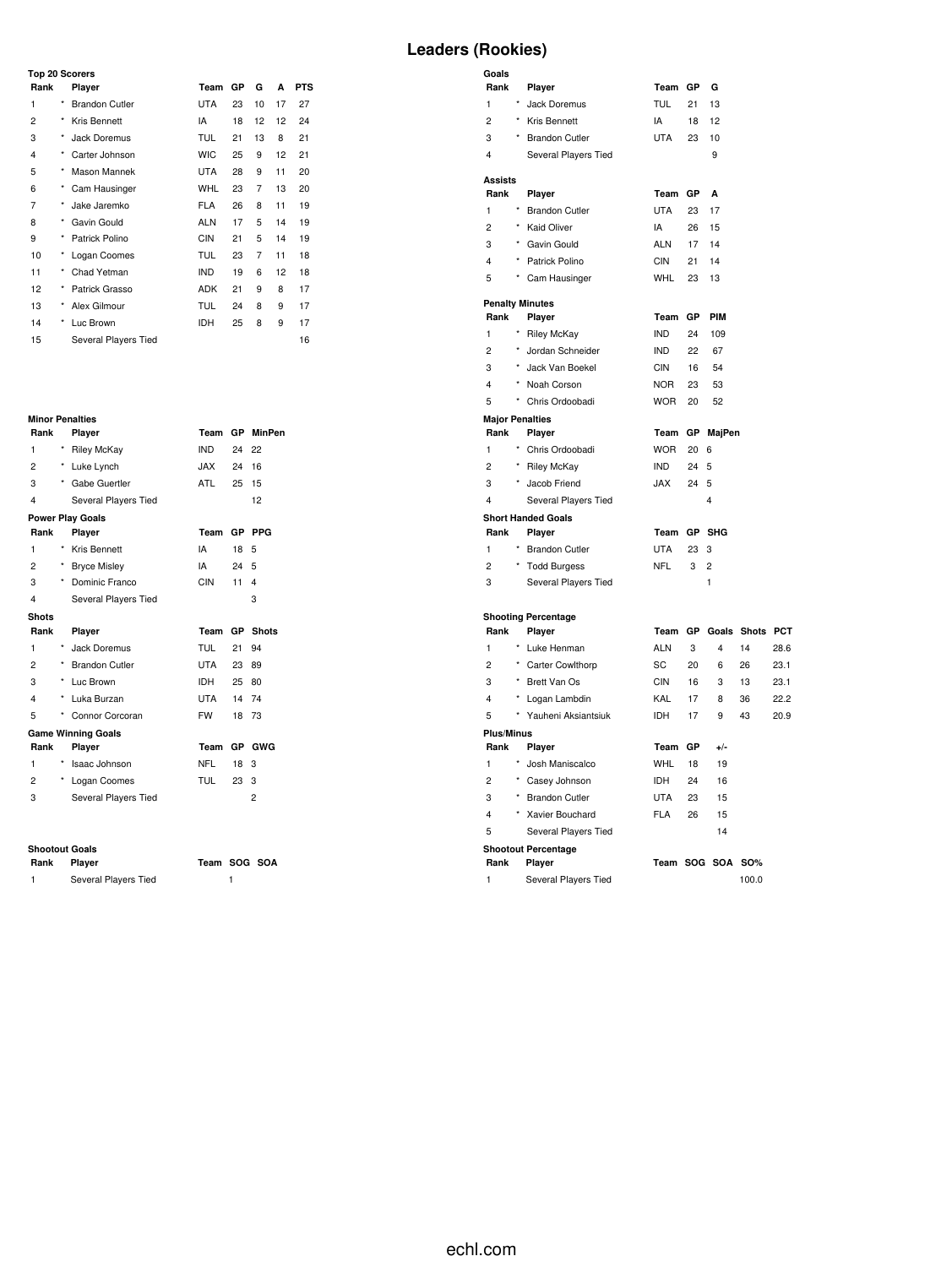## **Top 20 Scorers**

| Top zu Scorers          |            |                         |            |    |    |    |            |  |
|-------------------------|------------|-------------------------|------------|----|----|----|------------|--|
| Rank                    |            | Player                  | Team       | GP | G  | A  | <b>PTS</b> |  |
| 1                       |            | Mike Lee                | <b>IND</b> | 25 | 5  | 20 | 25         |  |
| 2                       |            | Will Graber             | <b>FW</b>  | 18 | 9  | 14 | 23         |  |
| 3                       |            | Charle-Edouard D'Astous | <b>UTA</b> | 19 | 12 | 9  | 21         |  |
| $\overline{\mathbf{4}}$ |            | Andrew Nielsen          | <b>UTA</b> | 27 | 7  | 13 | 20         |  |
| 5                       |            | <b>Brenden Miller</b>   | KAL        | 21 | 5  | 15 | 20         |  |
| 6                       |            | Marcus Crawford         | KC.        | 26 | 3  | 16 | 19         |  |
| 7                       |            | Olivier Galipeau        | <b>TR</b>  | 23 | 2  | 17 | 19         |  |
| 8                       |            | Jake McLaughlin         | <b>FLA</b> | 24 | 2  | 17 | 19         |  |
| 9                       |            | Michael Brodzinski      | ORL        | 26 | 5  | 13 | 18         |  |
| 10                      | $\star$    | Josh Maniscalco         | WHL        | 18 | 6  | 10 | 16         |  |
| 11                      | $^{\star}$ | Luke Martin             | <b>UTA</b> | 23 | 4  | 12 | 16         |  |
| 12                      |            | Dajon Mingo             | <b>CIN</b> | 25 | 4  | 12 | 16         |  |
| 13                      |            | Joe Masonius            | <b>ADK</b> | 21 | 3  | 13 | 16         |  |
| 14                      | $\star$    | Chris Ortiz             | <b>WHL</b> | 18 | 6  | 9  | 15         |  |
| 15                      |            | Tim Davison             | ATL        | 25 | 4  | 11 | 15         |  |
| 16                      | *          | Derek Topatigh          | ATL        | 26 | 4  | 11 | 15         |  |
| 17                      |            | Cam Clarke              | <b>WIC</b> | 27 | 1  | 14 | 15         |  |
| 18                      |            | Several Players Tied    |            |    |    |    | 14         |  |

### **Minor Penalties**

| Rank                  | Player                    | Team       | GP        | <b>MinPen</b>  |
|-----------------------|---------------------------|------------|-----------|----------------|
| 1                     | <b>Andrew Nielsen</b>     | <b>UTA</b> | 27        | 24             |
| $\overline{c}$        | Marcus Crawford           | KC         | 26        | 23             |
| 3                     | Sam Thibault              | <b>NOR</b> | 27        | 21             |
| 4                     | Cole Fraser               | TOL        | 21        | 18             |
| 5                     | Several Players Tied      |            |           | 16             |
|                       | <b>Power Play Goals</b>   |            |           |                |
| Rank                  | Player                    | Team       | GР        | <b>PPG</b>     |
| 1                     | Charle-Edouard D'Astous   | <b>UTA</b> | 19        | 4              |
| 2                     | Several Players Tied      |            |           | 3              |
| <b>Shots</b>          |                           |            |           |                |
| Rank                  | Player                    | Team       | <b>GP</b> | <b>Shots</b>   |
| $\star$<br>1          | Connor Corcoran           | <b>FW</b>  | 18        | 73             |
| $\overline{c}$        | Marcus Crawford           | KC         | 26        | 73             |
| 3                     | Olivier Galipeau          | TR.        | 23        | 69             |
| 4                     | Charle-Edouard D'Astous   | <b>UTA</b> | 19        | 66             |
| 5                     | Michael Brodzinski        | ORL        | 26        | 66             |
|                       | <b>Game Winning Goals</b> |            |           |                |
| Rank                  | Player                    | Team       | GP        | GWG            |
| 1                     | Jake Ryczek               | ADK        | 21        | 3              |
| 2                     | <b>Blake Siebenaler</b>   | <b>FW</b>  | 8         | $\overline{2}$ |
| 3                     | Randy Gazzola             | <b>TOL</b> | 14        | $\overline{2}$ |
| 4                     | Charle-Edouard D'Astous   | <b>UTA</b> | 19        | 2              |
| 5                     | Kris Myllari              | ALN        | 21        | 2              |
| <b>Shootout Goals</b> |                           |            |           |                |
| Rank                  | Player                    | Team       | SOG       | <b>SOA</b>     |
| 1                     | Jason Horvath             | MNE        | 1         | 1              |
| 2                     | Jordan Subban             | SC         | 1         | 2              |
| 3                     | <b>Eric Williams</b>      | <b>NOR</b> | 1         | $\overline{2}$ |

| Goals                  |                                          |             |         |                  |                    |              |
|------------------------|------------------------------------------|-------------|---------|------------------|--------------------|--------------|
| Rank                   | Player                                   | Team GP     |         | G                |                    |              |
| 1                      | Charle-Edouard D'Astous                  | <b>UTA</b>  | 19      | 12               |                    |              |
| $\overline{c}$         | Will Graber                              | FW          | 18      | 9                |                    |              |
| 3<br>4                 | Andrew Nielsen                           | UTA         | 27      | 7                |                    |              |
|                        | Josh Maniscalco                          | WHL         | 18      | 6                |                    |              |
| 5                      | Chris Ortiz                              | <b>WHL</b>  | 18      | 6                |                    |              |
| <b>Assists</b><br>Rank | Player                                   | Team        | GР      | A                |                    |              |
| 1                      | Mike Lee                                 | <b>IND</b>  | 25      | 20               |                    |              |
| $\overline{c}$         | Olivier Galipeau                         | <b>TR</b>   | 23      | 17               |                    |              |
| 3                      | Jake McLaughlin                          | <b>FLA</b>  | 24      | 17               |                    |              |
| 4                      | Marcus Crawford                          | КC          | 26      | 16               |                    |              |
| 5                      | <b>Brenden Miller</b>                    | KAL         | 21      | 15               |                    |              |
| <b>Penalty Minutes</b> |                                          |             |         |                  |                    |              |
| Rank                   | Player                                   | Team        | GP      | <b>PIM</b>       |                    |              |
| 1                      | Sean Allen                               | <b>WIC</b>  | 23      | 77               |                    |              |
| $\overline{c}$         | Andrew Nielsen                           | <b>UTA</b>  | 27      | 73               |                    |              |
| 3                      | Nick Boka                                | <b>CIN</b>  | 18      | 71               |                    |              |
| 4                      | * Jordan Schneider                       | <b>IND</b>  | 22      | 67               |                    |              |
| 5                      | Marcus Crawford                          | KC          | 26      | 66               |                    |              |
| <b>Major Penalties</b> |                                          |             |         |                  |                    |              |
| Rank                   | Player                                   | Team        |         | GP MajPen        |                    |              |
| 1                      | Sean Allen                               | <b>WIC</b>  | 23      | 5                |                    |              |
| $\overline{c}$         | Jacob Friend                             | <b>JAX</b>  | 24      | 5                |                    |              |
| 3                      | * Adrien Beraldo                         | IA          | 19 4    |                  |                    |              |
| 4                      | Darian Skeoch                            | <b>ALN</b>  | 16      | $\overline{4}$   |                    |              |
| 5                      | * Austin Crossley                        | <b>UTA</b>  | 19      | 4                |                    |              |
| Rank                   | <b>Short Handed Goals</b><br>Player      | Team GP SHG |         |                  |                    |              |
| 1                      | Several Players Tied                     |             |         | 1                |                    |              |
|                        |                                          |             |         |                  |                    |              |
|                        | <b>Shooting Percentage</b>               |             |         |                  |                    |              |
| Rank                   | Player                                   | Team        |         |                  | GP Goals Shots PCT |              |
| 1<br>$\overline{c}$    | <b>Blake Siebenaler</b><br>* Nick Albano | <b>FW</b>   | 8       | 3                | 15                 | 20.0         |
| 3                      | Charle-Edouard D'Astous                  | <b>WOR</b>  | 6<br>19 | 3<br>12          | 16<br>66           | 18.8         |
| 4                      | Several Players Tied                     | UTA         |         |                  |                    | 18.2<br>16.7 |
|                        |                                          |             |         |                  |                    |              |
| <b>Plus/Minus</b>      |                                          |             |         |                  |                    |              |
| Rank                   | Player                                   | Team GP     |         | $+/-$            |                    |              |
| 1                      | Mike McKee                               | <b>TUL</b>  | 20      | 20               |                    |              |
| 2                      | * Josh Maniscalco                        | WHL         | 18      | 19               |                    |              |
| 3                      | Casey Johnson                            | IDH         | 24      | 16               |                    |              |
| 4                      | Several Players Tied                     |             |         | 15               |                    |              |
|                        | <b>Shootout Percentage</b>               |             |         |                  |                    |              |
| Rank                   | Player                                   |             |         | Team SOG SOA SO% |                    |              |
| 1                      | Jason Horvath                            | MNE         | 1       | 1                | 100.0              |              |
| 2                      | Jordan Subban                            | SC          | 1       | 2                | 50.0               |              |
| 3                      | Eric Williams                            | <b>NOR</b>  | 1       | 2                | 50.0               |              |
|                        |                                          |             |         |                  |                    |              |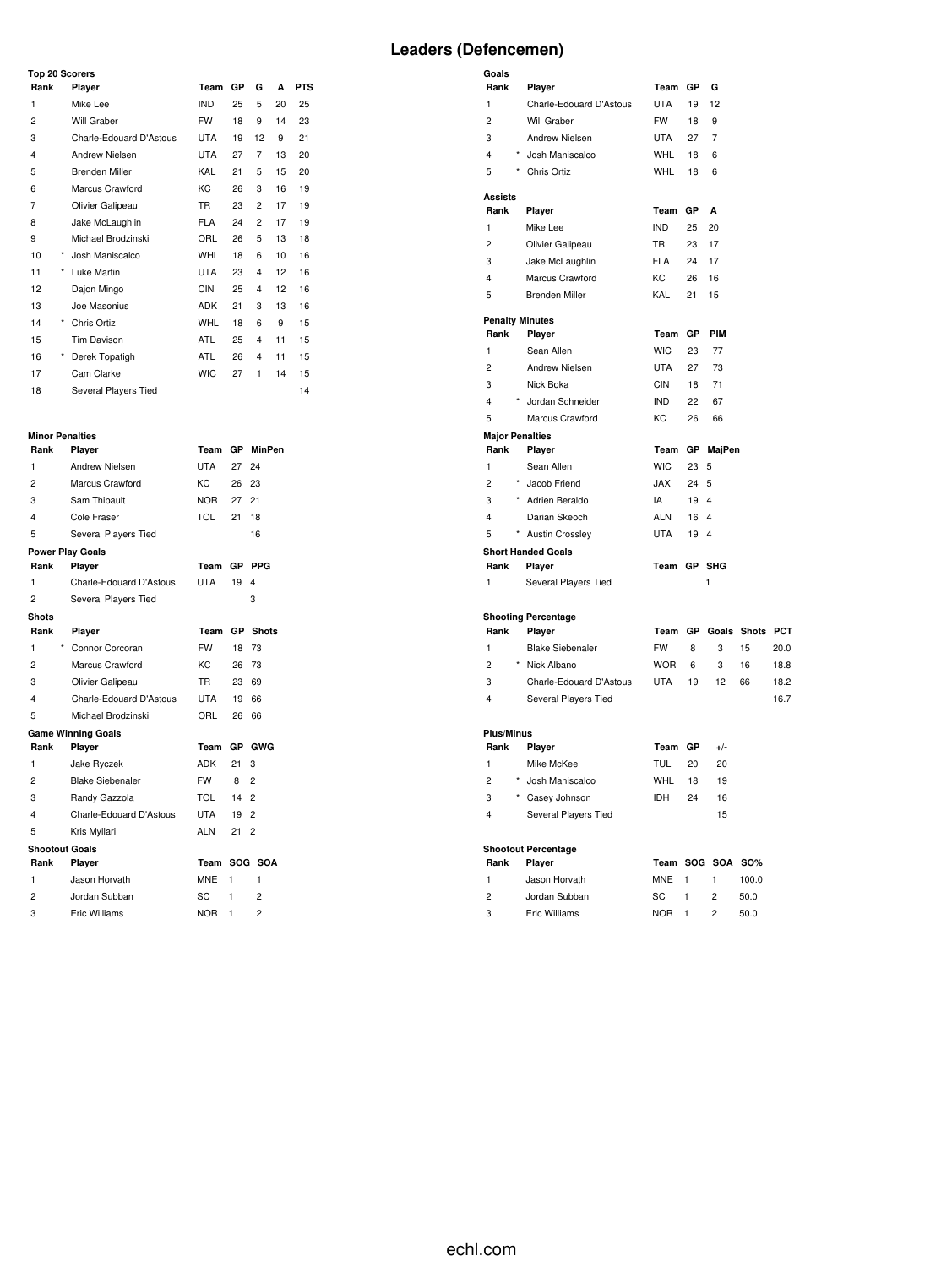# **Specialty Team Records**

|    | <b>Team Power Play</b>    |       |        |    |                   |                 |           | <b>Team Penalty Kill</b>        |    |     |                   |         |  |
|----|---------------------------|-------|--------|----|-------------------|-----------------|-----------|---------------------------------|----|-----|-------------------|---------|--|
|    | Rank Team                 | GP.   |        |    |                   | ADV GF PP% SHGA | Rank Team |                                 | GP |     | TSH PPGA PK% SHGF |         |  |
| 1  | <b>Maine Mariners</b>     | 24    | 74     | 20 | $27.0$ 3          |                 | 1.        | Idaho Steelheads                | 25 | 64  | 8                 | 87.5 2  |  |
| 2  | Trois-Rivières Lions      | 23    | 92     | 23 | 25.0 <sub>5</sub> |                 | 2         | <b>Toledo Walleye</b>           | 24 | 69  | 9                 | 87.0 2  |  |
| 3  | <b>Toledo Walleye</b>     | 24    | 84     | 20 | 23.8              | $\overline{2}$  | 3         | Rapid City Rush                 | 28 | 106 | 15                | 85.8 2  |  |
| 4  | Kalamazoo Wings           | 23    | 89     | 21 | 23.6              | - 3             | 4         | <b>Maine Mariners</b>           | 24 | 78  | 12                | 84.6 2  |  |
| 5  | Newfoundland Growlers     | 21    | 85     | 20 | $23.5$ 1          |                 | 5         | Jacksonville Icemen             | 28 | 96  | 15                | 84.4 6  |  |
| 6  | Orlando Solar Bears       | 27 77 |        | 18 | 23.4 5            |                 | 6         | Fort Wayne Komets               | 25 | 101 | 16                | 84.2 5  |  |
| 7  | Indy Fuel                 | 26    | 112    | 26 | 23.2 <sub>3</sub> |                 | 7         | South Carolina Stingrays        | 25 | 94  | 15                | 84.0 2  |  |
| 8  | Rapid City Rush           | 28    | 107    | 24 | 22.4 <sub>5</sub> |                 | 8         | <b>Newfoundland Growlers</b>    | 21 | 86  | 14                | 83.7 6  |  |
| 9  | Florida Everblades        | 27    | 103    | 23 | $22.3$ 5          |                 | 9         | Wichita Thunder                 | 27 | -97 | 16                | 83.5 4  |  |
| 10 | Idaho Steelheads          | 25    | 95     | 21 | $22.1 \quad 3$    |                 | 10        | <b>Greenville Swamp Rabbits</b> | 24 | 88  | 15                | 83.0 2  |  |
| 11 | Adirondack Thunder        | 21 78 |        | 17 | 21.8 <sub>5</sub> |                 | 11        | <b>Florida Everblades</b>       | 27 | 113 | 20                | 82.3 2  |  |
| 12 | <b>Reading Royals</b>     | 20    | 66     | 14 | $21.2$ 1          |                 | 12        | <b>Tulsa Oilers</b>             | 24 | 89  | 16                | 82.0 2  |  |
| 13 | <b>Wheeling Nailers</b>   | 24 97 |        | 20 | 20.6 <sup>3</sup> |                 | 13        | <b>Wheeling Nailers</b>         | 24 | 107 | 21                | 80.4 3  |  |
| 14 | <b>Utah Grizzlies</b>     | 28    | 86     | 16 | 18.6 1            |                 | 14        | Orlando Solar Bears             | 27 | 76  | 15                | 80.3 7  |  |
| 15 | <b>Wichita Thunder</b>    | 27 97 |        | 18 | 18.6 5            |                 | 15        | <b>Kansas City Mavericks</b>    | 26 | 127 | 26                | 79.5 4  |  |
| 16 | Cincinnati Cyclones       | 28    | 109    | 20 | 18.3 <sub>5</sub> |                 | 16        | Norfolk Admirals                | 27 | 111 | 23                | 79.3 3  |  |
| 17 | Allen Americans           | 21    | 80     | 14 | 17.5              | 10              | 17        | Cincinnati Cyclones             | 28 | 106 | 22                | 79.2 1  |  |
| 18 | <b>Iowa Heartlanders</b>  | 27    | 103    |    | 18 17.5 1         |                 | 18        | Trois-Rivières Lions            | 23 | 95  | 20                | 78.9 1  |  |
| 19 | Kansas City Mavericks     | 26    | 122    | 21 | $17.2$ 2          |                 | 19        | <b>Iowa Heartlanders</b>        | 27 | 98  | 21                | 78.6 2  |  |
| 20 | Jacksonville Icemen       | 28    | 106    | 18 | $17.0-3$          |                 | 20        | <b>Utah Grizzlies</b>           | 28 | 115 | 25                | 78.3 10 |  |
| 21 | Greenville Swamp Rabbits  |       | 24 105 |    | 17 16.2 3         |                 | 21        | Atlanta Gladiators              | 26 | 101 | 22                | 78.2 7  |  |
| 22 | South Carolina Stingrays  | 25 88 |        | 14 | 15.9 <sub>5</sub> |                 | 22        | <b>Allen Americans</b>          | 21 | 82  | 18                | 78.0 4  |  |
| 23 | Norfolk Admirals          |       | 27 101 |    | 16 15.8 3         |                 | 23        | Kalamazoo Wings                 | 23 | 71  | 17                | 76.1 5  |  |
| 24 | <b>Worcester Railers</b>  | 21    | 78     |    | 12 15.4 2         |                 | 24        | <b>Adirondack Thunder</b>       | 21 | 79  | 20                | 74.7 1  |  |
| 25 | <b>Tulsa Oilers</b>       | 24 76 |        | 11 | $14.5 \quad 3$    |                 | 25        | <b>Reading Royals</b>           | 20 | 55  | 14                | 74.5 1  |  |
| 26 | Fort Wayne Komets         | 25    | 92     | 13 | $14.1 \quad 3$    |                 | 26        | Indy Fuel                       | 26 | 116 | 30                | 74.1 4  |  |
| 27 | <b>Atlanta Gladiators</b> | 26    | 85     | 9  | 10.6 <sup>2</sup> |                 | 27        | <b>Worcester Railers</b>        | 21 | 67  | 19                | 71.6 2  |  |

## **Team Overtime Performance**

|    | Rank Team                    | GР                      | w              | L              |              | SW SOL PTS     |              | <b>PCT</b> |
|----|------------------------------|-------------------------|----------------|----------------|--------------|----------------|--------------|------------|
| 1  | <b>Toledo Walleye</b>        | $\overline{7}$          | 5              | 0              | 0            | $\overline{2}$ | 12           | 0.857      |
| 2  | Norfolk Admirals             | 6                       | 3              | 0              | 2            | 1              | 11           | 0.917      |
| 3  | Trois-Rivières Lions         | 5                       | 3              | 0              | 1            | 1              | 9            | 0.900      |
| 4  | <b>Utah Grizzlies</b>        | 4                       | 3              | $\mathbf{1}$   | 0            | 0              | 7            | 0.875      |
| 5  | <b>Wheeling Nailers</b>      | $\overline{\mathbf{4}}$ | 3              | 1              | 0            | 0              | 7            | 0.875      |
| 6  | <b>Idaho Steelheads</b>      | 3                       | 2              | 0              | 0            | 1              | 5            | 0.833      |
| 7  | <b>Tulsa Oilers</b>          | 3                       | $\overline{2}$ | 0              | 0            | 1              | 5            | 0.833      |
| 8  | Jacksonville Icemen          | $\overline{7}$          | $\overline{2}$ | $\mathbf{1}$   | 3            | 1              | 12           | 0.857      |
| 9  | Orlando Solar Bears          | 4                       | $\overline{2}$ | $\mathbf{1}$   | 1            | $\Omega$       | 7            | 0.875      |
| 10 | Rapid City Rush              | 6                       | 2              | 2              | 0            | 2              | 8            | 0.667      |
| 11 | South Carolina Stingrays     | 6                       | $\overline{2}$ | 2              | 2            | 0              | 10           | 0.833      |
| 12 | Greenville Swamp Rabbits     | 6                       | 2              | 3              | 0            | 1              | 8            | 0.667      |
| 13 | Kalamazoo Wings              | $\overline{c}$          | $\mathbf{1}$   | 0              | 1            | 0              | 4            | 1.000      |
| 14 | <b>Worcester Railers</b>     | 3                       | 1              | 0              | 1            | 1              | 5            | 0.833      |
| 15 | Cincinnati Cyclones          | 3                       | 1              | 1              | 1            | 0              | 5            | 0.833      |
| 16 | Kansas City Mavericks        | 3                       | 1              | 1              | 1            | 0              | 5            | 0.833      |
| 17 | <b>Newfoundland Growlers</b> | 3                       | $\mathbf{1}$   | 1              | 1            | 0              | 5            | 0.833      |
| 18 | <b>Atlanta Gladiators</b>    | 4                       | $\mathbf{1}$   | $\overline{2}$ | 0            | 1              | 5            | 0.625      |
| 19 | Fort Wayne Komets            | $\overline{\mathbf{4}}$ | $\mathbf{1}$   | 3              | 0            | 0              | 5            | 0.625      |
| 20 | <b>Reading Royals</b>        | 6                       | 1              | 4              | 0            | 1              | 7            | 0.583      |
| 21 | Adirondack Thunder           | 1                       | 0              | 1              | 0            | 0              | $\mathbf{1}$ | 0.500      |
| 22 | Florida Everblades           | 5                       | 0              | 2              | 0            | 3              | 5            | 0.500      |
| 23 | Indy Fuel                    | $\overline{\mathbf{4}}$ | 0              | 2              | 0            | $\overline{c}$ | 4            | 0.500      |
| 24 | Wichita Thunder              | 5                       | 0              | $\overline{2}$ | 3            | 0              | 8            | 0.800      |
| 25 | Allen Americans              | $\overline{\mathbf{4}}$ | 0              | 3              | $\mathbf{1}$ | $\Omega$       | 5            | 0.625      |
| 26 | lowa Heartlanders            | 5                       | 0              | 3              | $\mathbf{1}$ | 1              | 6            | 0.600      |
| 27 | <b>Maine Mariners</b>        | 5                       | 0              | 3              | $\mathbf{1}$ | 1              | 6            | 0.600      |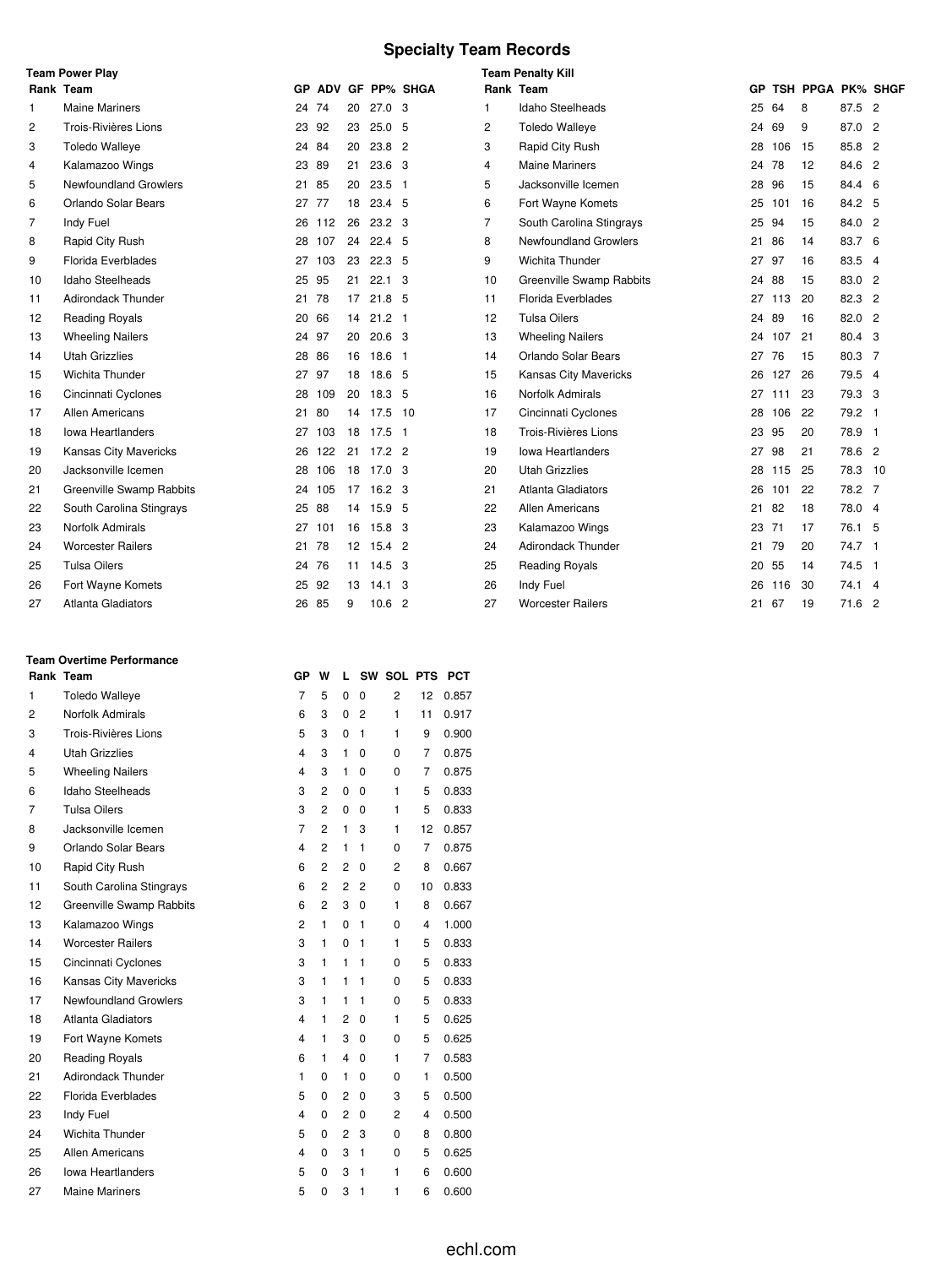# **Player Streaks**

|                            |                | <b>Player Goal Streaks (Current)</b>      |            |              |              |                |                             |    |
|----------------------------|----------------|-------------------------------------------|------------|--------------|--------------|----------------|-----------------------------|----|
| Rank                       |                | <b>GP Player</b>                          | Team       | From         | To           |                | <b>Goals Assists Points</b> |    |
| 1                          | 4              | <b>Jack Combs</b>                         | <b>ALN</b> | Dec 10, 2021 | Dec 29, 2021 | 4              | 5                           | 9  |
| $\overline{2}$             | 4              | Jake Elmer                                | <b>JAX</b> | Dec 18, 2021 | Dec 26, 2021 | 4              | $\mathbf 0$                 | 4  |
| 3                          | 3              | Several Players Tied                      |            |              |              |                |                             |    |
|                            |                | <b>Player Goal Streaks (All Season)</b>   |            |              |              |                |                             |    |
| Rank                       |                | <b>GP</b> Player                          | Team       | From         | To           |                | <b>Goals Assists Points</b> |    |
| 1                          | 6              | Cody Sylvester                            | ATL        | Nov 5, 2021  | Nov 19, 2021 | 6              | 2                           | 8  |
| $\overline{2}$             | 5              | Several Players Tied                      |            |              |              |                |                             |    |
|                            |                | <b>Player Assist Streaks (Current)</b>    |            |              |              |                |                             |    |
| Rank                       |                | <b>GP Player</b>                          | Team       | From         | To           |                | <b>Goals Assists Points</b> |    |
| 1                          | $\overline{7}$ | Darik Angeli                              | KC         | Dec 10, 2021 | Dec 27, 2021 | 5              | $\overline{7}$              | 12 |
| $^\star$<br>$\overline{c}$ | 5              | Sam Houde                                 | WHL        | Nov 24, 2021 | Dec 18, 2021 | 4              | 9                           | 13 |
| 3                          | 5              | Olivier Galipeau                          | <b>TR</b>  | Dec 11, 2021 | Dec 18, 2021 | 0              | 8                           | 8  |
| 4                          | 4              | Several Players Tied                      |            |              |              |                |                             |    |
|                            |                | <b>Player Assist Streaks (All Season)</b> |            |              |              |                |                             |    |
| Rank                       |                | <b>GP Player</b>                          | Team       | <b>From</b>  | To           |                | <b>Goals Assists Points</b> |    |
| $\mathbf{1}$               | 8              | Jared Thomas                              | <b>IND</b> | Dec 5, 2021  | Dec 28, 2021 | $\overline{c}$ | 11                          | 13 |
| $\overline{c}$             | 7              | Matthew Boucher                           | <b>UTA</b> | Oct 24, 2021 | Dec 18, 2021 | 5              | 8                           | 13 |
| 3                          | 7              | Darik Angeli                              | KC         | Dec 10, 2021 | Dec 27, 2021 | 5              | $\overline{7}$              | 12 |
| 4                          | 7              | Peter Abbandonato                         | <b>TR</b>  | Nov 19, 2021 | Dec 2, 2021  | 3              | 9                           | 12 |
| 5                          | $*$ 7          | Logan Coomes                              | <b>TUL</b> | Nov 28, 2021 | Dec 12, 2021 | 3              | 9                           | 12 |
|                            |                | <b>Player Point Streaks (Current)</b>     |            |              |              |                |                             |    |
| Rank                       |                | <b>GP Player</b>                          | Team       | <b>From</b>  | To           |                | <b>Goals Assists Points</b> |    |
| 1                          | 13             | Nick Hutchison                            | <b>WHL</b> | Nov 7, 2021  | Dec 8, 2021  | $\overline{7}$ | 16                          | 23 |
| 2                          | 10             | Liam Pecararo                             | <b>GRN</b> | Nov 19, 2021 | Dec 29, 2021 | 8              | 8                           | 16 |
| 3                          | 9              | Peter Abbandonato                         | <b>TR</b>  | Nov 19, 2021 | Dec 18, 2021 | 8              | 10                          | 18 |
| 4                          | 9              | Craig Martin                              | <b>JAX</b> | Dec 8, 2021  | Dec 29, 2021 | 6              | 7                           | 13 |
| 5                          | 9              | John McCarron                             | <b>FLA</b> | Dec 1, 2021  | Dec 29, 2021 | 3              | $\overline{7}$              | 10 |
|                            |                | <b>Player Point Streaks (All Season)</b>  |            |              |              |                |                             |    |
| Rank                       |                | <b>GP Player</b>                          | Team       | <b>From</b>  | To           |                | <b>Goals Assists Points</b> |    |
| 1                          | 14             | Jared Thomas                              | <b>IND</b> | Nov 20, 2021 | Dec 28, 2021 | 5              | 16                          | 21 |
| 2                          | 13             | Nick Hutchison                            | <b>WHL</b> | Nov 7, 2021  | Dec 8, 2021  | $\overline{7}$ | 16                          | 23 |
| 3                          | 13             | Jay Dickman                               | <b>WIC</b> | Nov 12, 2021 | Dec 12, 2021 | $\overline{7}$ | 10                          | 17 |
| $\overline{4}$             | 11             | Aaron Luchuk                              | ORL        | Oct 23, 2021 | Nov 17, 2021 | 9              | 10                          | 19 |

10 Several Players Tied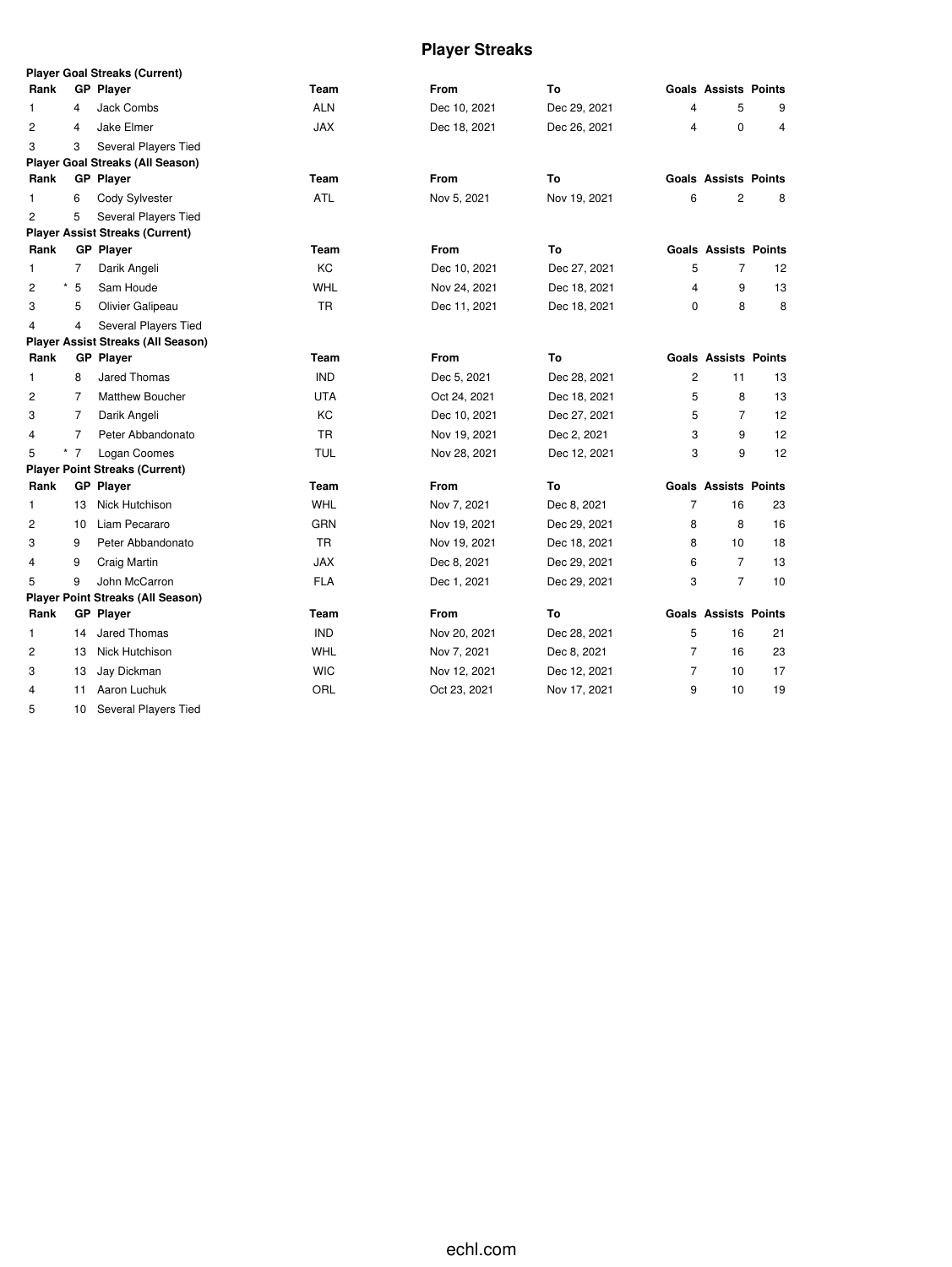## **Worcester Railers Roster**

|    | <b>PLAYERS</b>           |                |   |   |              |                       |                               |
|----|--------------------------|----------------|---|---|--------------|-----------------------|-------------------------------|
| #  | Name                     | Pronunciation  |   |   | Pos. Sh. Ht. | Wt. Birthdate         | <b>Birthtown</b>              |
| 4  | Zach Malatesta           | MAL-uh-TEST-uh | D | R | $5-9$        | 174 Jul 31, 1996      | Wilmington, MA, United States |
| 5  | Nick Albano              |                | D | R | $6 - 1$      | 180 Aug 1, 1996       | Beverly, MA                   |
| 8  | <b>Brian Hart</b>        |                | F | R | $6-3$        | 220 Nov 25, 1993      | Cumberland, ME, USA           |
| 9  | <b>Charlie Spetz</b>     |                | D | L | $6 - 1$      | 200 Sep 12, 1996      | Oak Ridge, NJ                 |
| 10 | <b>Blake Christensen</b> |                | F | L | $5-9$        | 175 Sep 15, 1995      | Coral Springs, FL             |
| 11 | Nolan Vesey              |                | F | L | $6-0$        | 190 Mar 28, 1995      | North Reading, MA             |
|    | 12 Brent Beaudoin        |                | F | L |              | 5-11 180 Feb 29, 1996 | Londonderry, NH               |
|    | 13 Ted Hart              |                | F | R | $6 - 1$      | 195 Feb 20, 1996      | Cumberland, ME, USA           |
|    | 14 Jordan Smotherman     |                | F | L | $6-3$        | 225 May 11, 1986      | Corvallis, OR                 |
|    | 16 Jacob Hayhurst        |                | F | L | $5-9$        | 170 Jan 20, 1997      | Mississauga, ON               |
| 17 | <b>Tommy Besinger</b>    |                | F | R | $5 - 8$      | 174 Jun 29, 1994      | Milton, Mass, USA             |
|    | 18 Reece Newkirk         |                | F | L |              | 5-11 182 Feb 20, 2001 | Moose Jaw, SK                 |
|    | 19 Devon Paliani         |                | F | R |              | 5-10 170 Oct 10, 1996 | LaSalle, ON, CAN              |
| 20 | Chris Ordoobadi          |                | F | R | 6-4          | 220 Sep 26, 1994      | Washington, DC, United States |
| 21 | John Furgele             | FERG-elly      | D | R |              | 5-10 181 Jan 15, 1993 | Glen Mills, PA, USA           |
|    | 22 Brennan Feasey        |                | F | L |              | 5-11 185 Mar 28, 1994 | Strathroy, ON                 |
| 25 | Grant Jozefek            |                | F | L |              | 5-10 185 Oct 25, 1997 | Chester, NJ                   |
| 27 | Myles McGurty            |                | D | R | $6 - 1$      | 201 Feb 28, 1994      | Weehawken, NJ                 |
|    | 30 Brody Claeys          |                | G | R | $6 - 4$      | 219 Oct 2, 1996       | Dauphin, MB                   |
| 31 | Jason Pawloski           |                | G | R | $6-0$        | 180 Dec 4, 1995       | Omaha, NE                     |
|    | 72 Drew Callin           |                | F | R | $6 - 3$      | 205 Apr 5, 1995       | Middleton, WI                 |
| 81 | Anthony Repaci           |                | F | L | $6-0$        | 195 Sep 15, 1994      | Toronto, ON                   |
|    | 86 Karl Boudrias         |                | D | L | $6-0$        | 197 Apr 1, 2000       | Chateauguay, QC               |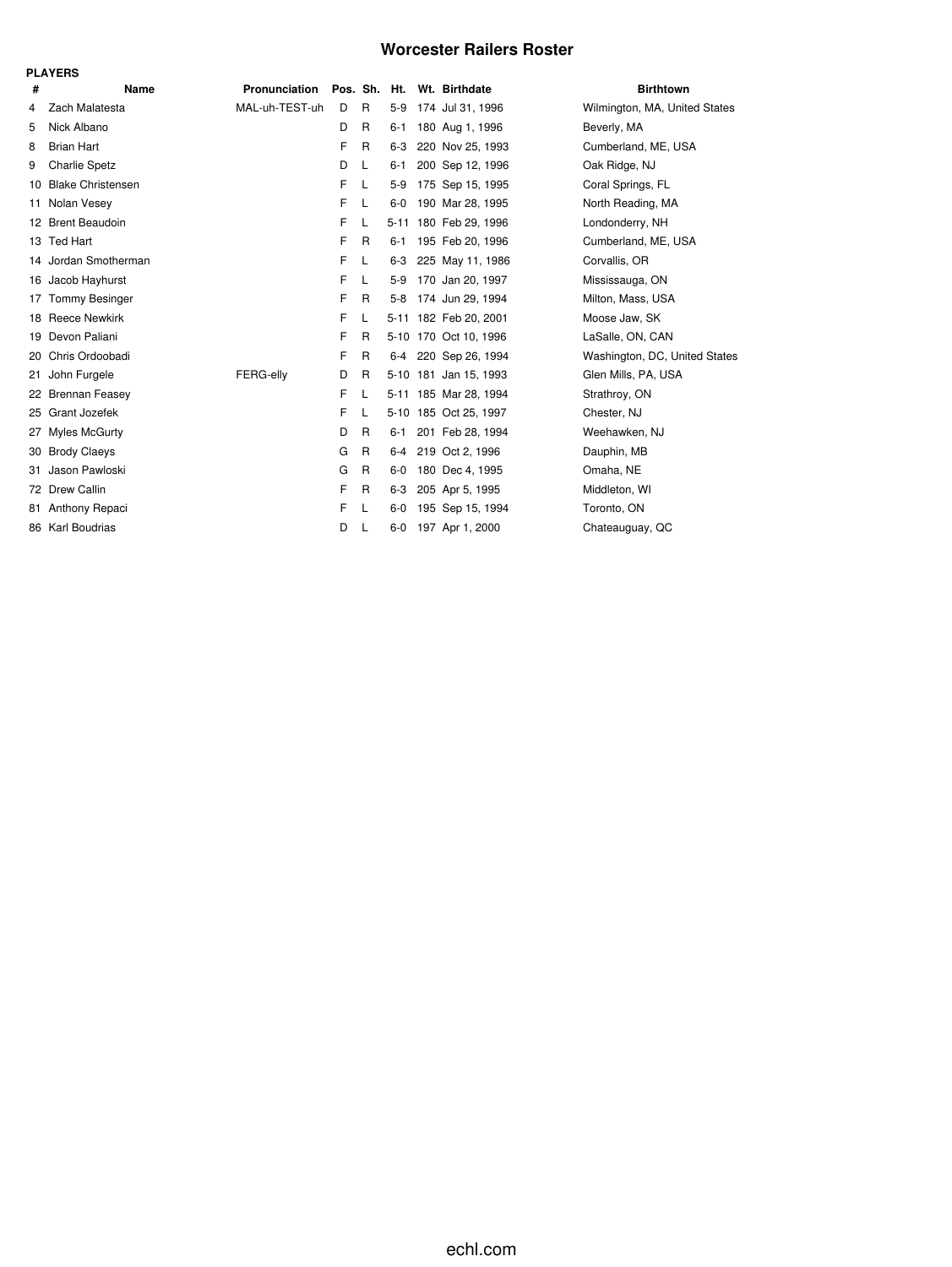# **Reading Royals Roster**

|    | <b>PLAYERS</b>         |                                          |   |   |          |                      |                             |
|----|------------------------|------------------------------------------|---|---|----------|----------------------|-----------------------------|
| #  | Name                   | Pronunciation Pos. Sh. Ht. Wt. Birthdate |   |   |          |                      | <b>Birthtown</b>            |
| 2  | <b>Brad Morrison</b>   |                                          | F | L | $6-0$    | 180 Jan 4, 1997      | Prince George, QC           |
| 4  | Ryan MacKinnon         |                                          | D | R | $6-0$    | 200 Sep 5, 1994      | Summerside, PEI             |
| 5  | Patrick McNally        |                                          | D | L | $6 - 2$  | 205 Dec 4, 1991      | Glen Head, NY               |
| 6  | <b>Garrett Cecere</b>  | suh-SEER                                 | D | L | $5-9$    | 170 Jan 5, 1995      | West Des Moines, IA         |
| 7  | <b>Trevor Gooch</b>    |                                          | F | R | $6 - 1$  | 186 Sep 13, 1994     | Mantua, NJ                  |
| 9  | <b>Brayden Low</b>     |                                          | F | L | 6-1      | 219 May 8, 1994      | Steveston, BC               |
| 12 | Cam Strong             |                                          | F | L | $6-0$    | 179 Mar 19, 1995     | Billings, MT                |
| 15 | Patrick Bajkov         | BYE-kahv                                 | F | R | $6 - 0$  | 183 Nov 27, 1997     | Nanaimo, BC                 |
| 17 | Jackson Cressey        |                                          | F | R | 6-0      | 181 Jan 22, 1996     | West Vancouver, BC          |
|    | 19 Garret Cockerill    |                                          | D | R | 6-0      | 210 Feb 19, 1994     | Brighton, MI, United States |
| 21 | Frank DiChiara         | dih-CHAIR-ah                             | F | L | 6-1      | 238 Sep 22, 1993     | Ronkonkoma, NY              |
|    | 23 Ryan Roth           |                                          | F | R | $5-9$    | 166 Jul 20, 2000     | Ladue, MO                   |
|    | 24 Mike Crocock        |                                          | D | L |          | 5-10 181 May 5, 1994 | Brantford, ON               |
| 26 | Jared Brandt           |                                          | D | L | 6-0      | 196 Oct 26, 1995     | St. Louis, MO               |
| 27 | Joshua Winguist        | WIN-kwist                                | F | L | $6-0$    | 180 Sep 6, 1993      | St. Albert, AB              |
| 28 | Thomas Ebbing          |                                          | F | L | $5 - 11$ | 192 Sep 28, 1994     | Troy, MI                    |
| 32 | Tristan Côté-Cazenave  |                                          | G | R | $6 - 1$  | 190 Oct 12, 1999     | St-Bruno-de-Montarville, QC |
| 41 | Hayden Hawkey          |                                          | G | L | $6 - 2$  | 195 Mar 1, 1995      | Parker, CO                  |
|    | 43 Anthony Gagnon      |                                          | F | R | 5'11     | 176 Feb 22, 1999     | Montreal, QC                |
| 58 | <b>Dominic Cormier</b> |                                          | D | L |          | 5-11 180 Jan 2, 1998 | Moncton, NB                 |
| 62 | <b>Grant Cooper</b>    |                                          | F | L | $6-0$    | 198 Jul 20, 1996     | Cornwall, ON                |
|    | 74 Kenny Hausinger     |                                          | F | R | $5-9$    | 200 Jul 21, 1995     | Anchorage, AK               |
| 81 | Mike Chen              |                                          | D | R | $5-8$    | 175 Dec 2, 1992      | Rockville, MD               |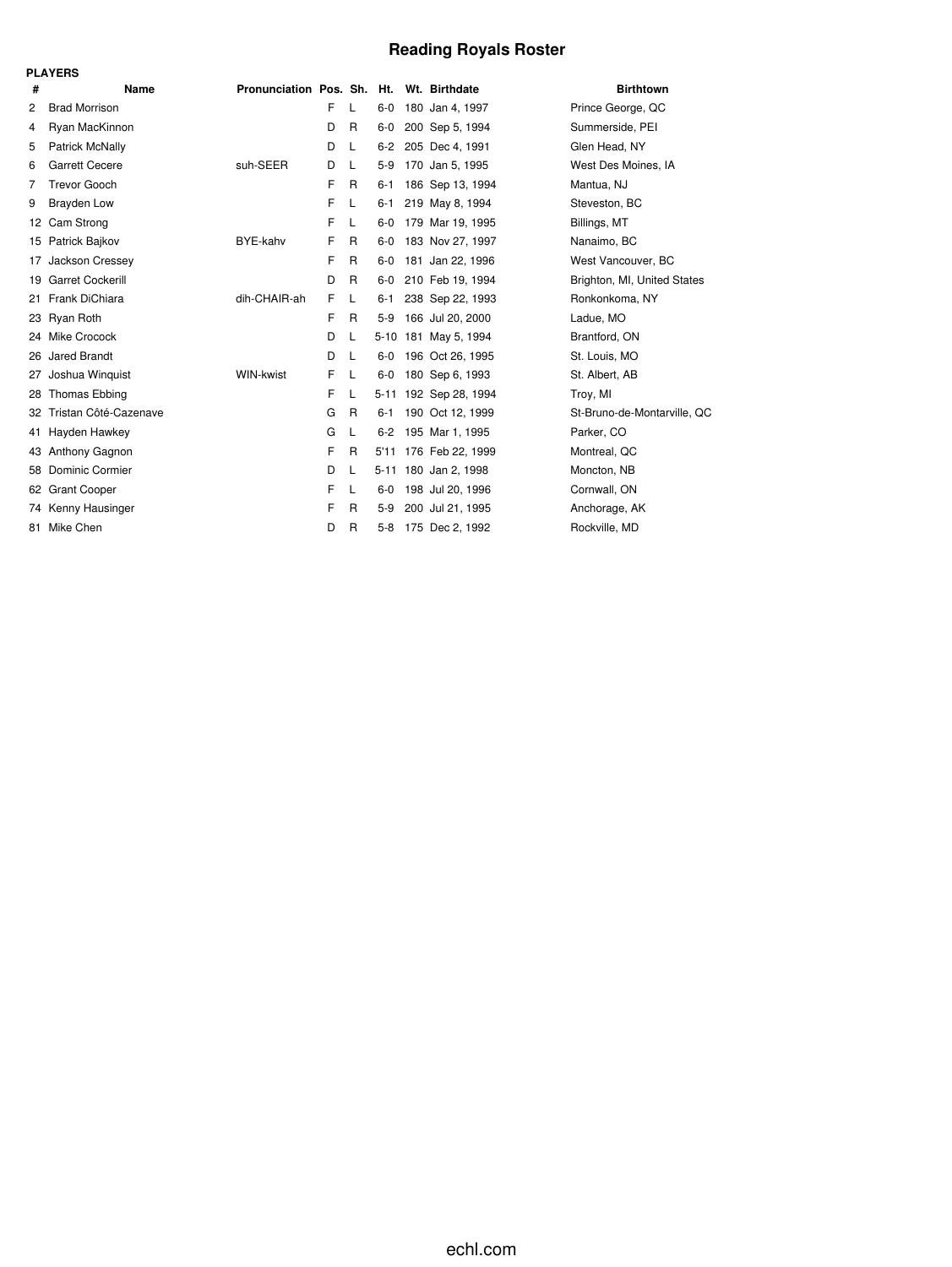## **2021-22 Regular Season Team Statistics Worcester Railers**

| <b>PLAYERS</b> |       |                           |    |     |              |                         |                |                                   |                         |                |                |             |              |              |          |   |   |          |              |              |              |          |                             |                       |               |               |                |      |
|----------------|-------|---------------------------|----|-----|--------------|-------------------------|----------------|-----------------------------------|-------------------------|----------------|----------------|-------------|--------------|--------------|----------|---|---|----------|--------------|--------------|--------------|----------|-----------------------------|-----------------------|---------------|---------------|----------------|------|
|                | #     | Name                      |    | Pos | GP           | G                       | A              | <b>PTS</b>                        | $+/-$                   | PIM            |                | PPG PPA     | SH           | SHA GW       |          |   |   |          |              |              |              |          | FG IG OT UA EN SOG SOA SOGW | <b>SO%</b>            |               | Pt/G PIMPG    | SA             | SH%  |
|                | 14    | Jordan Smotherman         |    | F   | 20           | 10                      | 9              | 19                                | -2                      | 12             | $\overline{c}$ | 1           | 0            | 0            | 1        | 1 | 1 | 0        | 1            | $\mathbf{1}$ | 0            | 1        | 0                           | 0.0                   | 0.95          | 0.60          | 69             | 14.5 |
|                | 16    | Jacob Hayhurst            |    | F   | 21           | 5                       | 9              | 14                                | $-7$                    | 12             | $\mathbf{1}$   | 5           | 1            | 0            | 0        | 0 | 0 | $\Omega$ | -1           | 0            | $\mathbf{1}$ | 2        | 0                           | 50.0                  | 0.67 0.57     |               | 66             | 7.6  |
|                |       | 72 Drew Callin            |    | F   | 16           | 5                       | 8              | 13                                | -4                      | 8              | 0              | 1           | 0            | 0            | 1        | 1 | 1 | 0        | 2            | 0            | 0            | 0        | 0                           | 0.0                   | 0.81          | 0.50          | 46             | 10.9 |
| $X$ 7          |       | Liam Coughlin             |    | F   | 14           | 5                       | 6              | 11                                | 4                       | 5              | 1              | 0           | 0            | 0            | 0        | 0 | 0 | 0        | 0            | 0            | $\mathbf{1}$ | 1        | 1                           | 100.0                 | 0.79          | 0.36          | 24             | 20.8 |
|                | 81    | Anthony Repaci            |    | F   | 14           | 4                       | 7              | 11                                | 2                       | 4              | $\mathbf{1}$   | 2           | 0            | 0            | 1        | 1 | 1 | -1       | O            | 0            | 1            | 1        | 0                           | 100.0                 | 0.79          | 0.29          | 47             | 8.5  |
| х              | 23    | Ross Olsson               |    | F   | 14           | 6                       | $\overline{4}$ | 10                                | -5                      | 45             | 3              | 2           | 0            | 0            | 2        | 0 | 0 | $\Omega$ | $\Omega$     | 0            | 0            | $\Omega$ | 0                           | 0.0                   | 0.71          | 3.21          | 36             | 16.7 |
|                |       | 12 Brent Beaudoin         |    | F   | 12           | 3                       | 7              | 10                                | -1                      | 0              | 0              | 1           | 0            | 0            | 0        | 1 | 0 | 0        | O            | 0            | 0            | 0        | 0                           | 0.0                   |               | $0.83$ $0.00$ | 37             | 8.1  |
|                | 10    | <b>Blake Christensen</b>  |    | F   | 13           | $\overline{4}$          | 5              | 9                                 | -2                      | 12             | $\mathbf{1}$   | 3           | 0            | 0            | 0        | 1 | 2 | 0        | 0            | 0            | $\mathbf{1}$ | 1        | 0                           | 100.0                 | $0.69$ 0.92   |               | 39             | 10.3 |
|                |       | 11 Nolan Vesey            |    | F   | 18           | 3                       | 5              | 8                                 | -3                      | 14             | 0              | 2           | 0            | 0            | 0        | 0 | 0 | 0        | $\mathbf{1}$ | 0            | 1            | 2        | 0                           | 50.0                  | 0.44 0.78     |               | 42             | 7.1  |
| *X             | 19    | Felix Bibeau              |    | F   | 9            | 3                       | $\overline{4}$ | 7                                 | -1                      | 6              | $\mathbf{1}$   | 0           | $\mathbf{1}$ | 0            | 0        | 0 | 0 | 0        | 0            | 1            | 0            | $\Omega$ | 0                           | 0.0                   | 0.78 0.67     |               | 21             | 14.3 |
|                | 20    | Chris Ordoobadi (total)   |    | F   | 20           | 2                       | 5              | -7                                | -2                      | 52             | 0              | 0           | 0            | 0            | 1        | 0 | 0 | 0        | O            | 0            | 0            | 0        | 0                           | 0.0                   | 0.35          | 2.60          | 15             | 13.3 |
|                |       | <b>NOR</b>                |    | F   | 18           | $\mathbf{1}$            | 4              | 5                                 | -3                      | 43             | 0              | 0           | 0            | 0            | 1        | 0 | 0 | 0        | 0            | 0            | 0            | 0        | 0                           | 0.000                 | 0.28 2.39     |               | 9              | 11.1 |
|                |       | <b>WOR</b>                |    | F   | 2            | $\mathbf{1}$            | 1              | 2                                 | 1                       | 9              | 0              | 0           | 0            | 0            | 0        | 0 | 0 | 0        | O            | 0            | 0            | 0        | 0                           | 0.000                 | 1.00 4.50     |               | 6              | 16.7 |
|                | 21    | John Furgele              |    | D   | 15           | $\mathbf{1}$            | 6              | 7                                 | 6                       | 8              | 0              | 1           | 0            | 0            | 0        | 0 | 0 | 0        | 0            | 0            | 0            | $\Omega$ | 0                           | 0.0                   |               | 0.47 0.53     | 25             | 4.0  |
|                | 4     | Zach Malatesta            |    | D   | 21           | 2                       | 4              | 6                                 | -5                      | 31             | 0              | 1           | 0            | 0            | 0        | 0 | 0 | 0        | O            | 0            | 0            | 0        | 0                           | 0.0                   | 0.29          | 1.48          | 37             | 5.4  |
|                | 86    | Karl Boudrias             |    | D   | 15           | 0                       | 6              | 6                                 | 3                       | 7              | 0              | 2           | 0            | 0            | 0        | 0 | 0 | 0        | 0            | 0            | 0            | 0        | 0                           | 0.0                   | 0.40 0.47     |               | 15             | 0.0  |
|                | 5     | Nick Albano               |    | D   | 6            | 3                       | 2              | 5                                 | 0                       | 10             | $\overline{c}$ | 0           | 0            | 0            | 0        | 0 | 0 | 0        | O            | 0            | 0            | 0        | 0                           | 0.0                   | 0.83 1.67     |               | 16             | 18.8 |
| х              | 15    | Paul Thompson             |    | F   | 10           | $\overline{c}$          | 3              | 5                                 | -1                      | 12             | 0              | 1           | 0            | $\mathbf{1}$ | 0        | 2 | 0 | 0        | 0            | 0            | 0            | 1        | 0                           | 0.0                   |               | $0.50$ 1.20   | 34             | 5.9  |
| х              | 61    | Nic Pierog                |    | F   | 5            | 2                       | $\overline{c}$ | $\overline{4}$                    | -2                      | 4              | 0              | 0           | 0            | 0            | 1        | 0 | 0 | 0        | O            | 0            | 0            | 0        | 0                           | 0.0                   | 0.80          | 0.80          | 17             | 11.8 |
|                |       | 19 Devon Paliani (total)  |    | F   | 17           | 2                       | $\overline{c}$ | $\overline{4}$                    | -5                      | 9              | 0              | 0           | 0            | 0            | 0        | 0 | 0 | 0        | 0            | 0            | 0            | 0        | 0                           | 0.0                   |               | 0.24 0.53     | 21             | 9.5  |
|                |       | <b>MNE</b>                |    | F   | 16           | 0                       | 2              | $\overline{c}$                    | -4                      | 9              | 0              | 0           | 0            | 0            | 0        | 0 | 0 | 0        | O            | 0            | 0            | 0        | 0                           | 0.000                 | $0.13$ 0.56   |               | 14             | 0.0  |
|                |       | <b>WOR</b>                |    | F   | 1            | 2                       | 0              | $\overline{c}$                    | -1                      | 0              | 0              | 0           | 0            | 0            | 0        | 0 | 0 | 0        | 0            | 0            | 0            | $\Omega$ | 0                           | 0.000                 | $2.00$ $0.00$ |               | 7              | 28.6 |
| *X             | 8     | Collin Adams              |    | F   | 8            | $\mathbf{1}$            | 3              | $\overline{4}$                    | -3                      | 0              | 0              | 0           | 0            | 0            | 1        | 0 | 0 | 0        | O            | 0            | 0            | 0        | 0                           | 0.0                   | 0.50          | 0.00          | 14             | 7.1  |
|                | 25    | Grant Jozefek             |    | F   | 14           | $\mathbf{1}$            | 3              | $\overline{4}$                    | -6                      | $\overline{4}$ | 0              | 1           | 0            | 0            | 0        | 0 | 0 | 0        | -1           | 0            | $\mathbf{1}$ | 1        | 0                           | 100.0                 | $0.29$ 0.29   |               | 21             | 4.8  |
|                | 9     | <b>Charlie Spetz</b>      |    | D   | 17           | $\mathbf{1}$            | 2              | 3                                 | -6                      | 7              | 0              | 0           | 0            | 0            | 0        | 0 | 0 | 0        | O            | 0            | 0            | 0        | 0                           | 0.0                   | $0.18$ $0.41$ |               | 20             | 5.0  |
|                | 18    | <b>Reece Newkirk</b>      |    | F   | 1            | 0                       | 3              | 3                                 | 2                       | 0              | 0              | $\Omega$    | 0            | 0            | 0        | 0 | 0 | 0        | 0            | 0            | 0            | $\Omega$ | 0                           | 0.0                   |               | 3.00 0.00     | 2              | 0.0  |
| *X             | 44    | Will Cullen               |    | D   | 5            | -1                      | 1              | 2                                 | -3                      | 0              | 0              | 0           | 0            | 0            | 0        | 0 | 0 | 0        | O            | 0            | 0            | 0        | 0                           | 0.0                   | 0.40          | 0.00          | 7              | 14.3 |
| X              | 6     | Mike Cornell              |    | D   | 9            | -1                      | $\mathbf{1}$   | $\overline{\mathbf{c}}$           | -3                      | 16             | 0              | 0           | 0            | 0            | 0        | 0 | 0 | 0        | 0            | 0            | 0            | 0        | 0                           | 0.0                   |               | $0.22$ 1.78   | 18             | 5.6  |
|                |       | 17 Tommy Besinger (total) |    | F   | 11           | 1                       | 1              | 2                                 | -3                      | 0              | 0              | 1           | 0            | 0            | 0        | 0 | 1 | 0        | 0            | 0            | 0            | 0        | 0                           | 0.0                   | 0.18          | 0.00          | 15             | 6.7  |
|                |       | GRN                       |    | F   | 7            | -1                      | 1              | 2                                 | -1                      | 0              | 0              | 1           | 0            | 0            | 0        | 0 | 1 | 0        | 0            | 0            | 0            | 0        | 0                           | 0.000                 | 0.29          | 0.00          | 8              | 12.5 |
|                |       | <b>WOR</b>                |    | F   | 4            | 0                       | 0              | 0                                 | -2                      | 0              | 0              | 0           | 0            | 0            | 0        | 0 | 0 | 0        | 0            | 0            | 0            | 0        | 0                           | 0.000                 | 0.00          | 0.00          | $\overline{7}$ | 0.0  |
|                | *X 13 | Connor McCarthy           |    | D   | 10           | 0                       | $\overline{c}$ | $\overline{2}$                    | 5                       | 4              | 0              | 0           | 0            | 0            | 0        | 0 | 0 | 0        | 0            | 0            | 0            | 0        | 0                           | 0.0                   |               | $0.20$ $0.40$ | 3              | 0.0  |
|                | 8     | <b>Brian Hart</b>         |    | F   | 1            | 0                       | 1              | $\overline{1}$                    | 2                       | 2              | 0              | 0           | 0            | 0            | 0        | 0 | 0 | 0        | 0            | 0            | 0            | 0        | 0                           | 0.0                   |               | 1.00 2.00     | 0              | 0.0  |
|                | 27    | <b>Myles McGurty</b>      |    | D   | 18           | 0                       | 1              | -1                                | -6                      | 6              | 0              | 1           | 0            | 0            | 0        | 0 | 0 | 0        | 0            | 0            | 0            | 0        | 0                           | 0.0                   | $0.06$ $0.33$ |               | 21             | 0.0  |
| *X             | 20    | Ryan Cloonan              |    | F   | 1            | 0                       | 0              | 0                                 | 0                       | 0              | 0              | 0           | 0            | 0            | 0        | 0 | 0 | 0        | O            | 0            | 0            | 0        | 0                           | 0.0                   | 0.00          | 0.00          | 0              | 0.0  |
| X.             | 22    | JD Dudek                  |    | С   | 1            | 0                       | 0              | 0                                 | -2                      | 0              | 0              | 0           | 0            | 0            | 0        | 0 | 0 | 0        | 0            | 0            | 0            | 0        | 0                           | 0.0                   |               | 0.00 0.00     | 2              | 0.0  |
| *X.            | 20    | Mathias LaFerriere        |    | F   | 1            | 0                       | 0              | 0                                 | -1                      | 0              | 0              | 0           | 0            | 0            | 0        | 0 | 0 | 0        | 0            | 0            | 0            | 0        | 0                           | 0.0                   | 0.00          | 0.00          | 1              | 0.0  |
| *X             | 20    | <b>Robert Roche</b>       |    | D   | 1            | 0                       | 0              | 0                                 | 0                       | 0              | 0              | 0           | 0            | 0            | 0        | 0 | 0 | 0        | 0            | 0            | 0            | 0        | 0                           | 0.0                   | 0.00 0.00     |               | 0              | 0.0  |
| X              | 22    | Jason Salvaggio           |    | F   | 1            | 0                       | 0              | 0                                 | 0                       | 0              | 0              | 0           | 0            | 0            | 0        | 0 | 0 | 0        | O            | 0            | 0            | 0        | 0                           | 0.0                   | 0.00          | 0.00          | 2              | 0.0  |
|                |       | *X 17 Keean Washkurak     |    | F   | 1            | 0                       | 0              | 0                                 | -1                      | 0              | 0              | 0           | 0            | 0            | 0        | 0 | 0 | 0        | 0            | 0            | 0            | 0        | 0                           | 0.0                   | 0.00          | 0.00          | 6              | 0.0  |
| X.             |       | 18 Tyler Poulsen          |    | LW  | 2            | $\Omega$                | 0              | 0                                 | $-2$                    | $\mathbf 0$    | $\Omega$       | $\Omega$    | 0            | $\Omega$     | $\Omega$ | 0 | 0 | $\Omega$ | $\Omega$     | $\Omega$     | $\Omega$     | $\Omega$ | $\Omega$                    | 0.0                   | 0.00          | 0.00          | $\Omega$       | 0.0  |
|                |       | 13 Ted Hart (total)       |    | F   | 3            | 0                       | 0              | $\overline{\phantom{0}}$          | 0                       | $\mathbf 0$    | 0              | $\Omega$    | 0            | $\mathbf 0$  | 0        | 0 | 0 | 0        | 0            | 0            | $\mathbf 0$  | 0        | 0                           | 0.0                   |               | 0.00 0.00     | 4              | 0.0  |
|                |       | <b>MNE</b>                |    | F   | 2            | 0                       | 0              | 0                                 | 0                       | 0              | 0              | 0           | 0            | 0            | 0        | 0 | 0 | 0        | 0            | 0            | 0            | 0        | 0                           | $0.000$ $0.00$ $0.00$ |               |               | 2              | 0.0  |
|                |       | <b>WOR</b>                |    | F   | $\mathbf{1}$ | 0                       | $0\quad 0$     |                                   | 0                       | 0              | 0              | 0           | 0            | 0            | 0        | 0 | 0 | 0        | 0            | 0            | 0            | 0        | 0                           | $0.000$ $0.00$ $0.00$ |               |               | 2              | 0.0  |
|                |       | *X 18 Dom Procopio        |    | D   | 3            | 0                       | $\pmb{0}$      | 0                                 | $-1$                    | $\mathbf 0$    | 0              | 0           | 0            | 0            | 0        | 0 | 0 | 0        | 0            | 0            | 0            | 0        | 0                           | 0.0                   |               | 0.00 0.00     | 2              | 0.0  |
|                |       | *X 22 Carlos Fornaris     |    | F   | 5            | 0                       | $\mathsf 0$    | $\overline{\phantom{0}}$          | $-2$ 7                  |                | 0              | $\mathbf 0$ | 0            | 0            | 0        | 0 | 0 | 0        | 0            | 0            | 0            | 0        | 0                           | 0.0                   |               | $0.00$ 1.40   | 4              | 0.0  |
| Goalies        |       |                           |    |     |              |                         |                |                                   |                         |                |                |             |              |              |          |   |   |          |              |              |              |          |                             |                       |               |               |                |      |
|                | #     | Name                      | GР |     |              |                         |                | Mins GA SO GAA W L OTL SOL SA SVS |                         |                |                |             |              |              | SV%      |   |   |          |              |              |              |          |                             |                       |               |               |                |      |
| X              |       | 35 Ken Appleby            | 9  | 524 | 25           | $\overline{\mathbf{0}}$ |                | 2.86                              | $\overline{\mathbf{3}}$ | 5<br>0         | 1              |             | 297 272      |              | 0.916    |   |   |          |              |              |              |          |                             |                       |               |               |                |      |
|                |       | *X 92 Colten Ellis        | 8  | 450 | 25           | 0                       |                | $3.34$ 4 3                        |                         | 0              | 0              |             | 247 222      |              | 0.899    |   |   |          |              |              |              |          |                             |                       |               |               |                |      |
|                | *X 30 | Jimmy Poreda              | 3  | 177 | 10           | 0                       |                | $3.38$ 1 2                        |                         | 0              | 0              | 99          |              | 89           | 0.899    |   |   |          |              |              |              |          |                             |                       |               |               |                |      |
|                | *X 31 | Justin Kapelmaster 1      |    | 60  | 6            | 0                       |                | $6.00 \quad 0 \quad 1$            |                         | 0              | 0              | 34          |              | 28           | 0.824    |   |   |          |              |              |              |          |                             |                       |               |               |                |      |
|                |       | 31 Jason Pawloski         | 1  | 59  | 8            | 0                       |                | 8.14 0 1                          |                         | 0              | 0              | 42          |              | 34           | 0.810    |   |   |          |              |              |              |          |                             |                       |               |               |                |      |
|                |       | <b>Empty Net</b>          |    | 9   | 6            |                         |                |                                   |                         |                |                | 6           |              |              |          |   |   |          |              |              |              |          |                             |                       |               |               |                |      |

*\* indicates rookie X indicates inactive*

Totals 21 1270 80 0 3.75 8 12 0 1 725 645 0.890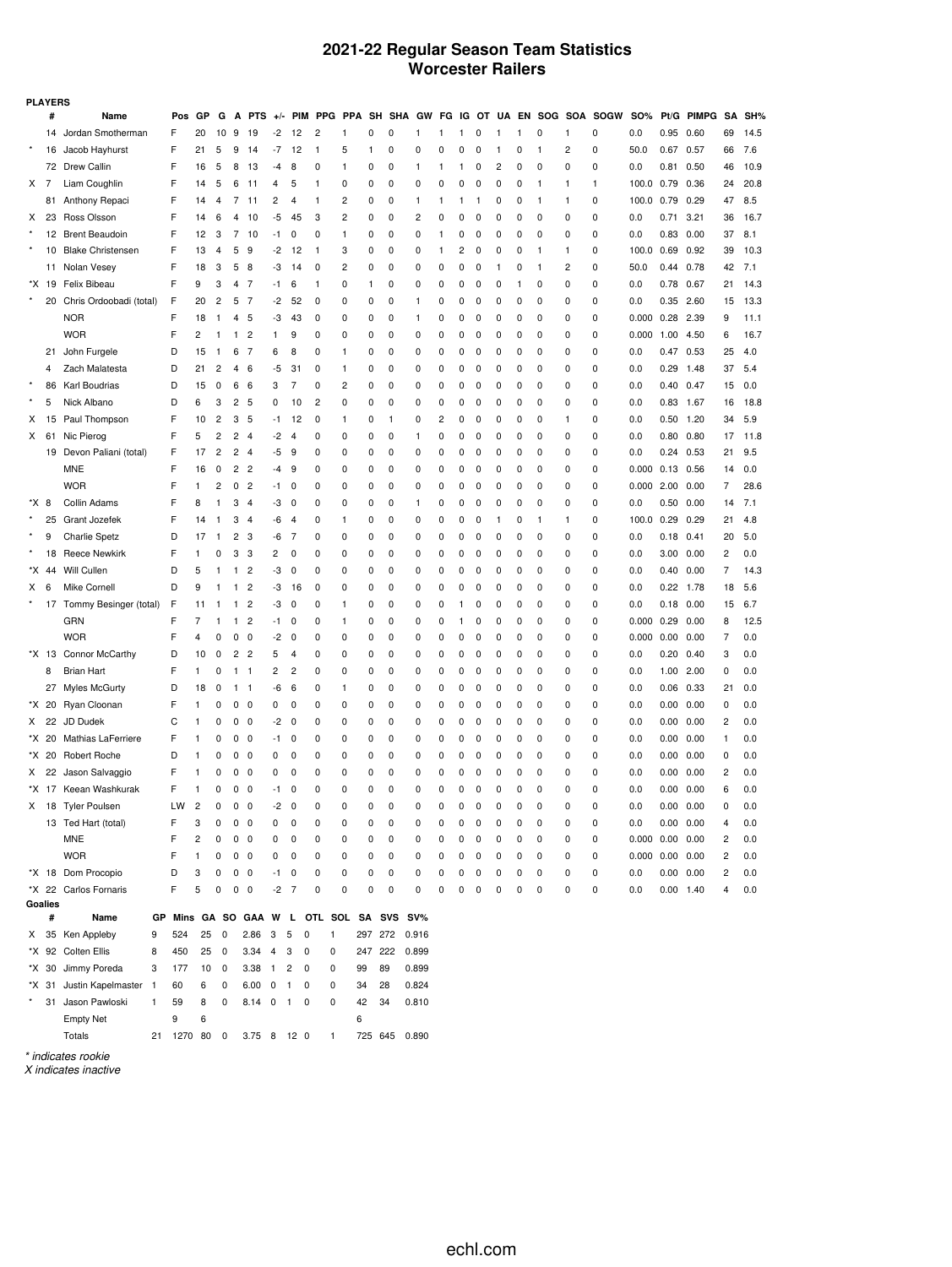## **2021-22 Regular Season Team Statistics Reading Royals**

| <b>PLAYERS</b> |         |                        |      |                |                |                |                |                              |                |              |                |              |                   |   |    |          |             |              |          |    |          |                             |            |               |            |                |      |
|----------------|---------|------------------------|------|----------------|----------------|----------------|----------------|------------------------------|----------------|--------------|----------------|--------------|-------------------|---|----|----------|-------------|--------------|----------|----|----------|-----------------------------|------------|---------------|------------|----------------|------|
|                | #       | Name                   | Pos  | GP             | G              | A              | <b>PTS</b>     | $+/-$                        | <b>PIM</b>     |              |                |              | PPG PPA SH SHA GW |   |    |          |             |              |          |    |          | FG IG OT UA EN SOG SOA SOGW | <b>SO%</b> |               | Pt/G PIMPG | SA             | SH%  |
| X              | 20      | Jacob Pritchard        | F    | 19             | 8              | 8              | 16             | -5                           | 8              | 3            | 0              | 0            | 0                 | 1 | 1  | 0        | 0           | 2            | 1        | 0  | 1        | 0                           | 0.0        | $0.84$ 0.42   |            | 87             | 9.2  |
|                | 21      | Frank DiChiara         | F    | 17             | 5              | 8              | 13             | 1                            | 4              | 2            | 4              | 0            | 0                 | 2 | 2  | 0        | 0           | $\mathbf{1}$ | 0        | 0  | 0        | $\mathbf 0$                 | 0.0        | 0.76          | 0.24       | 35             | 14.3 |
|                | 15      | Patrick Bajkov         | F    | 20             | 6              | 6              | 12             | $-2$                         | 2              | 3            | 1              | 0            | 0                 | 0 | -1 | 0        | 0           | 0            | 0        | -1 | 1        | 0                           | 100.0      | 0.60          | 0.10       | 54             | 11.1 |
|                | 9       | Brayden Low            | F    | 20             | 6              | 6              | 12             | $\mathbf{1}$                 | 43             | $\mathbf 0$  | 2              | $\mathbf{1}$ | 0                 | 2 | 0  | $\Omega$ | $\mathbf 0$ | 0            | 0        | 0  | 0        | 0                           | 0.0        | $0.60$ 2.15   |            | 42             | 14.3 |
|                | 28      | <b>Thomas Ebbing</b>   | F    | 20             | 3              | $\overline{7}$ | 10             | $-7$                         | 4              | $\mathbf{1}$ | 1              | 0            | 0                 | 0 | 1  | 0        | $\mathbf 0$ | 0            | 0        | 0  | 0        | 0                           | 0.0        | $0.50$ $0.20$ |            | 27             | 11.1 |
| $\star$        | 43      | Anthony Gagnon (total) | F    | 26             | 5              | $\overline{4}$ | 9              | $-13$                        | 14             | $\mathbf{1}$ | 2              | $\mathbf{1}$ | 0                 | 1 | 1  | 0        | 0           | 0            | 0        | 0  | 0        | 0                           | 0.0        | 0.35 0.54     |            | 47             | 10.6 |
|                |         | <b>NOR</b>             | F    | 25             | 5              | $\overline{4}$ | 9              | $-12$ 14                     |                | $\mathbf{1}$ | 2              | $\mathbf{1}$ | 0                 | 1 | 1  | 0        | 0           | 0            | 0        | 0  | 0        | 0                           | 0.000      | 0.36          | 0.56       | 45             | 11.1 |
|                |         | <b>REA</b>             | F    | 1              | 0              | $\mathbf{0}$   | $\mathbf 0$    | -1                           | 0              | $\mathbf 0$  | 0              | 0            | 0                 | 0 | 0  | $\Omega$ | 0           | 0            | 0        | 0  | 0        | 0                           | 0.000      | 0.00          | 0.00       | 2              | 0.0  |
| $\star$        | 12      | Cam Strong             | F    | 15             | 4              | 5              | 9              | $\mathbf{1}$                 | 11             | 0            | 0              | 0            | 1                 | 0 | 2  | 1        | 0           | 0            | 0        | 0  | 0        | 0                           | 0.0        | $0.60$ $0.73$ |            | 23             | 17.4 |
|                | 58      | Dominic Cormier        | D    | 19             | 3              | 6              | 9              | 0                            | 10             | $\mathbf{1}$ | 2              | 0            | 0                 | 0 | 0  | 0        | 0           | 0            | 0        | 0  | 0        | 0                           | 0.0        | 0.47 0.53     |            | 30             | 10.0 |
|                | 27      | Joshua Winguist        | F    | 9              | $\overline{c}$ | 6              | 8              | 2                            | 7              | $\mathbf{1}$ | 3              | 0            | 0                 | 0 | 0  | 0        | $\mathbf 0$ | 0            | 0        | 0  | 1        | 0                           | 0.0        | 0.89 0.78     |            | 22             | 9.1  |
|                | 5       | Patrick McNally        | D    | 15             | $\overline{c}$ | 6              | 8              | -8                           | 26             | 0            | 5              | 0            | 0                 | 1 | 0  | 1        | 1           | $\mathbf{1}$ | 1        | 0  | 0        | $\mathbf 0$                 | 0.0        | $0.53$ 1.73   |            | 33             | 6.1  |
| Χ              | 18      | <b>Matthew Strome</b>  | F    | 6              | 3              | $\overline{4}$ | 7              | 4                            | 2              | $\mathbf{1}$ | 0              | 0            | 0                 | 1 | 1  | 0        | 0           | 1            | 0        | 0  | 1        | $\mathbf 0$                 | 0.0        | 1.17 0.33     |            | 19             | 15.8 |
|                |         | 62 Grant Cooper        | F    | 17             | 3              | $\overline{2}$ | 5              | $-7$                         | 6              | 0            | 0              | 0            | 0                 | 1 | 0  | O        | 0           | 0            | 0        | 0  | 0        | $\mathbf 0$                 | 0.0        | 0.29          | 0.35       | 29             | 10.3 |
| $\star$        | 17      | Jackson Cressey        | F    | 17             | 3              | $\overline{2}$ | 5              | $-1$                         | 4              | 1            | 0              | 0            | 0                 | 0 | 1  | 1        | 0           | 0            | $\Omega$ | 0  | $\Omega$ | $\mathbf 0$                 | 0.0        | 0.29          | 0.24       | 28             | 10.7 |
|                | 24      | <b>Mike Crocock</b>    | D    | 20             | $\mathbf{1}$   | 4              | 5              | 1                            | 9              | 0            | 0              | 0            | 0                 | 0 | 0  | 0        | 0           | 0            | 0        | 0  | 0        | 0                           | 0.0        | 0.25          | 0.45       | 17             | 5.9  |
| х              | 49      | Charlie Gerard         | F    | 8              | $\overline{c}$ | $\overline{2}$ | $\overline{4}$ | 0                            | 8              | 0            | $\overline{c}$ | 0            | 0                 | 0 | 0  | 0        | 0           | 1            | 0        | 0  | 1        | 0                           | 0.0        | 0.50          | 1.00       | 24             | 8.3  |
|                | 74      | Kenny Hausinger        | F    | 10             | $\overline{c}$ | $\overline{2}$ | $\overline{4}$ | 0                            | 4              | 0            | 2              | 0            | 0                 | 0 | 0  | 1        | 0           | 0            | 0        | 0  | 0        | 0                           | 0.0        | 0.40          | 0.40       | 5              | 40.0 |
|                | 2       | <b>Brad Morrison</b>   | F    | 10             | $\overline{2}$ | $\overline{2}$ | $\overline{4}$ | $-7$                         | 2              | 0            | 0              | 0            | 0                 | 1 | 0  | 1        | 0           | 0            | 1        | 0  | 0        | $\mathbf 0$                 | 0.0        | 0.40          | 0.20       | 12             | 16.7 |
|                | 23      | Ryan Roth (total)      | F    | 14             | $\overline{2}$ | $\overline{2}$ | $\overline{4}$ | 3                            | $\overline{c}$ | 0            | 0              | 0            | 0                 | 0 | 0  | 0        | 0           | 0            | 0        | 0  | 0        | $\mathbf 0$                 | 0.0        | 0.29          | 0.14       | 8              | 25.0 |
|                |         | <b>JAX</b>             | F    | 11             | $\overline{2}$ | $\overline{1}$ | 3              | 1                            | 0              | 0            | 0              | 0            | 0                 | 0 | 0  | 0        | $\mathbf 0$ | 0            | 0        | 0  | 0        | $\mathbf 0$                 | 0.000      | 0.27          | 0.00       | 6              | 33.3 |
|                |         | <b>REA</b>             | F    | 3              | $\mathbf 0$    | $\mathbf{1}$   | $\mathbf{1}$   | $\overline{c}$               | $\overline{c}$ | 0            | 0              | 0            | 0                 | 0 | 0  | 0        | 0           | 0            | 0        | 0  | 0        | $\pmb{0}$                   | 0.000      | 0.33          | 0.67       | $\overline{c}$ | 0.0  |
|                | 6       | <b>Garrett Cecere</b>  | D    | 20             | $\mathbf 0$    | $\overline{4}$ | $\overline{4}$ | -8                           | $\overline{4}$ | 0            | 3              | 0            | 0                 | 0 | 0  | 0        | 0           | 0            | 0        | 0  | 0        | 0                           | 0.0        | 0.20          | 0.20       | 27             | 0.0  |
|                | 26      | Jared Brandt           | D    | 17             | $\mathbf{1}$   | $\overline{1}$ | $\overline{c}$ | -3                           | 5              | 0            | 0              | 0            | 0                 | 0 | 1  | 0        | 0           | 0            | 0        | 0  | 0        | 0                           | 0.0        | 0.12          | 0.29       | 19             | 5.3  |
| х              | 8       | David Drake            | D    | 18             | 0              | 2              | $\overline{c}$ | $\mathbf{1}$                 | 8              | 0            | 0              | 0            | 0                 | 0 | 0  | 0        | 0           | 0            | 0        | 0  | 0        | $\mathbf 0$                 | 0.0        | 0.11          | 0.44       | 9              | 0.0  |
|                | 7       | <b>Trevor Gooch</b>    | F    | 1              | -1             | 0              | - 1            | $-1$                         | 5              | 1            | 0              | 0            | 0                 | 0 | 0  | 0        | $\mathbf 0$ | 0            | 0        | 0  | 0        | $\mathbf 0$                 | 0.0        | 1.00          | 5.00       | 6              | 16.7 |
| *X 7           |         | Mason Millman          | D    | 1              | 0              | $\mathbf{1}$   | -1             | 0                            | 0              | 0            | 0              | 0            | 0                 | 0 | 0  | 0        | $\mathbf 0$ | 0            | 0        | 0  | 0        | $\mathbf 0$                 | 0.0        | 1.00          | 0.00       | 2              | 0.0  |
|                | 4       | Ryan MacKinnon         | D    | $\overline{c}$ | 0              | $1 \quad 1$    |                | 0                            | 0              | 0            | 0              | 0            | 0                 | 0 | 0  | 0        | 0           | 0            | 0        | 0  | 0        | $\mathbf 0$                 | 0.0        | 0.50          | 0.00       | $\overline{c}$ | 0.0  |
|                | *X 34   | Brendan van Riemsdyk   | F    | 1              | 0              | 0              | 0              | 1                            | 0              | 0            | 0              | 0            | 0                 | 0 | 0  | 0        | 0           | 0            | 0        | 0  | 0        | $\mathbf 0$                 | 0.0        | 0.00          | 0.00       | 0              | 0.0  |
|                | *X 50   | Mike Gornall           | F    | 5              | 0              | 0              | 0              | -1                           | 4              | 0            | 0              | 0            | 0                 | 0 | 0  | 0        | 0           | 0            | 0        | 0  | 0        | $\mathbf 0$                 | 0.0        | 0.00          | 0.80       | 5              | 0.0  |
|                | 81      | Mike Chen              | D    | 9              | $\mathbf 0$    | $\mathbf 0$    | 0              | 1                            | 14             | $\mathbf 0$  | 0              | 0            | 0                 | 0 | 0  | O        | $\mathbf 0$ | 0            | 0        | 0  | 0        | $\mathbf 0$                 | 0.0        | 0.00          | 1.56       | 6              | 0.0  |
|                | Goalies |                        |      |                |                |                |                |                              |                |              |                |              |                   |   |    |          |             |              |          |    |          |                             |            |               |            |                |      |
|                | #       | Name<br>GP             | Mins | GA             | <b>SO</b>      | <b>GAA</b>     |                | W<br>L.                      | <b>OTL</b>     | SOL          | SΑ             | <b>SVS</b>   | $SV\%$            |   |    |          |             |              |          |    |          |                             |            |               |            |                |      |
| x              | 30      | Pat Nagle<br>12        | 722  | 31             | $\mathbf{1}$   | 2.58           | 7              | 2                            | $\overline{c}$ | -1           | 424            | 393          | 0.927             |   |    |          |             |              |          |    |          |                             |            |               |            |                |      |
| X              | 72      | Kirill Ustimenko<br>7  | 337  | 23             | $\mathbf 0$    | 4.09           | 0              | $\overline{4}$               | $\overline{2}$ | 0            | 215            | 192          | 0.893             |   |    |          |             |              |          |    |          |                             |            |               |            |                |      |
| $\star$        |         | 41 Hayden Hawkey<br>3  | 154  | 9              | $\Omega$       | 3.49           |                | $\overline{2}$<br>$^{\circ}$ | $\Omega$       | $\Omega$     | 76             | 67           | 0.882             |   |    |          |             |              |          |    |          |                             |            |               |            |                |      |

*\* indicates rookie*

Empty Net  $9 \t 2$  2

Totals 20 1213 65 1 3.19 9 6 4 1 717 652 0.909

*X indicates inactive*

echl.com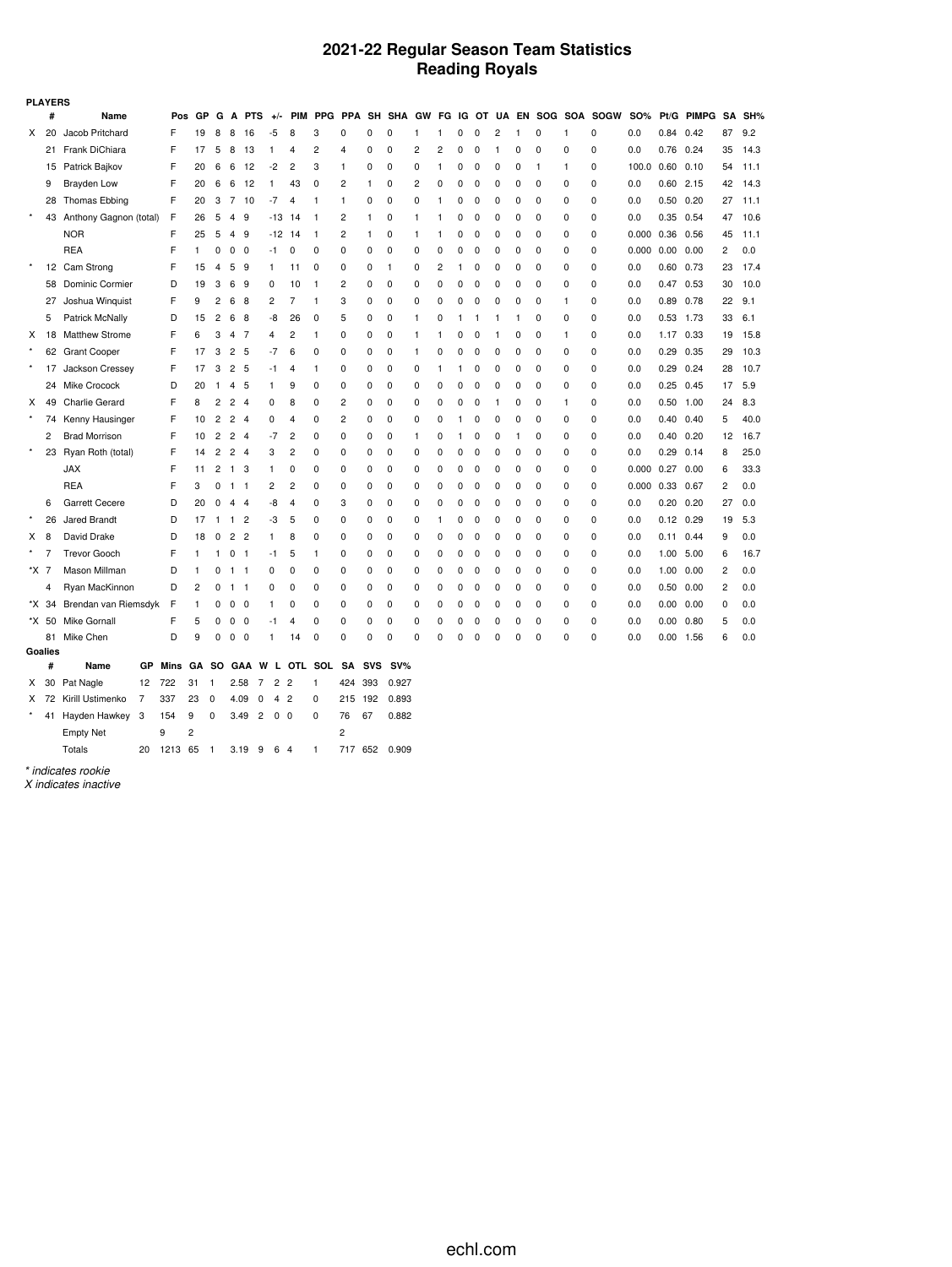## **Reading Royals 2021-22 Regular Season Game Schedule**

| Date<br>Oct. 22                     | Opponent<br>at Norfolk             | Result<br>OTL              |
|-------------------------------------|------------------------------------|----------------------------|
| Oct. 23                             | Norfolk                            | W                          |
| Oct. 30                             | at Adirondack                      | W                          |
| Oct. 31                             | at Maine                           | Г                          |
| Nov. 5                              | at Trois-Rivières                  | W                          |
| Nov. 6                              | at Trois-Rivières                  | SOL                        |
| Nov. 10                             | Norfolk                            | OTL                        |
| Nov. 12                             | Norfolk                            | W                          |
| Nov. 13                             | Norfolk                            | W                          |
| Nov. 19                             | Newfoundland                       | L                          |
| Nov. 20                             | Newfoundland                       | OTL                        |
| Nov. 21                             | Norfolk                            | W                          |
| Nov. 24                             | at Trois-Rivières                  | Г                          |
| Nov. 26                             | at Trois-Rivières                  | L                          |
| Nov. 27                             | at Trois-Rivières                  | OTL                        |
| Dec. 1<br>Dec. 3                    | at Newfoundland<br>at Newfoundland | Г<br>W                     |
| Dec. 4                              | at Newfoundland                    | W                          |
| Dec. 10                             | at Adirondack                      | Г                          |
| Dec. 29                             | Adirondack                         | W                          |
| Dec. 31                             | Worcester                          | 3:00 pm EST                |
| Jan. 2                              | at Worcester                       | 3:05 pm EST                |
| Jan. 5                              | at Wheeling                        | 7:10 pm EST                |
| Jan. 7                              | Worcester                          | 7:00 pm EST                |
| Jan. 8                              | Worcester                          | 7:00 pm EST                |
| Jan. 12                             | Adirondack                         | 7:00 pm EST                |
| Jan. 14                             | at Worcester                       | 7:05 pm EST                |
| Jan. 15                             | at Worcester                       | 7:05 pm EST                |
| Jan. 17                             | Worcester                          | 1:00 pm EST                |
| Jan. 21                             | at Adirondack                      | 7:00 pm EST                |
| Jan. 22                             | <b>Trois-Rivières</b>              | 4:00 pm EST                |
| Jan. 23                             | <b>Trois-Rivières</b>              | 3:00 pm EST                |
| Jan. 26                             | at Trois-Rivières                  | 7:00 pm EST                |
| Jan. 28                             | at Adirondack                      | 7:00 pm EST                |
| Jan. 29                             | at Maine                           | 6:00 pm EST                |
| Feb. 2<br>Feb. 4                    | at Newfoundland<br>at Newfoundland | 7:00 pm NST                |
| Feb. 5                              | at Newfoundland                    | 7:00 pm NST<br>7:00 pm NST |
| Feb. 8                              | Adirondack                         | 10:30 am EST               |
| Feb. 11                             | <b>Trois-Rivières</b>              | 7:00 pm EST                |
| Feb. 12                             | Trois-Rivières                     | 7:00 pm EST                |
| Feb. 19                             | Wheeling                           | 4:00 pm EST                |
| Feb. 20                             | Newfoundland                       | 3:00 pm EST                |
| Feb. 23                             | at Wheeling                        | 7:10 pm EST                |
| Feb. 25                             | at Indy                            | 7:00 pm EST                |
| Feb. 26                             | at Toledo                          | 7:15 pm EST                |
| Feb. 27                             | at Toledo                          | 5:15 pm EST                |
| Mar. 4                              | at Worcester                       | 7:05 pm EST                |
| Mar. 5                              | Wheeling                           | 7:00 pm EST                |
| Mar. 12                             | at Wheeling                        | 7:10 pm EST                |
| Mar. 13                             | at Wheeling                        | 4:10 pm EDT                |
| Mar. 16<br>Mar. 18                  | at Norfolk                         | 7:30 pm EDT                |
| Mar. 19                             | Adirondack<br>Adirondack           | 7:00 pm EDT<br>7:00 pm EDT |
| Mar. 20                             | Adirondack                         | 3:00 pm EDT                |
| Mar. 25                             | Norfolk                            | 7:00 pm EDT                |
| Mar. 26                             | Norfolk                            | 4:00 pm EDT                |
| Mar. 27                             | Worcester                          | 3:00 pm EDT                |
| Apr. 1                              | at Trois-Rivières                  | 7:00 pm EDT                |
| Apr. 2                              | at Trois-Rivières                  | 3:00 pm EDT                |
| Apr. 6                              | Adirondack                         | 7:00 pm EDT                |
| Apr. 8                              | Maine                              | 7:00 pm EDT                |
| Apr. 9                              | Maine                              | 7:00 pm EDT                |
| Apr. 10                             | Maine                              | 3:00 pm EDT                |
| Apr. 13                             | at Maine                           | 7:00 pm EDT                |
| Apr. 15                             | at Adirondack                      | 7:00 pm EDT                |
| Apr. 16                             | Adirondack                         | 7:00 pm EDT                |
| * Overtime Game<br>** Shootout Game |                                    |                            |

|                 |           | .                      |                                 |                            |
|-----------------|-----------|------------------------|---------------------------------|----------------------------|
| Record          | Score GWG |                        | Goaltender                      | <b>Opposing Goaltender</b> |
| $0 - 0 - 1 - 0$ | 4-5 OT    |                        | Pat Nagle (5 GA, 40 SVS)        | Beck Warm (4 GA, 30 S      |
| $1 - 0 - 1 - 0$ | $6 - 4$   | <b>Matthew Strome</b>  | Pat Nagle (1 GA, 18 SVS)        | Dylan Wells (5 GA, 37 %    |
| $2 - 0 - 1 - 0$ |           | 3-2 OT Patrick McNally | Pat Nagle (2 GA, 31 SVS)        | Mareks Mitens (3 GA, 2     |
| $2 - 1 - 1 - 0$ | $1 - 4$   |                        | Pat Nagle (4 GA, 35 SVS)        | Jeremy Brodeur (1 GA,      |
| $3 - 1 - 1 - 0$ | $4 - 3$   | Brayden Low            | Pat Nagle (3 GA, 33 SVS)        | Kevin Poulin (4 GA, 20     |
| $3 - 1 - 1 - 1$ | 3-4 SO    |                        | Pat Nagle (3 GA, 42 SVS)        | Kevin Poulin (3 GA, 24     |
| $3 - 1 - 2 - 1$ | $3-4$ OT  |                        | Pat Nagle (4 GA, 29 SVS)        | Dylan Wells (3 GA, 28 %    |
| $4 - 1 - 2 - 1$ | $5 - 2$   | Frank DiChiara         | Pat Nagle (2 GA, 36 SVS)        | Dylan Wells (5 GA, 36 %    |
| $5 - 1 - 2 - 1$ | $4 - 0$   | Frank DiChiara         | Pat Nagle (0 GA, 38 SVS)        | Jake Theut (3 GA, 19 S     |
| $5 - 2 - 2 - 1$ | $2 - 3$   |                        | Kirill Ustimenko (3 GA, 24 SVS) | Evan Cormier (2 GA, 2      |
| $5 - 2 - 3 - 1$ | 1-2 OT    |                        | Kirill Ustimenko (2 GA, 34 SVS) | Evan Cormier (1 GA, 3      |
| $6 - 2 - 3 - 1$ | $2 - 1$   | Jacob Pritchard        | Hayden Hawkey (1 GA, 23 SVS)    | Beck Warm (2 GA, 21 S      |
| $6 - 3 - 3 - 1$ | $1-5$     |                        | Kirill Ustimenko (4 GA, 32 SVS) | Philippe Desrosiers (1 0   |
| $6 - 4 - 3 - 1$ | $1-9$     |                        | Kirill Ustimenko (5 GA, 16 SVS) | Kevin Poulin (1 GA, 25     |
| $6 - 4 - 4 - 1$ | 2-3 OT    |                        | Kirill Ustimenko (3 GA, 39 SVS) | Philippe Desrosiers (2)    |
| $6 - 5 - 4 - 1$ | $2 - 4$   |                        | Pat Nagle (4 GA, 27 SVS)        | Evan Cormier (2 GA, 2      |
| $7 - 5 - 4 - 1$ | $3 - 1$   | <b>Grant Cooper</b>    | Pat Nagle (1 GA, 30 SVS)        | Keith Petruzzelli (3 GA,   |
| $8 - 5 - 4 - 1$ | $4 - 2$   | <b>Brad Morrison</b>   | Pat Nagle (2 GA, 34 SVS)        | Evan Cormier (3 GA, 2      |
| $8 - 6 - 4 - 1$ | $1 - 4$   |                        | Kirill Ustimenko (3 GA, 42 SVS) | Brandon Kasel (1 GA, 2     |
| $9 - 6 - 4 - 1$ | $5 - 4$   | Brayden Low            | Hayden Hawkey (4 GA, 29 SVS)    | Alex Sakellaropoulos (5    |

|                 |         |                        |                                 | $= 200$                             |
|-----------------|---------|------------------------|---------------------------------|-------------------------------------|
| $0 - 0 - 1 - 0$ | 4-5 OT  |                        | Pat Nagle (5 GA, 40 SVS)        | Beck Warm (4 GA, 30 SVS)            |
| $1 - 0 - 1 - 0$ | $6 - 4$ | <b>Matthew Strome</b>  | Pat Nagle (1 GA, 18 SVS)        | Dylan Wells (5 GA, 37 SVS)          |
| $2 - 0 - 1 - 0$ |         | 3-2 OT Patrick McNally | Pat Nagle (2 GA, 31 SVS)        | Mareks Mitens (3 GA, 23 SVS)        |
| $2 - 1 - 1 - 0$ | $1 - 4$ |                        | Pat Nagle (4 GA, 35 SVS)        | Jeremy Brodeur (1 GA, 29 SVS)       |
| $3 - 1 - 1 - 0$ | $4 - 3$ | Brayden Low            | Pat Nagle (3 GA, 33 SVS)        | Kevin Poulin (4 GA, 20 SVS)         |
| $3 - 1 - 1 - 1$ | 3-4 SO  |                        | Pat Nagle (3 GA, 42 SVS)        | Kevin Poulin (3 GA, 24 SVS)         |
| $3 - 1 - 2 - 1$ | 3-4 OT  |                        | Pat Nagle (4 GA, 29 SVS)        | Dylan Wells (3 GA, 28 SVS)          |
| $4 - 1 - 2 - 1$ | $5 - 2$ | Frank DiChiara         | Pat Nagle (2 GA, 36 SVS)        | Dylan Wells (5 GA, 36 SVS)          |
| $5 - 1 - 2 - 1$ | $4-0$   | Frank DiChiara         | Pat Nagle (0 GA, 38 SVS)        | Jake Theut (3 GA, 19 SVS)           |
| $5 - 2 - 2 - 1$ | $2 - 3$ |                        | Kirill Ustimenko (3 GA, 24 SVS) | Evan Cormier (2 GA, 20 SVS)         |
| $5 - 2 - 3 - 1$ | 1-2 OT  |                        | Kirill Ustimenko (2 GA, 34 SVS) | Evan Cormier (1 GA, 35 SVS)         |
| $6 - 2 - 3 - 1$ | $2 - 1$ | Jacob Pritchard        | Hayden Hawkey (1 GA, 23 SVS)    | Beck Warm (2 GA, 21 SVS)            |
| $6 - 3 - 3 - 1$ | $1-5$   |                        | Kirill Ustimenko (4 GA, 32 SVS) | Philippe Desrosiers (1 GA, 22 SVS)  |
| $6 - 4 - 3 - 1$ | $1-9$   |                        | Kirill Ustimenko (5 GA, 16 SVS) | Kevin Poulin (1 GA, 25 SVS)         |
| $6 - 4 - 4 - 1$ | 2-3 OT  |                        | Kirill Ustimenko (3 GA, 39 SVS) | Philippe Desrosiers (2 GA, 28 SVS)  |
| $6 - 5 - 4 - 1$ | $2 - 4$ |                        | Pat Nagle (4 GA, 27 SVS)        | Evan Cormier (2 GA, 20 SVS)         |
| $7 - 5 - 4 - 1$ | $3 - 1$ | <b>Grant Cooper</b>    | Pat Nagle (1 GA, 30 SVS)        | Keith Petruzzelli (3 GA, 23 SVS)    |
| $8 - 5 - 4 - 1$ | $4 - 2$ | <b>Brad Morrison</b>   | Pat Nagle (2 GA, 34 SVS)        | Evan Cormier (3 GA, 20 SVS)         |
| $8 - 6 - 4 - 1$ | $1 - 4$ |                        | Kirill Ustimenko (3 GA, 42 SVS) | Brandon Kasel (1 GA, 26 SVS)        |
| $9 - 6 - 4 - 1$ | $5 - 4$ | Brayden Low            | Hayden Hawkey (4 GA, 29 SVS)    | Alex Sakellaropoulos (5 GA, 24 SVS) |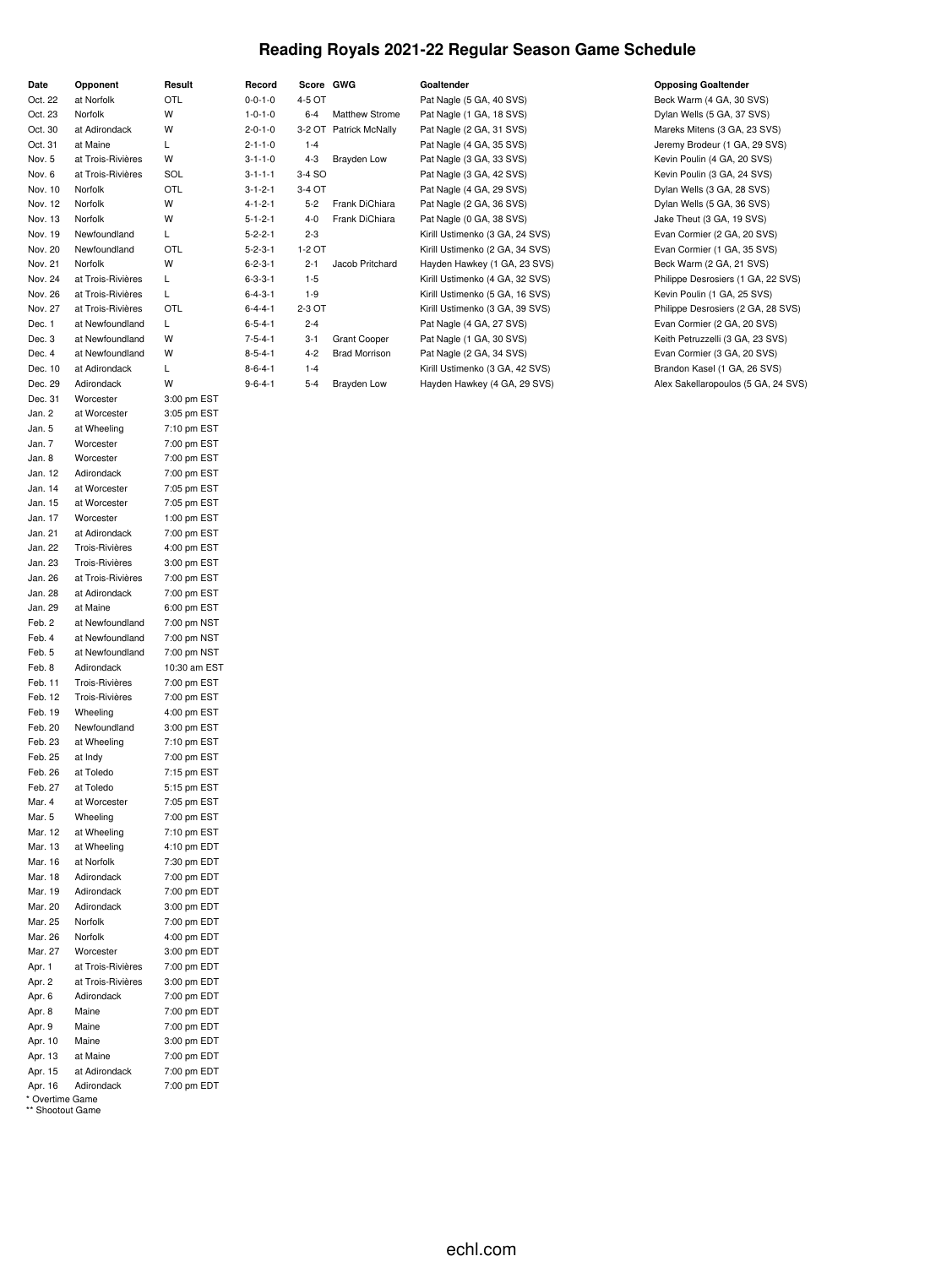## **Worcester Railers 2021-22 Regular Season Game Schedule**

| Date               | Opponent               | Result                     |
|--------------------|------------------------|----------------------------|
| Oct. 22            | at Maine               | L                          |
| Oct. 23            | Maine                  | W                          |
| Oct. 27            | at Adirondack          | L                          |
| Nov. 6             | Florida                | L                          |
| Nov. 7             | Florida                | L                          |
| Nov. 12            | at Newfoundland        | SOL                        |
| Nov. 13            | at Newfoundland        | W                          |
| Nov. 14            | at Newfoundland        | L                          |
| Nov. 17            | at Trois-Rivières      | W                          |
| Nov. 19            | Trois-Rivières         | Г                          |
| Nov. 20            | Trois-Rivières         | W                          |
| Nov. 24            | at Maine               | Г                          |
| Nov. 26            | at Adirondack          | W<br>L                     |
| Nov. 28<br>Dec. 1  | Newfoundland<br>Maine  | W                          |
| Dec. 3             | Adirondack             | Г                          |
| Dec. 8             | Maine                  | W                          |
| Dec. 10            | at Maine               | Г                          |
| Dec. 11            | Maine                  | W                          |
| Dec. 26            | Adirondack             | L                          |
| Dec. 29            | at Maine               | L                          |
| Dec. 31            | at Reading             | 3:00 pm EST                |
| Jan. 2             | Reading                | 3:05 pm EST                |
| Jan. 7             | at Reading             | 7:00 pm EST                |
| Jan. 8             | at Reading             | 7:00 pm EST                |
| Jan. 12            | <b>Trois-Rivières</b>  | 7:05 pm EST                |
| Jan. 14            | Reading                | 7:05 pm EST                |
| Jan. 15            | Reading                | 7:05 pm EST                |
| Jan. 17            | at Reading             | 1:00 pm EST                |
| Jan. 21            | <b>Trois-Rivières</b>  | 7:05 pm EST                |
| Jan. 22            | Adirondack             | 7:05 pm EST                |
| Jan. 23            | Adirondack             | 3:05 pm EST                |
| Jan. 28            | at Maine               | 7:15 pm EST                |
| Jan. 29            | Fort Wayne             | 7:05 pm EST                |
| Jan. 30            | Fort Wayne             | 3:05 pm EST                |
| Feb. 4             | Kalamazoo              | 7:05 pm EST                |
| Feb. 5             | Kalamazoo              | 7:05 pm EST                |
| Feb. 6             | Kalamazoo              | 3:05 pm EST                |
| Feb. 12            | Adirondack             | 7:05 pm EST                |
| Feb. 13            | Adirondack             | 1:05 pm EST                |
| Feb. 18            | at Utah                | 7:10 pm MST                |
| Feb. 20            | at Utah                | 1:10 pm MST                |
| Feb. 21            | at Utah                | 1:10 pm MST                |
| Feb. 23            | at Idaho               | 7:10 pm MST                |
| Feb. 25            | at Idaho               | 7:10 pm MST                |
| Feb. 26            | at Idaho               | 7:10 pm MST                |
| Mar. 4             | Reading                | 7:05 pm EST                |
| Mar. 5             | Maine                  | 7:05 pm EST                |
| Mar. 6             | Maine                  | 3:05 pm EST                |
| Mar. 9             | at Maine<br>Adirondack | 7:00 pm EST                |
| Mar. 11<br>Mar. 12 | at Adirondack          | 7:05 pm EST<br>7:00 pm EST |
| Mar. 16            | at Trois-Rivières      | 7:00 pm EDT                |
| Mar. 18            | South Carolina         | 7:05 pm EDT                |
| Mar. 19            | Newfoundland           | 7:05 pm EDT                |
| Mar. 20            | Newfoundland           | 3:05 pm EDT                |
| Mar. 25            | at Adirondack          | 7:00 pm EDT                |
| Mar. 26            | at Adirondack          | 7:00 pm EDT                |
| Mar. 27            | at Reading             | 3:00 pm EDT                |
| Apr. 1             | at Newfoundland        | 7:00 pm NDT                |
| Apr. 2             | at Newfoundland        | 7:00 pm NDT                |
| Apr. 3             | at Newfoundland        | 4:00 pm NDT                |
| Apr. 6             | Maine                  | 7:05 pm EDT                |
| Apr. 8             | Trois-Rivières         | 7:05 pm EDT                |
| Apr. 9             | Trois-Rivières         | 7:05 pm EDT                |
| Apr. 10            | at Adirondack          | 3:00 pm EDT                |
| Apr. 15            | at Trois-Rivières      | 7:00 pm EDT                |
| Apr. 16            | at Trois-Rivières      | 3:00 pm EDT                |

\* Overtime Game \*\* Shootout Game

## **Date Opponent Result Record Score GWG Goaltender Opposing Goaltender** O-1-0-0 3-6 Justin Kapelmaster (6 GA, 28 SVS) Jeremy Brodeur (3 GA, 51 SVS) 1-1-0-0 4-3 Nic Pierog Colten Ellis (3 GA, 42 SVS) Zachary Bouthillier (4 GA, 26 SVS) 1-2-0-0 2-6 Colten Ellis (5 GA, 29 SVS) Mareks Mitens (2 GA, 25 SVS) 1-3-0-0 2-4 Ken Appleby (3 GA, 29 SVS) Tomas Vomacka (2 GA, 33 SVS) 1-4-0-0 1-4 Ken Appleby (3 GA, 17 SVS) Cam Johnson (1 GA, 11 SVS) 1-4-0-1 2-3 SO Ken Appleby (2 GA, 29 SVS) Evan Cormier (2 GA, 29 SVS) 2-4-0-1 5-2 Ross Olsson Ken Appleby (2 GA, 30 SVS) Keith Petruzzelli (5 GA, 35 SVS) 2-5-0-1 3-5 Ken Appleby (4 GA, 28 SVS) Evan Cormier (3 GA, 23 SVS) 3-5-0-1 6-2 Drew Callin Ken Appleby (2 GA, 47 SVS) Philippe Desrosiers (4 GA, 14 SVS) 3-6-0-1 1-4 Colten Ellis (4 GA, 26 SVS) Philippe Desrosiers (1 GA, 28 SVS) Nov. 20 Trois-Rivières W 4-6-0-1 3-1 Collin Adams Ken Appleby (1 GA, 35 SVS) Philippe Desrosiers (3 GA, 30 SVS) 4-7-0-1 2-4 2-4 Ken Appleby (3 GA, 39 SVS) 3 Jeremy Brodeur (2 GA, 27 SVS)

5-7-0-1 8-1 Ross Olsson Colten Ellis (1 GA, 31 SVS) Alex Sakellaropoulos (4 GA, 27 SVS) 5-8-0-1 0-6 Ken Appleby (5 GA, 18 SVS) Evan Cormier (0 GA, 14 SVS) 6-8-0-1 3-2 SO Colten Ellis (2 GA, 38 SVS) Jeremy Brodeur (2 GA, 33 SVS) 6-9-0-1 2-3 Colten Ellis (3 GA, 20 SVS) Mareks Mitens (2 GA, 38 SVS) 7-9-0-1 7-6 OT Anthony Repaci Colten Ellis (6 GA, 26 SVS) Callum Booth (1 GA, 16 SVS) 7-10-0-1 2-3 Jimmy Poreda (3 GA, 40 SVS) Callum Booth (2 GA, 35 SVS) 8-10-0-1 4-2 Jordan Smotherman Jimmy Poreda (2 GA, 15 SVS) Callum Booth (3 GA, 20 SVS) 8-11-0-1 0-5 Jimmy Poreda (5 GA, 34 SVS) Brandon Kasel (0 GA, 33 SVS) 8-12-0-1 7-9 Jason Pawloski (8 GA, 34 SVS) Jeremy Brodeur (7 GA, 44 SVS)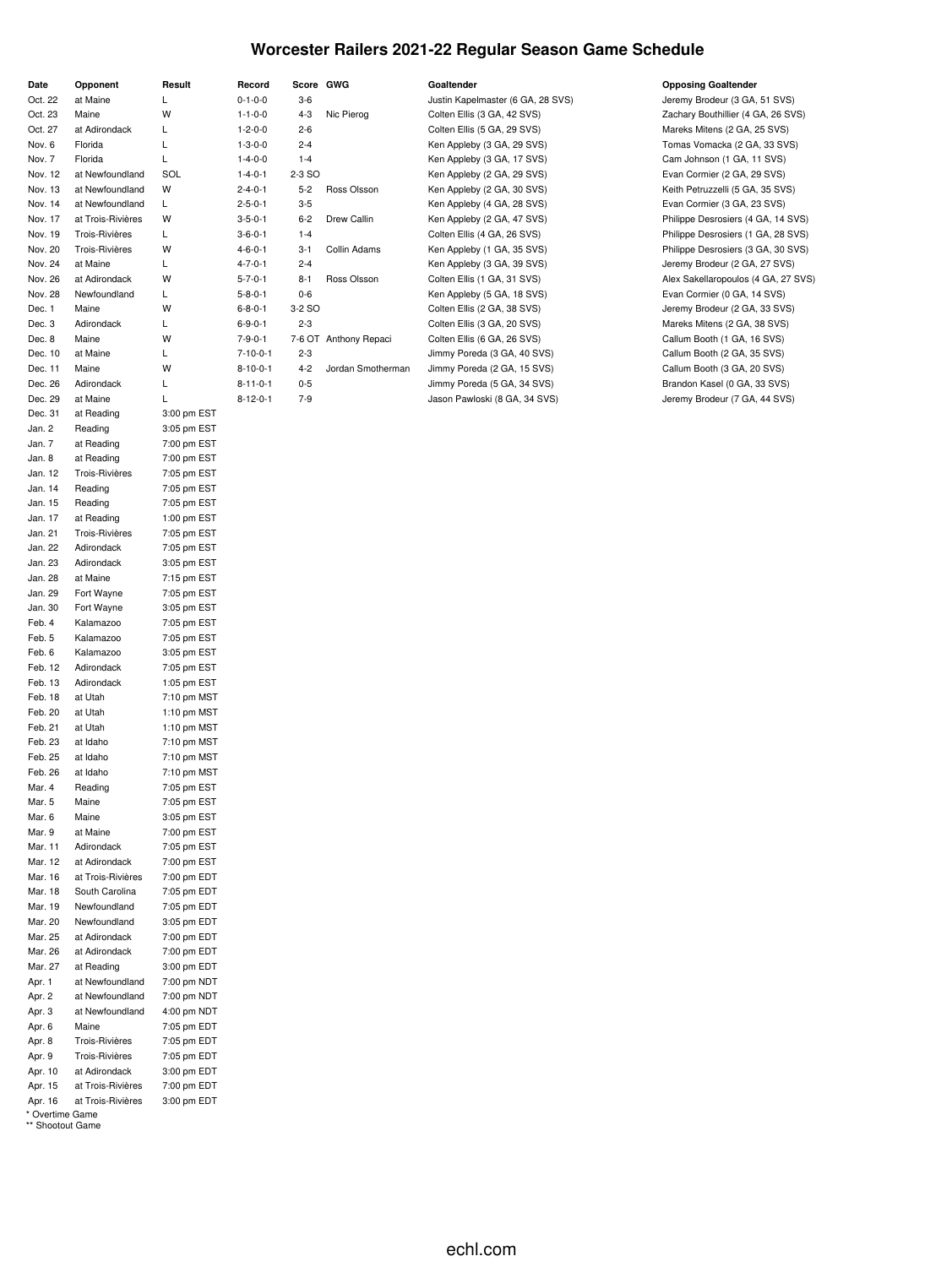## **Worcester Railers vs Reading Royals Head to Head**

### **Summary**

| Description                                            | Result            |                     |
|--------------------------------------------------------|-------------------|---------------------|
| Head to Head Record 2021-22 Regular Season             | Reading 0-0-0-0   | Worcester 0-0-0-0   |
| Head to Head Record 2020-21 Regular Season             | Reading 0-0-0-0   | Worcester 0-0-0-0   |
| Last 5 Years record between teams                      | Reading 16-11-4-1 | Worcester 16-15-1-0 |
| Reading vs. Worcester Last 5 Years record at Reading   | Reading 9-4-3-0   | Worcester 7-9-0-0   |
| Reading vs. Worcester Last 5 Years record at Worcester | Reading 7-7-1-1   | Worcester 9-6-1-0   |

### **Match Up**

|                           | Worcester                               | Reading                                 |
|---------------------------|-----------------------------------------|-----------------------------------------|
| <b>Team Record</b>        | 8-12-0-1 -- 17 points                   | 9-6-4-1 -- 23 points                    |
| Division Ranking          | 6th North                               | 4th North                               |
| <b>Conference Ranking</b> | 13th Eastern                            | 8th Eastern                             |
| League Ranking            | 27th                                    | 17th                                    |
| Past 10 Games             | $4 - 6 - 0 - 0$                         | $4 - 4 - 2 - 0$                         |
| <b>Streak</b>             | $0 - 2 - 0 - 0$                         | $1 - 0 - 0 - 0$                         |
| Last Game                 | 9-7 L @ Maine (Dec 29 2021) Final       | 5-4 W vs Adirondack (Dec 29 2021) Final |
| Home Record               | $5 - 6 - 0 - 0$                         | $5 - 1 - 2 - 0$                         |
| Away Record               | $3 - 6 - 0 - 1$                         | $4 - 5 - 2 - 1$                         |
| GF                        | 67                                      | 57                                      |
| GA                        | 81                                      | 66                                      |
| PP (Overall)              | (12/78) 15.4%                           | $(14/66)$ 21.2%                         |
| PP (Home)                 | $(3/38)$ 7.9%                           | $(8/31)$ 25.8%                          |
| PP (Away)                 | $(9/40)$ 22.5%                          | $(6/35)$ 17.1%                          |
| PK (Overall)              | $(19/67)$ 71.6%                         | $(14/55)$ 74.5%                         |
| PK (Home)                 | $(9/28)$ 67.9%                          | $(2/21)$ 90.5%                          |
| PK (Away)                 | (10/39) 74.4%                           | (12/34) 64.7%                           |
| PP vs. Opp.               | (0/0) 0%                                | (0/0) 0%                                |
| PK vs. Opp.               | $(0/0)$ 0%                              | $(0/0)$ 0%                              |
| Leading Rookie            | Hayhurst (5-9-14)                       | Gagnon (5-4-9)                          |
| Most PIM                  | Ordoobadi - 52                          | Low - 43                                |
| Team PIM/GM               | 12.0/Game                               | 9.6/Game                                |
| <b>Leading Scorers</b>    | Smotherman (10-9-19)                    | Pritchard (8-8-16)                      |
|                           | Hayhurst (5-9-14)                       | DiChiara (5-8-13)                       |
|                           | Callin (5-8-13)                         | Bajkov (6-6-12)                         |
|                           | Coughlin (5-6-11)                       | Low (6-6-12)                            |
|                           | Repaci (4-7-11)                         | Ebbing (3-7-10)                         |
| Last 5 Games              | 9-7 L @ Maine (Dec 29 2021) Final       | 5-4 W vs Adirondack (Dec 29 2021) Final |
|                           | 5-0 L vs Adirondack (Dec 26 2021) Final | 4-1 L @ Adirondack (Dec 10 2021) Final  |
|                           | 4-2 W vs Maine (Dec 11 2021) Final      | 4-2 W @ Newfoundland (Dec 4 2021) Final |
|                           | 3-2 L @ Maine (Dec 10 2021) Final       | 3-1 W @ Newfoundland (Dec 3 2021) Final |
|                           | 7-6 W vs Maine (Dec 8 2021) Final OT1   | 4-2 L @ Newfoundland (Dec 1 2021) Final |
| Leading After 1st         | $2 - 3 - 0 - 1$                         | $5 - 0 - 2 - 0$                         |
| Leading After 2nd         | $6 - 0 - 0 - 1$                         | $6 - 0 - 1 - 1$                         |
| Tied After 1st            | $3 - 2 - 0 - 0$                         | $3 - 1 - 0 - 1$                         |
| Tied After 2nd            | $2 - 3 - 0 - 0$                         | $3 - 0 - 2 - 0$                         |
| <b>Trailing After 1st</b> | $3 - 7 - 0 - 0$                         | $1 - 5 - 2 - 0$                         |
| Trailing After 2nd        | $0 - 9 - 0 - 0$                         | $0 - 6 - 1 - 0$                         |
| Out Shooting Opponents    | $4 - 4 - 0 - 0$                         | $2 - 0 - 0 - 0$                         |
| Out Shot by Opponents     | $4 - 8 - 0 - 1$                         | $7 - 6 - 3 - 1$                         |
| 1 Goal Games              | $3 - 2 - 0 - 1$                         | $4 - 1 - 4 - 1$                         |
| 2 Goal Games              | $2 - 4 - 0 - 0$                         | $3 - 1 - 0 - 0$                         |
| 3 Goal Games              | $1 - 3 - 0 - 0$                         | $1 - 2 - 0 - 0$                         |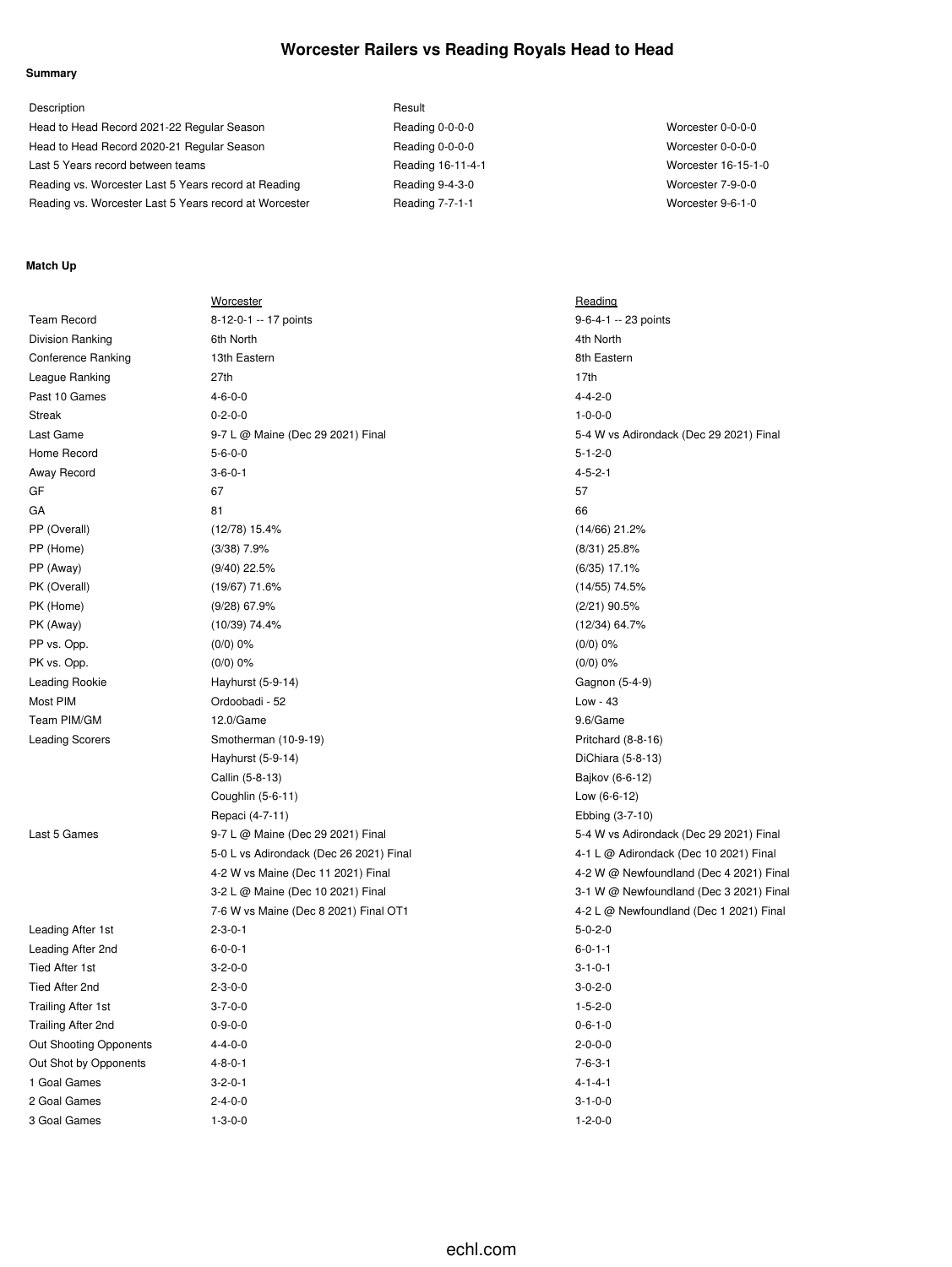# **Worcester Railers vs Reading Royals Head to Head**

| <b>Reading Royals</b> |  |                      |                                |  |  | <b>Worcester Railers</b> |  |  |                      |                                |  |  |
|-----------------------|--|----------------------|--------------------------------|--|--|--------------------------|--|--|----------------------|--------------------------------|--|--|
| # Name                |  | GP G A PTS PIM $+/-$ |                                |  |  | # Name                   |  |  | GP G A PTS PIM $+/-$ |                                |  |  |
| # Name                |  |                      | GP W L OTL SOL Mins GA GAA SV% |  |  | # Name                   |  |  |                      | GP W L OTL SOL Mins GA GAA SV% |  |  |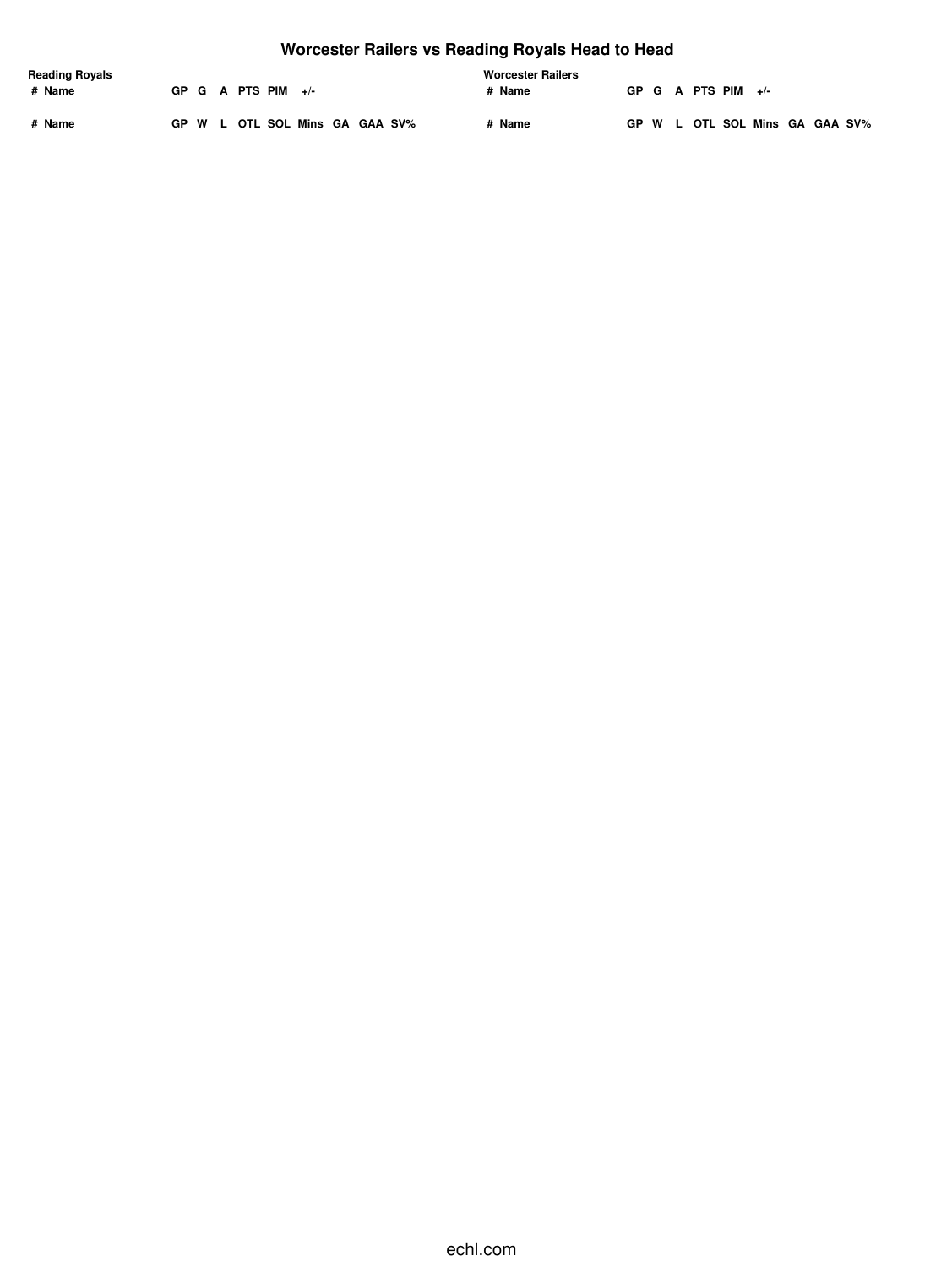# **Worcester Railers vs Reading Royals Head to Head**

| <b>Team Game Highs and Lows</b> |        |               |                    |                 | <b>Worcester Railers</b> |                    |                      | <b>Reading Royals</b> |
|---------------------------------|--------|---------------|--------------------|-----------------|--------------------------|--------------------|----------------------|-----------------------|
| Goals                           |        |               | Nov. 26            | at ADK          | 8                        | Oct. 23            | <b>NOR</b>           | 6                     |
| <b>Assists</b>                  |        |               | Dec. 29            | at MNE          | 13                       | Nov. 12            | <b>NOR</b>           | 9                     |
| <b>Points</b>                   |        |               | Nov. 26            | at ADK          | 20                       | Nov. 12            | <b>NOR</b>           | 14                    |
|                                 |        |               | Dec. 29            | at MNE          | 20                       |                    |                      |                       |
| <b>Penalty Minutes</b>          |        |               | Oct. 27            | at ADK          | 26                       | Nov. 13            | <b>NOR</b>           | 31                    |
| <b>Minors</b>                   |        |               | Oct. 27            | at ADK          | 8                        | Oct. 23            | <b>NOR</b>           | 5                     |
| <b>Majors</b>                   |        |               | Nov. 26            | at ADK          | 3                        | Nov. 13            | <b>NOR</b>           | 3                     |
| <b>Shots</b>                    |        |               | Oct. 22            | at MNE          | 54                       | Oct. 23            | <b>NOR</b>           | 43                    |
| <b>Power Play Goals</b>         |        |               | Nov. 26            | at ADK          | 3                        | Dec. 29            | ADK                  | 2                     |
| <b>Goals By Both Teams</b>      |        |               | Dec. 29            | at MNE          | 16                       | Oct. 23            | <b>NOR</b>           | 10                    |
|                                 |        |               |                    |                 |                          | Nov. 26            | at TR                | 10                    |
| Goals in 1st                    |        |               | Dec. 8             | <b>MNE</b>      | 3                        | Dec. 29            | ADK                  | 3                     |
|                                 |        |               | Dec. 11            | MNE             | 3                        |                    |                      |                       |
| Goals in 2nd                    |        |               | Nov. 26            | at ADK          | 5                        | Oct. 23            | <b>NOR</b>           | 2                     |
|                                 |        |               |                    |                 |                          | Nov. 12            | <b>NOR</b>           | 2                     |
|                                 |        |               |                    |                 |                          | Nov. 13<br>Dec. 4  | <b>NOR</b><br>at NFL | 2<br>2                |
|                                 |        |               |                    |                 |                          | Dec. 29            | ADK                  | 2                     |
| Goals in 3rd                    |        |               |                    |                 |                          |                    | at NOR               |                       |
|                                 |        |               | Nov. 13<br>Nov. 26 | at NFL          | 3<br>3                   | Oct. 22<br>Oct. 23 | <b>NOR</b>           | 2<br>2                |
|                                 |        |               |                    | at ADK          |                          | Nov. 13            | <b>NOR</b>           | $\overline{c}$        |
|                                 |        |               |                    |                 |                          | Nov. 19            | <b>NFL</b>           | 2                     |
|                                 |        |               |                    |                 |                          | Dec. 4             | at NFL               | 2                     |
| <b>Short Handed Goals</b>       |        |               |                    |                 |                          |                    |                      |                       |
|                                 |        |               | Nov. 17<br>Nov. 26 | at TR<br>at ADK | 1<br>1                   | Dec. 29            | ADK                  | 1                     |
| <b>Winning Margin</b>           |        |               | Nov. 26            | at ADK          | $\overline{7}$           | Nov. 13            | <b>NOR</b>           | 4                     |
| <b>Most PIM</b>                 |        |               |                    |                 |                          |                    |                      |                       |
|                                 |        |               | Nov. 7             | <b>FLA</b>      | 35                       | Nov. 13            | <b>NOR</b>           | 48                    |
| <b>Most Shots</b>               |        |               | Oct. 22            | at MNE          | 54                       | Oct. 23            | <b>NOR</b>           | 43                    |
| <b>Most Shots in 1st</b>        |        |               | Oct. 22            | at MNE          | 26                       | Nov. 20            | <b>NFL</b>           | 16                    |
| <b>Most Shots in 2nd</b>        |        |               | Dec. 29            | at MNE          | 23                       | Oct. 23            | <b>NOR</b>           | 19                    |
| <b>Most Shots in 3rd</b>        |        |               |                    |                 |                          | Nov. 12            | <b>NOR</b>           | 19                    |
| <b>Fewest Shots</b>             |        |               | Dec. 8             | <b>MNE</b>      | 20                       | Oct. 23            | <b>NOR</b>           | 14                    |
|                                 |        |               | Nov. 7             | <b>FLA</b>      | 12                       | Nov. 19<br>Dec. 1  | <b>NFL</b><br>at NFL | 22<br>22              |
| <b>Fewest Shots in 1st</b>      |        |               | Nov. 7             | <b>FLA</b>      | 3                        | Nov. 6             | at TR                | 1                     |
| <b>Fewest Shots in 2nd</b>      |        |               | Nov. 12            | at NFL          | 4                        | Nov. 19            | <b>NFL</b>           | 3                     |
| <b>Fewest Shots in 3rd</b>      |        |               | Oct. 27            | at ADK          | 3                        | Nov. 21            | <b>NOR</b>           | 4                     |
|                                 |        |               | Nov. 7             | FLA             | 3                        | Nov. 26            | at TR                | 4                     |
| <b>Most Saves</b>               |        |               | Nov. 17            | at TR           | 47                       | Nov. 6             | at TR                | 42                    |
|                                 |        |               |                    |                 |                          | Dec. 10            | at ADK               | 42                    |
| <b>Most Saves in 1st</b>        |        |               | Dec. 29            | at MNE          | 18                       | Nov. 6             | at TR                | 17                    |
|                                 |        |               |                    |                 |                          | Nov. 27            | at TR                | 17                    |
| <b>Most Saves in 2nd</b>        |        |               | Oct. 23            | MNE             | 19                       | Nov. 19            | NFL                  | 16                    |
| Most Saves in 3rd               |        |               | Dec. 1             | <b>MNE</b>      | 21                       | Nov. 12            | <b>NOR</b>           | 22                    |
| <b>Schedule</b>                 |        |               |                    |                 |                          |                    |                      |                       |
| Date                            | Game # |               |                    |                 |                          |                    |                      |                       |
| Dec. 31                         |        | 357 Worcester | at Reading         |                 | 3:00 pm EST              |                    |                      |                       |
| Jan. 2                          |        | 374 Reading   | at Worcester       |                 | 3:05 pm EST              |                    |                      |                       |
| Jan. 7                          |        | 394 Worcester | at Reading         |                 | 7:00 pm EST              |                    |                      |                       |
| Jan. 8                          |        | 405 Worcester | at Reading         |                 | 7:00 pm EST              |                    |                      |                       |
| Jan. 14                         |        | 436 Reading   | at Worcester       |                 | 7:05 pm EST              |                    |                      |                       |
| Jan. 15                         |        | 448 Reading   | at Worcester       |                 | 7:05 pm EST              |                    |                      |                       |
| Jan. 17                         |        | 456 Worcester | at Reading         |                 | 1:00 pm EST              |                    |                      |                       |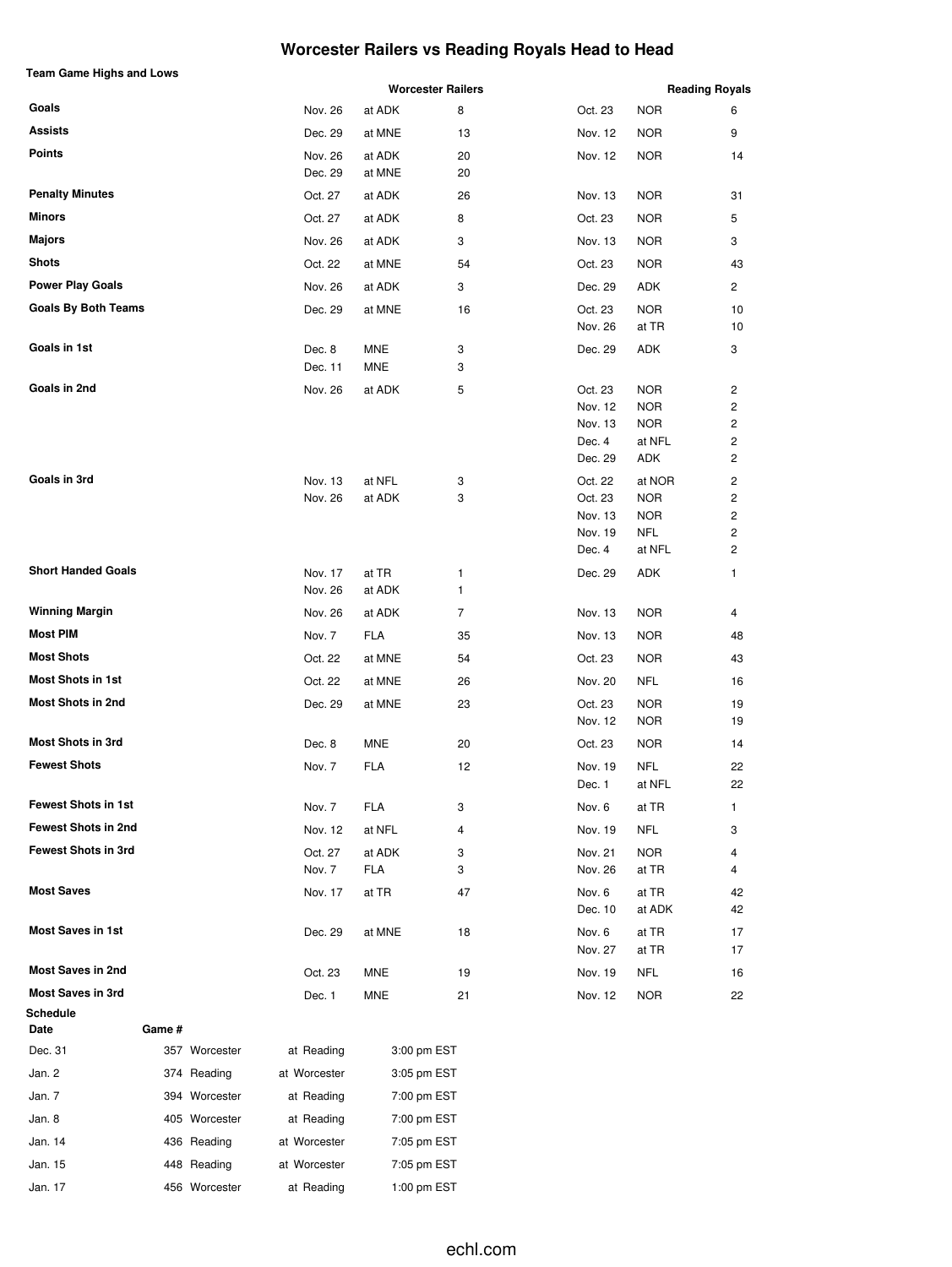| Mar. 4  | 709 Reading   | at Worcester | 7:05 pm EST |
|---------|---------------|--------------|-------------|
| Mar. 27 | 848 Worcester | at Reading   | 3:00 pm EDT |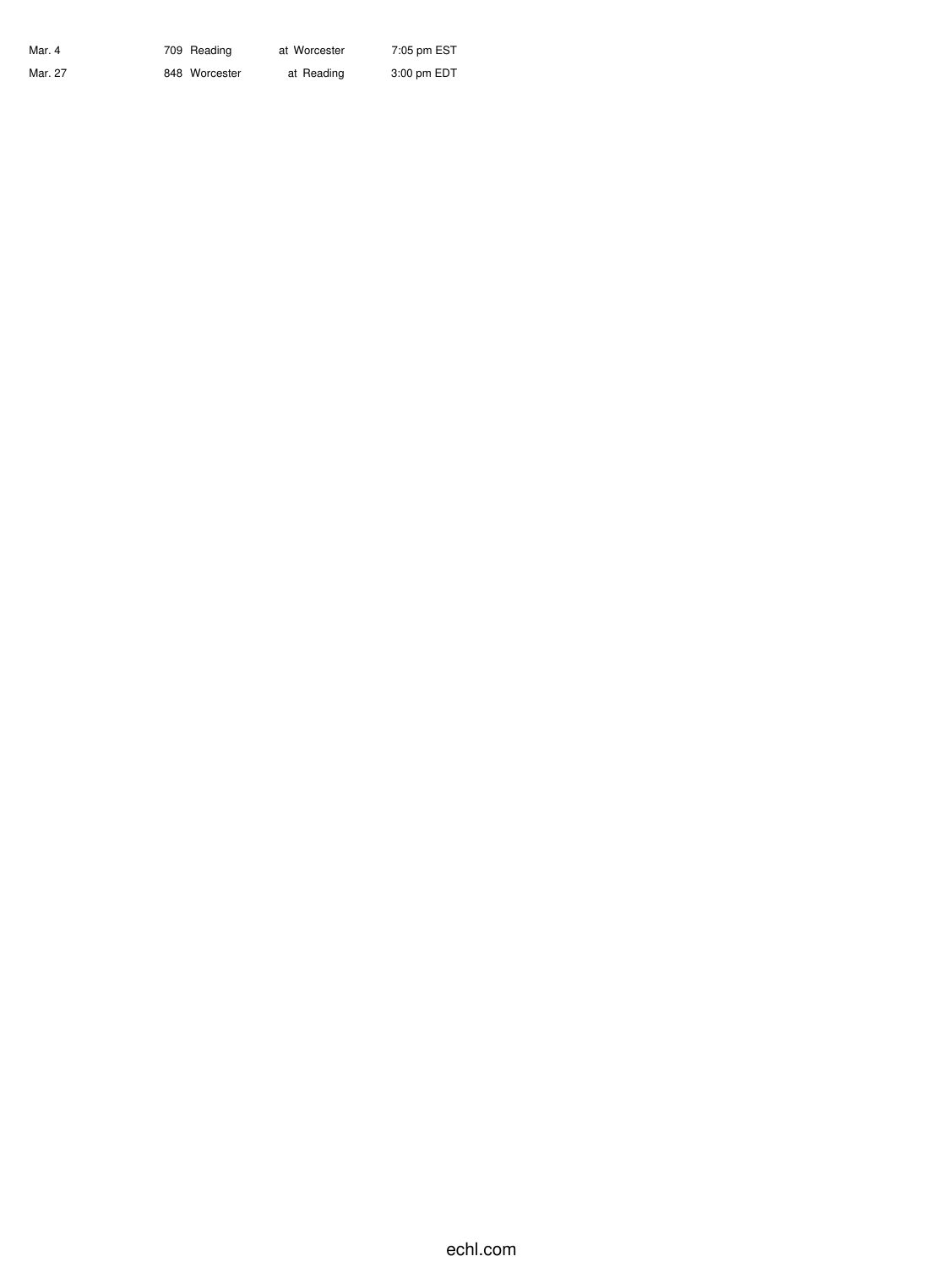# **Worcester Railers Player Game By Game (1/4)**

|             | <b>Player Game by Game Report</b> |           |           |                |                          |                          |                          |                  |                                                                                                              |                          |                          |                          |
|-------------|-----------------------------------|-----------|-----------|----------------|--------------------------|--------------------------|--------------------------|------------------|--------------------------------------------------------------------------------------------------------------|--------------------------|--------------------------|--------------------------|
| <b>Date</b> | Opp.                              |           |           |                |                          |                          |                          |                  | 4 Malatesta 5 Albano 6 Cornell 7 Coughlin 8 Adams 8 Hart 9 Spetz 10 Christensen 11 Vesey 12 Beaudoin 13 Hart |                          |                          |                          |
| Oct. 22     | at Maine                          | $003 - 2$ | 1030      | $105 - 1$      |                          | $002 - 1$                | $\sim$                   |                  |                                                                                                              | $003 - 1$                |                          |                          |
| Oct. 23     | Maine                             | 0212      | 0021      | 0011           | $\overline{\phantom{a}}$ | $000-2$                  | $\overline{\phantom{a}}$ | ٠                | 0021                                                                                                         | 2042                     | 0223                     |                          |
| Oct. 27     | at Adirondack                     | 0020      | $001 - 3$ | 0130           |                          |                          |                          |                  | 0050                                                                                                         | 0010                     | 1020                     | ٠                        |
| Nov. 6      | Florida                           | $001 - 1$ |           | $005 - 3$      | $002 - 2$                |                          |                          | $003 - 3$        | $104 - 2$                                                                                                    | $012 - 2$                |                          | $\bar{a}$                |
| Nov. 7      | Florida                           | $001 - 1$ |           | $000 - 1$      | $000 - 1$                |                          | $\overline{\phantom{a}}$ | 1010             | $000 - 2$                                                                                                    | $001 - 1$                |                          |                          |
|             | Nov. 12 at Newfoundland 0020      |           |           | 0001           |                          | 0000                     | $\frac{1}{2}$            | 0110             | 0050                                                                                                         | 0000                     |                          |                          |
|             | Nov. 13 at Newfoundland 002-1     |           |           | $001 - 1$      | 1224                     | $004 - 1$                | $\overline{\phantom{a}}$ | 0000             | 1050                                                                                                         |                          |                          |                          |
|             | Nov. 14 at Newfoundland 001-1     |           |           | 0000           | $000-2$                  | $021 - 1$                | $\blacksquare$           | 0021             | $\blacksquare$                                                                                               | 1232                     | $\sim$                   |                          |
| Nov. 17     | at Trois-Rivières                 | 0001      |           | 0031           |                          | 0122                     | $\overline{\phantom{a}}$ | 0001             | 1142                                                                                                         | $000 - 1$                | $\sim$                   |                          |
|             | Nov. 19 Trois-Rivières            | $000 - 3$ |           |                |                          | 0030                     | $\overline{\phantom{a}}$ | 0010             | $001 - 1$                                                                                                    | 0011                     | $\overline{\phantom{a}}$ |                          |
|             | Nov. 20 Trois-Rivières            | 0001      |           |                | 0112                     | 1020                     | $\overline{\phantom{a}}$ | $001 - 1$        | 1020                                                                                                         | 0021                     |                          |                          |
|             | Nov. 24 at Maine                  | 0000      |           |                | $011 - 1$                | ä,                       | $\overline{\phantom{a}}$ | 0011             | 0030                                                                                                         | $002 - 1$                | 0021                     |                          |
|             | Nov. 26 at Adirondack             | 0012      |           |                | 1023                     | $\overline{\phantom{a}}$ | ٠                        | 0122             | 0242                                                                                                         | 0031                     | $003 - 1$                | ٠                        |
| Nov. 28     | Newfoundland                      | $000 - 3$ |           |                | 0010                     | ä,                       | $\overline{\phantom{a}}$ | $001 - 1$        | 0000                                                                                                         | $005 - 1$                | $000-2$                  |                          |
| Dec. 1      | Maine                             | 1031      |           |                | 1020                     | $\overline{\phantom{a}}$ | $\overline{\phantom{a}}$ | 0020             | $\sim$                                                                                                       | 0010                     | 0131                     | ٠                        |
| Dec. 3      | Adirondack                        | 0120      |           |                | 1020                     | $\sim$                   | ٠                        | $001 - 1 -$      |                                                                                                              | 0150                     | $011 - 1$                | $\sim$                   |
| Dec. 8      | Maine                             | 1061      | 0123      | $\blacksquare$ | 1163                     | $\sim$                   | $\overline{\phantom{a}}$ | 0000             | $\sim$                                                                                                       |                          | $004 - 3$                | $\sim$                   |
| Dec. 10     | at Maine                          | 0041      |           |                | 0110                     | $\blacksquare$           | $\overline{\phantom{a}}$ | $000 - 1 -$      |                                                                                                              | $014 - 1$                | 1070                     | $\overline{\phantom{a}}$ |
| Dec. 11     | Maine                             | 0022      |           |                | 0030                     | $\sim$                   | $\overline{\phantom{a}}$ |                  |                                                                                                              | 0030                     | 1143                     | $\overline{\phantom{a}}$ |
| Dec. 26     | Adirondack                        | $001 - 2$ | $002 - 1$ |                | $001 - 2$                | $\overline{\phantom{a}}$ | $\overline{\phantom{a}}$ | $003 - 3$        | $\sim$                                                                                                       | $002 - 2$                | $005 - 1$                |                          |
|             | Dec. 29 at Maine                  | $015 - 2$ | 2160      |                | $\overline{\phantom{a}}$ | $\sim$                   | 0102                     | $001 - 1024 - 2$ |                                                                                                              | $\overline{\phantom{a}}$ | $024 - 1$                | 0020                     |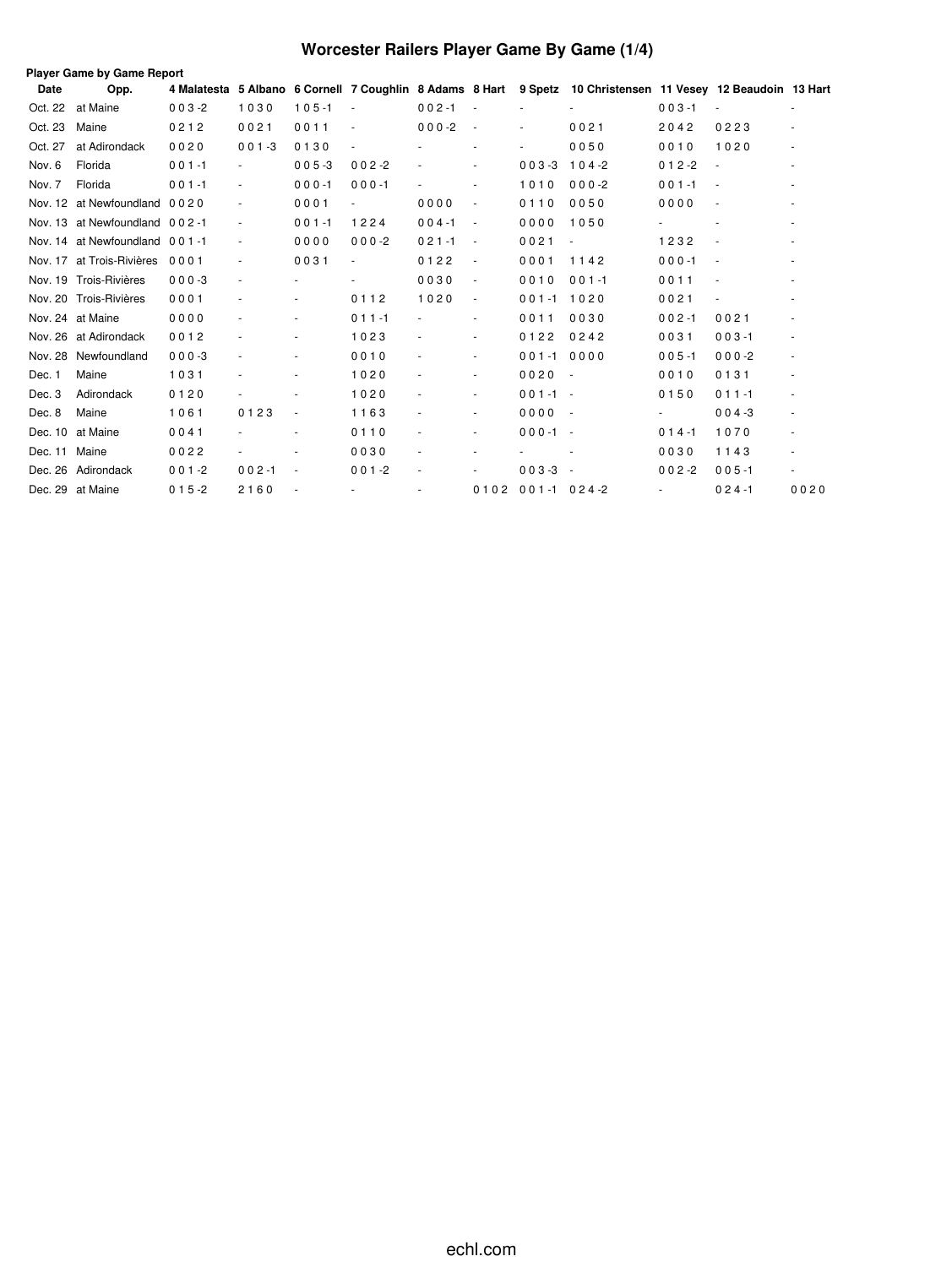# **Worcester Railers Player Game By Game (2/4)**

|         | <b>Player Game by Game Report</b> |                          |                                                                                       |                          |           |           |           |      |                          |                     |               |                          |
|---------|-----------------------------------|--------------------------|---------------------------------------------------------------------------------------|--------------------------|-----------|-----------|-----------|------|--------------------------|---------------------|---------------|--------------------------|
| Date    | Opp.                              |                          | 13 McCarthy 14 Smotherman 15 Thompson 16 Hayhurst 17 Besinger 17 Washkurak 18 Newkirk |                          |           |           |           |      | 18<br>Procopio           | 19<br><b>Bibeau</b> | 19<br>Paliani | 20<br>Cloonan            |
| Oct. 22 | at Maine                          | 0110                     | $003 - 2$                                                                             | $015 - 1$                | $103 - 1$ |           | $006 - 1$ |      |                          | $014 - 1$           |               |                          |
| Oct. 23 | Maine                             | 0010                     | 0171                                                                                  | $002 - 2$                | 0112      |           |           |      | ÷,                       | 1010                |               |                          |
| Oct. 27 | at Adirondack                     | $000 - 1$                | 1030                                                                                  | $\sim$                   | $003 - 1$ |           |           |      | $\overline{\phantom{a}}$ | 0010                |               | $\sim$                   |
| Nov. 6  | Florida                           | 0111                     | 0000                                                                                  | 0040                     | 0220      |           |           |      | $\overline{\phantom{a}}$ | $005 - 2$           |               |                          |
| Nov. 7  | Florida                           | 0000                     | 0100                                                                                  | 0021                     | $001 - 2$ |           |           |      | $\overline{\phantom{a}}$ | 0120                |               | $\overline{\phantom{a}}$ |
| Nov. 12 | at<br>Newfoundland                | 0000                     | 0040                                                                                  | 1080                     | 1121      |           |           |      |                          | 0010                |               |                          |
| Nov. 13 | at<br>Newfoundland                | 0003                     |                                                                                       | 0030                     | $102 - 1$ |           |           |      |                          | 0121                |               |                          |
| Nov. 14 | at<br>Newfoundland                | 0000                     | 2051                                                                                  |                          | 0060      |           |           |      |                          |                     |               |                          |
| Nov. 17 | at<br>Trois-Rivières              | 0001                     | 0121                                                                                  | 1122                     | 0031      |           |           |      | ٠                        | 2141                |               |                          |
| Nov. 19 | Trois-Rivières                    | 0001                     | 0040                                                                                  | $002 - 2$                | 0021      |           |           |      | $\overline{\phantom{a}}$ | 0010                |               |                          |
|         | Nov. 20 Trois-Rivières            | $\overline{\phantom{a}}$ | $002 - 1$                                                                             | 0151                     | 0141      |           |           |      |                          |                     |               |                          |
|         | Nov. 24 at Maine                  |                          | 0050                                                                                  |                          | $001 - 1$ |           |           |      | $001 - 1$                |                     |               |                          |
|         | Nov. 26 at Adirondack             | $\overline{\phantom{a}}$ | 1342                                                                                  |                          | 1141      |           |           |      | 0010                     |                     |               |                          |
| Nov. 28 | Newfoundland                      | $\overline{\phantom{a}}$ | $002 - 3$                                                                             | $\sim$                   | $001 - 2$ |           |           |      | 0000                     |                     |               |                          |
| Dec. 1  | Maine                             |                          | 0161                                                                                  | $\sim$                   | $004 - 1$ | ٠         |           |      |                          |                     |               |                          |
| Dec. 3  | Adirondack                        | $\sim$                   | 0020                                                                                  |                          | 0130      | 0030      |           |      |                          |                     |               |                          |
| Dec. 8  | Maine                             |                          | 1130                                                                                  | $\overline{\phantom{a}}$ | 1062      | 0010      |           |      |                          |                     |               |                          |
| Dec. 10 | at Maine                          |                          | 0021                                                                                  | $\sim$                   | 0031      | $001 - 2$ | ٠         |      |                          |                     |               | 0000                     |
| Dec. 11 | Maine                             |                          | 3143                                                                                  | 0010                     | 0030      | 0020      |           | 0322 |                          |                     |               |                          |
| Dec. 26 | Adirondack                        | ٠                        | $005 - 2$                                                                             |                          | $006 - 3$ |           |           |      |                          |                     |               |                          |
|         | Dec. 29 at Maine                  |                          | $206 - 4$                                                                             |                          | $026 - 5$ |           |           |      |                          |                     | $207 - 1$     |                          |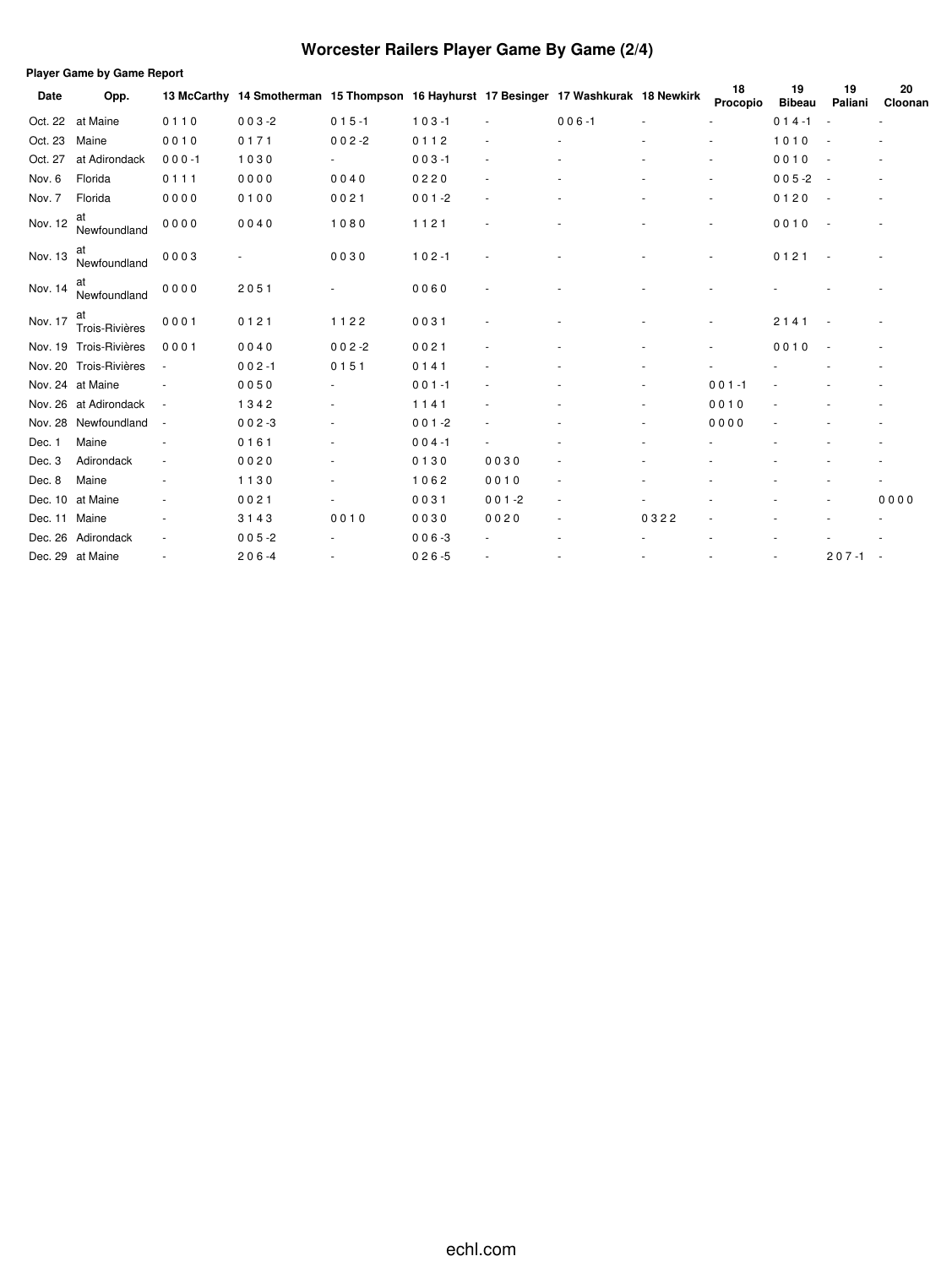# **Worcester Railers Player Game By Game (3/4)**

|         | Player Game by Game Report  |                          |                                                                                                                           |                          |           |      |           |                          |           |           |                          |                  |
|---------|-----------------------------|--------------------------|---------------------------------------------------------------------------------------------------------------------------|--------------------------|-----------|------|-----------|--------------------------|-----------|-----------|--------------------------|------------------|
| Date    | Opp.                        |                          | 20 LaFerriere 20 Ordoobadi 20 Roche 21 Furgele 22 Salvaggio 23 Olsson 25 Jozefek 27 McGurty 44 Cullen 61 Pierog 72 Callin |                          |           |      |           |                          |           |           |                          |                  |
| Oct. 22 | at Maine                    | $001 - 1$                |                                                                                                                           |                          |           |      |           | 0030                     | 0030      |           |                          | 0020             |
| Oct. 23 | Maine                       |                          |                                                                                                                           |                          |           |      |           |                          | $001 - 1$ |           | 1130                     | $002 - 2$        |
| Oct. 27 | at Adirondack               | $\overline{\phantom{a}}$ |                                                                                                                           |                          |           |      |           | $000 - 3$                | 0101      |           | $004 - 2$                | 0000             |
| Nov. 6  | Florida                     |                          |                                                                                                                           | ٠                        | 1031      |      | $000 - 2$ |                          | 0010      |           |                          | $000 - 1$        |
| Nov. 7  | Florida                     |                          |                                                                                                                           | $\overline{\phantom{a}}$ | 0000      |      | 0010      | ÷.                       | $000 - 1$ |           |                          | $\sim$ 100 $\mu$ |
|         | Nov. 12 at Newfoundland -   |                          |                                                                                                                           | ٠                        | 0021      |      |           | 0110                     | 0010      |           | ٠                        | 0121             |
|         | Nov. 13 at Newfoundland -   |                          |                                                                                                                           | ٠                        | 0043      |      | 1121      | $012 - 1$                | 0010      |           | ٠                        | 1292             |
|         | Nov. 14 at Newfoundland -   |                          |                                                                                                                           | $\overline{\phantom{a}}$ | $001 - 1$ |      | $000 -4$  | 0020                     | 0000      |           |                          | 0010             |
|         | Nov. 17 at Trois-Rivières - |                          |                                                                                                                           | $\overline{\phantom{a}}$ |           |      |           | 0111                     | 0001      |           | 1131                     | 1041             |
|         | Nov. 19 Trois-Rivières      |                          |                                                                                                                           | ٠                        | 0010      |      |           | $102 - 2$                | $003 - 2$ |           | $004 - 1$                | $002 - 2$        |
|         | Nov. 20 Trois-Rivières      | $\overline{\phantom{a}}$ |                                                                                                                           | ٠                        | 0000      |      | 1051      | 0021                     | 0012      |           | 0030                     | 0020             |
|         | Nov. 24 at Maine            |                          |                                                                                                                           | ٠                        | 0000      |      | 0121      | 0011                     | 0030      |           |                          | $103 - 1$        |
|         | Nov. 26 at Adirondack       |                          |                                                                                                                           | ٠                        | 0241      |      | 3141      | 0000                     | 0023      |           |                          | 0161             |
| Nov. 28 | Newfoundland                | $\sim$                   |                                                                                                                           | ٠                        | $001 - 1$ |      | 0000      | $000-2$                  | $000-3$   |           | ٠                        | 0020             |
| Dec. 1  | Maine                       |                          |                                                                                                                           | ٠                        | 0020      |      | 0031      | $002 - 1$                | 0020      | $010 - 1$ | $\sim$                   | 0130             |
| Dec. 3  | Adirondack                  |                          |                                                                                                                           | ٠                        | 0010      |      | $106 - 1$ | 0030                     | $001 - 1$ | 0020      | $\sim$                   |                  |
| Dec. 8  | Maine                       |                          |                                                                                                                           | ٠                        | 0220      |      | $003 - 1$ | 0020                     |           | $002 - 1$ | $\sim$                   | 2132             |
| Dec. 10 | at Maine                    |                          |                                                                                                                           | 0000                     | 0020      |      | 0160      |                          |           | $102 - 2$ | $\sim$                   |                  |
| Dec. 11 | Maine                       |                          |                                                                                                                           |                          | 0222      |      | 0040      |                          |           | 0011      | $\overline{\phantom{a}}$ |                  |
|         | Dec. 26 Adirondack          |                          | 0040                                                                                                                      | ٠                        |           | 0020 | $000-2$   | $\overline{\phantom{a}}$ | $001 - 1$ |           |                          |                  |
|         | Dec. 29 at Maine            |                          | 1121                                                                                                                      |                          |           |      |           |                          | $001 -4$  |           |                          | $025 - 5$        |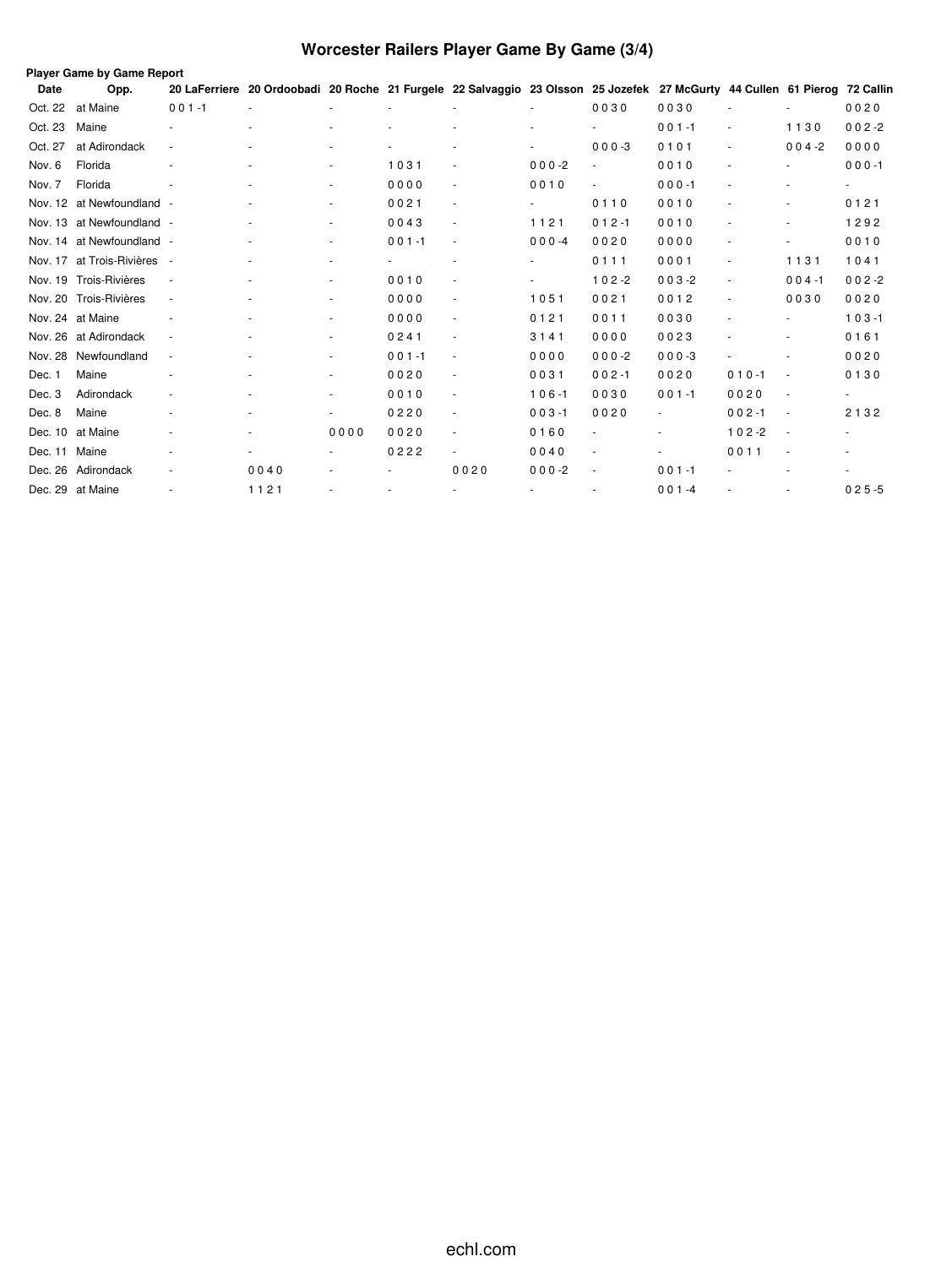# **Worcester Railers Player Game By Game (4/4)**

| Player Game by Game Report<br>81 Repaci 86 Boudrias 30 Poreda 31 Pawloski 35 Appleby 92 Ellis |                               |                          |           |        |        |          |        |  |
|-----------------------------------------------------------------------------------------------|-------------------------------|--------------------------|-----------|--------|--------|----------|--------|--|
| Date                                                                                          | Opp.                          |                          |           |        |        |          |        |  |
| Oct. 22                                                                                       | at Maine                      | 0270                     |           |        |        |          |        |  |
| Oct. 23                                                                                       | Maine                         |                          | $010 - 1$ |        |        |          | 342W   |  |
| Oct. 27                                                                                       | at Adirondack                 |                          | 0100      |        |        |          | 5 29 L |  |
| Nov. 6                                                                                        | Florida                       | 0020                     |           |        |        | 3 29 L   |        |  |
| Nov. 7                                                                                        | Florida                       | $003 - 2$                |           |        |        | 317L     |        |  |
|                                                                                               | Nov. 12 at Newfoundland       | 0021                     |           |        |        | 2 29 SOL |        |  |
|                                                                                               | Nov. 13 at Newfoundland 001-1 |                          |           |        |        | 2 30 W   |        |  |
|                                                                                               | Nov. 14 at Newfoundland 0040  |                          |           |        |        | 4 28 L   |        |  |
|                                                                                               | Nov. 17 at Trois-Rivières     | $\overline{\phantom{a}}$ | 0213      |        |        | 247W     |        |  |
|                                                                                               | Nov. 19 Trois-Rivières        |                          | 0020      |        |        |          | 4 26 L |  |
|                                                                                               | Nov. 20 Trois-Rivières        |                          | 0112      |        |        | 1 35 W   |        |  |
|                                                                                               | Nov. 24 at Maine              | 1031                     | $001 - 1$ |        |        | 3 39 L   |        |  |
|                                                                                               | Nov. 26 at Adirondack         | 2151                     | 0020      |        |        |          | 1 31 W |  |
|                                                                                               | Nov. 28 Newfoundland          | $001 - 2$                | 0000      |        |        | 518L     | 1 10   |  |
| Dec. 1                                                                                        | Maine                         | 0021                     | $000 - 1$ |        |        |          | 2 38 W |  |
| Dec. 3                                                                                        | Adirondack                    | 0040                     | 0020      |        |        |          | 3 20 L |  |
| Dec. 8                                                                                        | Maine                         | 1261                     | 0011      |        |        |          | 6 26 W |  |
| Dec. 10                                                                                       | at Maine                      | 0141                     | $000 - 1$ | 340L   |        |          |        |  |
| Dec. 11                                                                                       | Maine                         | 0131                     | 0021      | 2 15 W |        |          |        |  |
| Dec. 26                                                                                       | Adirondack                    |                          | $001 - 1$ | 5 34 L |        |          |        |  |
|                                                                                               | Dec. 29 at Maine              | ٠                        | 0121      |        | 8 34 L |          |        |  |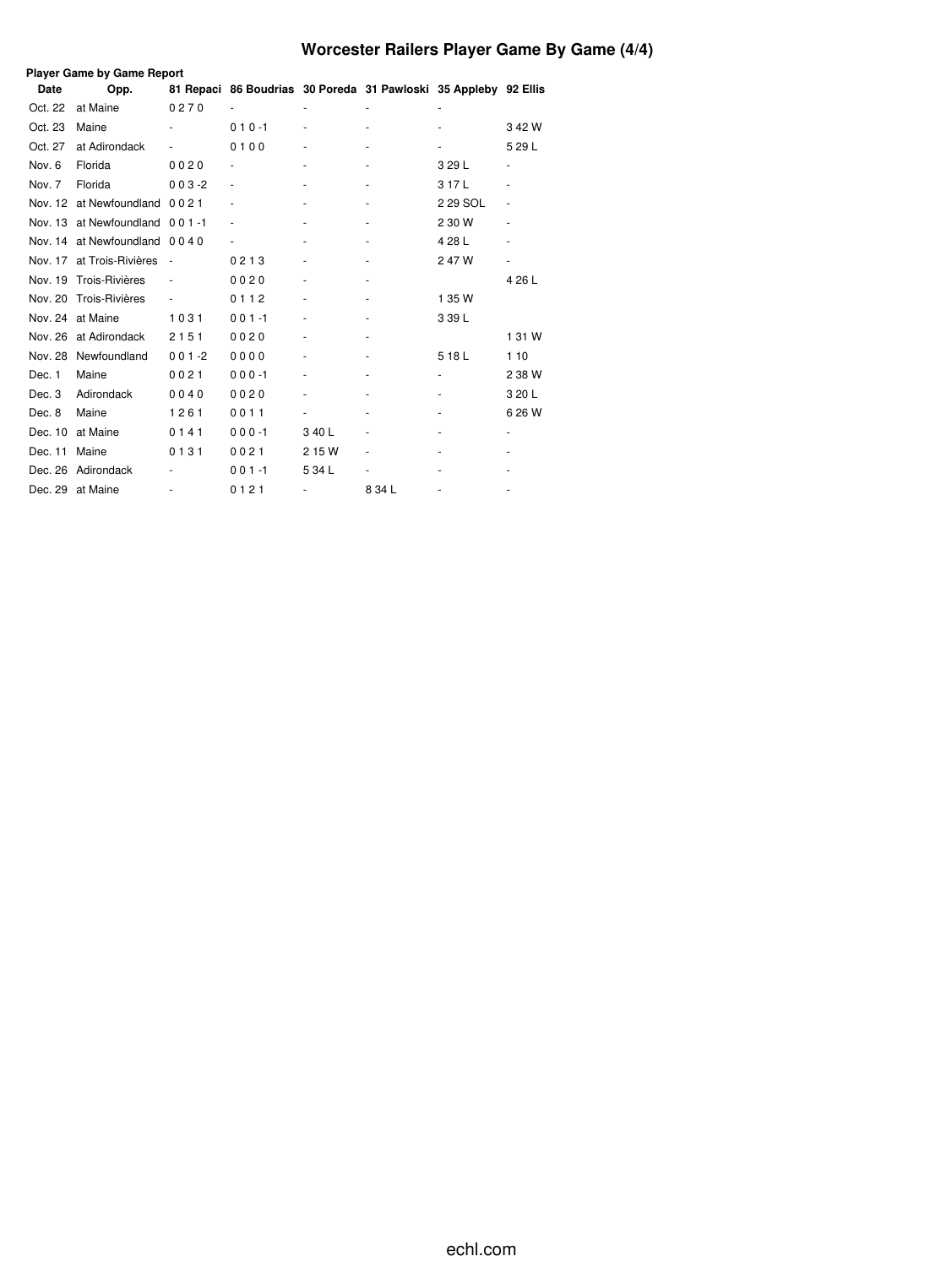# **Reading Royals Player Game By Game (1/3)**

|                 | <b>Player Game by Game Report</b> |                          |                                                                                                          |                          |           |                          |        |                          |           |                          |           |                          |
|-----------------|-----------------------------------|--------------------------|----------------------------------------------------------------------------------------------------------|--------------------------|-----------|--------------------------|--------|--------------------------|-----------|--------------------------|-----------|--------------------------|
| Date            | Opp.                              |                          | 2 Morrison 4 MacKinnon 5 McNally 6 Cecere 7 Gooch 7 Millman 8 Drake 9 Low 12 Strong 15 Bajkov 17 Cressey |                          |           |                          |        |                          |           |                          |           |                          |
| Oct. 22         | at Norfolk                        | $\overline{\phantom{a}}$ |                                                                                                          | 0240                     | $001 - 1$ |                          |        | 0002                     | 0030      | $\sim$                   | 1030      | $\overline{\phantom{a}}$ |
| Oct. 23         | Norfolk                           | $\overline{\phantom{a}}$ |                                                                                                          | 1034                     | 0002      | $\overline{\phantom{a}}$ |        | $002 - 2$                | 0030      | $\sim$                   | 3054      | $001 - 2$                |
| Oct. 30         | at Adirondack                     | $\overline{\phantom{a}}$ |                                                                                                          | 1031                     | 0000      | $\sim$                   | ٠      | 0000                     | 1031      | $\sim$                   | 0120      | 0011                     |
| Oct. 31         | at Maine                          |                          |                                                                                                          | 0020                     | 0021      |                          |        | $000 - 1$                | 0020      | $\sim$                   | $003 - 1$ | 0020                     |
| Nov. 5          | at Trois-Rivières                 | $\sim$                   |                                                                                                          | $\overline{\phantom{0}}$ | 0011      |                          | $\sim$ | 0011                     | 1122      | 1212                     | 0040      | 1011                     |
| Nov. 6          | at Trois-Rivières                 | $\overline{\phantom{a}}$ |                                                                                                          | ٠                        | 0111      |                          | $\sim$ | 0000                     | 1020      | 0020                     | 1020      | 0001                     |
|                 | Nov. 10 Norfolk                   | ٠                        |                                                                                                          |                          | 0021      |                          |        | 0011                     | 0120      | 0030                     | 1121      | ÷.                       |
| Nov. 12 Norfolk |                                   | $\overline{\phantom{a}}$ |                                                                                                          |                          | $002 - 1$ | $\sim$                   | $\sim$ | 0010                     | 1131      | 1021                     | 0071      | $\omega$                 |
| Nov. 13 Norfolk |                                   | $\overline{\phantom{a}}$ |                                                                                                          | $\overline{\phantom{a}}$ | 0011      | $\sim$                   | ٠      | 0000                     | 0000      | $\overline{\phantom{a}}$ | 0010      | 0021                     |
|                 | Nov. 19 Newfoundland              | $002 - 2$                | $\overline{\phantom{a}}$                                                                                 | $000 - 2$                | $001 - 2$ | $\sim$                   | ٠      | $001 - 1$                | $000 - 1$ | 0020                     | 0030      | 0010                     |
|                 | Nov. 20 Newfoundland              | $002 - 1$                | $\overline{\phantom{a}}$                                                                                 | 0110                     | $001 - 1$ | $\sim$                   |        | 0010                     | $013 - 1$ | 0000                     | 0060      | 0020                     |
|                 | Nov. 21 Norfolk                   |                          |                                                                                                          | $002 - 1$                | $001 - 1$ |                          | $\sim$ | 0111                     | 0111      | $002 - 1$                | 0011      | 0030                     |
|                 | Nov. 24 at Trois-Rivières         | $000 - 3$                |                                                                                                          | $000 - 3$                | $011 - 3$ | $\sim$                   |        | $001 - 1$                | $004 - 2$ | 0010                     | $001 - 3$ | $002 - 1$                |
|                 | Nov. 26 at Trois-Rivières         | $0.01 - 3$               | $\sim$                                                                                                   | $002 -4$                 | $000-3$   | $\sim$                   |        | 0000                     | $003 - 2$ | 0111                     | $001 - 3$ | $003 - 1$                |
| Nov. 27         | at Trois-Rivières 000-1           |                          |                                                                                                          | $014 - 1$                | 0110      |                          |        | 0000                     | $001 - 1$ | 1010                     | 0030      | 0131                     |
| Dec. 1          | at Newfoundland 002-1             |                          | $\overline{\phantom{a}}$                                                                                 | $014 - 2$                | $003 - 2$ | $\sim$                   |        | 0000                     | 0021      | 0000                     | $010 - 1$ | 0000                     |
| Dec. 3          | at Newfoundland 0020              |                          |                                                                                                          | 0022                     | 0021      |                          |        | 0000                     | 0130      | 0130                     | 0030      | 2131                     |
| Dec. 4          | at Newfoundland 2022              |                          | $\sim$                                                                                                   | 0021                     | 0021      | $\overline{\phantom{a}}$ |        | 0101                     | 1032      | 0020                     | 0232      | 0020                     |
| Dec. 10         | at Adirondack                     | 0101                     | 0010                                                                                                     | $003 - 3$                | $004 - 2$ |                          | 0120   | ä,                       | $001 - 2$ | $001 - 2$                | $002 - 2$ | $001 - 2$                |
|                 | Dec. 29 Adirondack                | 0111                     | 0110                                                                                                     | 0110                     | $011 - 1$ | $106 - 1$                |        | $\overline{\phantom{a}}$ | 1012      | 1120                     | $012 - 1$ | $001 - 1$                |

*Player Stats (G, A, Shots, -/-) Goalie Stats (GA, SVS, Decision)*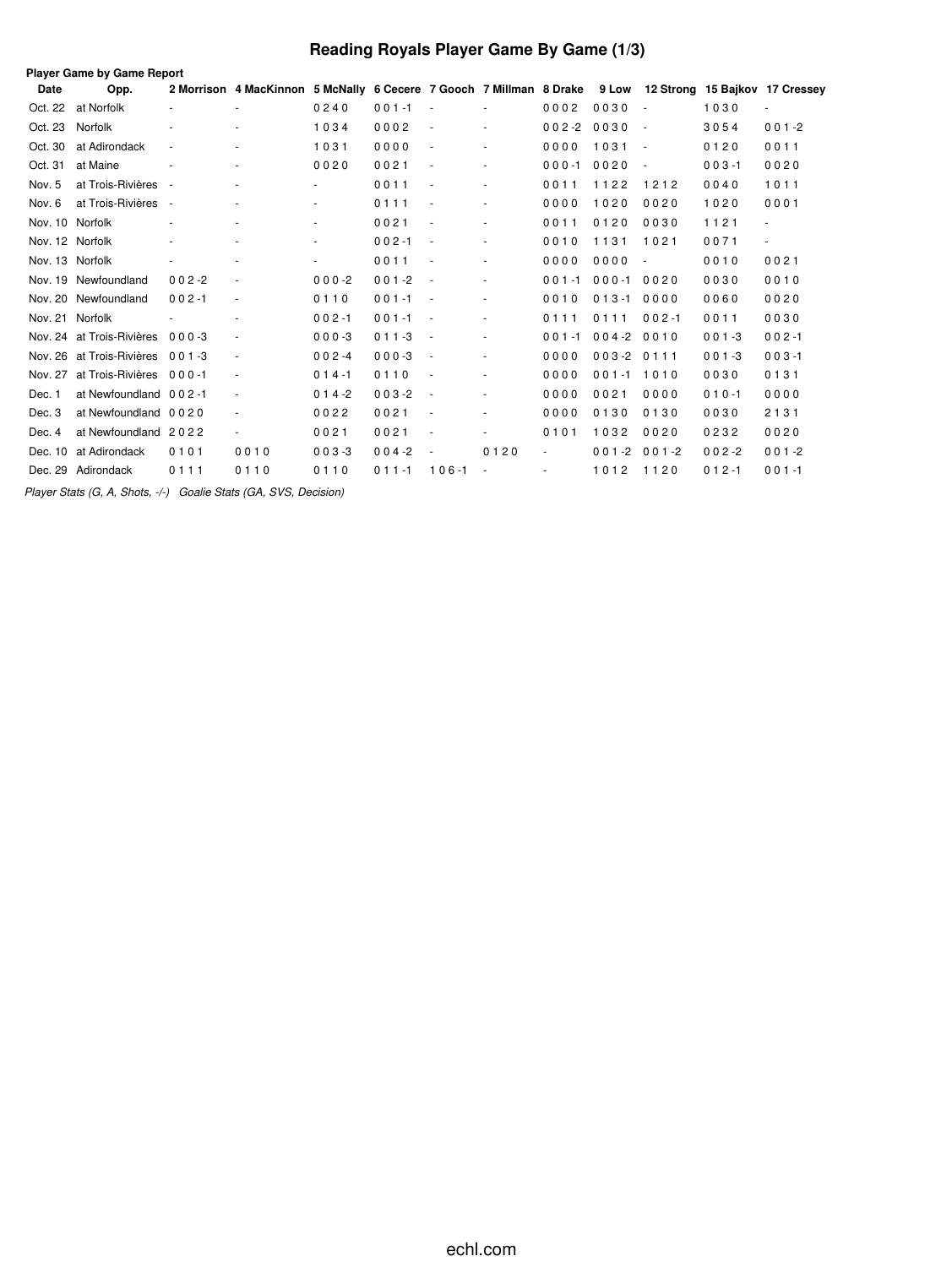# **Reading Royals Player Game By Game (2/3)**

| Player Game by Game Report |                             |                          |                                                                                                                      |                |                          |           |                          |                          |           |                          |                          |           |
|----------------------------|-----------------------------|--------------------------|----------------------------------------------------------------------------------------------------------------------|----------------|--------------------------|-----------|--------------------------|--------------------------|-----------|--------------------------|--------------------------|-----------|
| Date                       | Opp.                        |                          | 18 Strome 20 Pritchard 21 DiChiara 23 Roth 24 Crocock 26 Brandt 27 Winguist 28 Ebbing 43 Gagnon 49 Gerard 58 Cormier |                |                          |           |                          |                          |           |                          |                          |           |
| Oct. 22                    | at Norfolk                  | 1140                     | 1041                                                                                                                 | 0131           | ٠                        | 0122      | $000 - 1$                | $023 - 1$                | $003 - 1$ | $\blacksquare$           | 0010                     | ÷.        |
| Oct. 23                    | Norfolk                     | 1365                     | $015 - 2$                                                                                                            | 0131           | $\sim$                   | $001 - 2$ | 0000                     | 1254                     | $002 - 1$ | $\blacksquare$           | $003 - 1$                | 0010      |
| Oct. 30                    | at Adirondack               | 1020                     | 0141                                                                                                                 | 0000           | $\overline{\phantom{a}}$ | 0000      | 0001                     | 0030                     | 0101      | $\blacksquare$           | 0051                     | 0121      |
| Oct. 31                    | at Maine                    | $004 - 1$                | 0061                                                                                                                 |                | $\overline{\phantom{a}}$ | $000-2$   | 0020                     | $001 - 1$                | 0010      | $\omega$                 | 1040                     | 0000      |
| Nov. 5                     | at Trois-Rivières           | 0020                     | 0120                                                                                                                 |                | ٠                        | 0111      | $001 - 1$                | $002 - 1$                | 0200      | $\overline{\phantom{a}}$ | 1031                     | 0020      |
| Nov. 6                     | at Trois-Rivières           | 0010                     | 0130                                                                                                                 | $\blacksquare$ | $\overline{\phantom{a}}$ | $003 - 1$ | 0121                     | $003 - 1$                | 1051      | $\overline{\phantom{a}}$ | $011 - 1$                | $001 - 2$ |
|                            | Nov. 10 Norfolk             |                          | 1050                                                                                                                 | 0101           | $\sim$                   | 0000      | $001 - 3$                | 0221                     | $002 - 3$ | $\blacksquare$           | 0130                     | 1040      |
|                            | Nov. 12 Norfolk             |                          | 0180                                                                                                                 | 1142           | $\blacksquare$           | 0214      | $001 - 2$                | 1031                     | $010 - 1$ | $\overline{\phantom{a}}$ | $\sim$                   | 0113      |
|                            | Nov. 13 Norfolk             |                          | 1142                                                                                                                 | 2042           | $\overline{\phantom{a}}$ | 0000      | 0022                     | 0000                     | 0222      | $\blacksquare$           | 0040                     | 0020      |
|                            | Nov. 19 Newfoundland        | $\overline{\phantom{a}}$ | 0130                                                                                                                 | $010 - 1$      | $\sim$                   | 0021      | $000 - 1$                | $\overline{\phantom{a}}$ | $102 - 1$ | $\blacksquare$           | $\sim$                   | 1040      |
|                            | Nov. 20 Newfoundland        | $\overline{\phantom{a}}$ | $108 - 1$                                                                                                            | $003 - 1$      | $\overline{\phantom{a}}$ | $001 - 1$ | 0030                     | $\sim$                   | $002 - 1$ | $\sim$                   | $\blacksquare$           | $002 - 1$ |
|                            | Nov. 21 Norfolk             |                          | 1041                                                                                                                 | 0021           | $\sim$                   | 0001      | 1031                     | $\sim$                   | 0010      | $\blacksquare$           | $\overline{\phantom{a}}$ | 0001      |
|                            | Nov. 24 at Trois-Rivières - |                          | $107 - 2$                                                                                                            | $001 - 1$      | $\overline{\phantom{a}}$ | 0000      | 0000                     | $\overline{\phantom{a}}$ | $000-2$   | $\overline{\phantom{a}}$ | $\overline{\phantom{a}}$ | $012 - 3$ |
|                            | Nov. 26 at Trois-Rivières - |                          | $007 - 5$                                                                                                            | $003 - 1$      | $\overline{\phantom{a}}$ | $001 - 1$ | $\overline{\phantom{a}}$ |                          | $000-3$   | $\overline{\phantom{a}}$ | $\overline{\phantom{a}}$ | $001 - 1$ |
|                            | Nov. 27 at Trois-Rivières - |                          | $005 - 2$                                                                                                            | $105 - 2$      |                          | $000 - 1$ |                          |                          | 0110      | $\overline{\phantom{a}}$ | $\overline{\phantom{a}}$ | $001 - 1$ |
| Dec. 1                     | at Newfoundland -           |                          | $204 - 1$                                                                                                            | $012 - 1$      | 0020                     | $000 - 1$ | 0000                     | $\overline{\phantom{a}}$ | $002 - 2$ | $\overline{\phantom{a}}$ | $\overline{\phantom{0}}$ | 0100      |
| Dec. 3                     | at Newfoundland -           |                          | 0030                                                                                                                 | 0000           | 0102                     | $000 - 1$ | $000 - 1$                | $\overline{\phantom{a}}$ | 0010      | $\sim$                   | ٠                        | 0111      |
| Dec. 4                     | at Newfoundland -           |                          | 0111                                                                                                                 | 1223           | 0000                     | 0022      | 0011                     | $\overline{\phantom{a}}$ | 0002      | $\blacksquare$           | $\overline{\phantom{a}}$ | 0102      |
|                            | Dec. 10 at Adirondack       | $\overline{\phantom{a}}$ | 0041                                                                                                                 | $002 - 2$      | $\sim$                   | $001 - 1$ |                          |                          | 1011      |                          | $\sim$                   | 0040      |
|                            | Dec. 29 Adirondack          | $\overline{\phantom{a}}$ |                                                                                                                      | $001 - 1$      | $\overline{\phantom{a}}$ | 1021      | 0030                     |                          | 0021      | $002 - 1$                | $\overline{\phantom{a}}$ | 1020      |

*Player Stats (G, A, Shots, -/-) Goalie Stats (GA, SVS, Decision)*